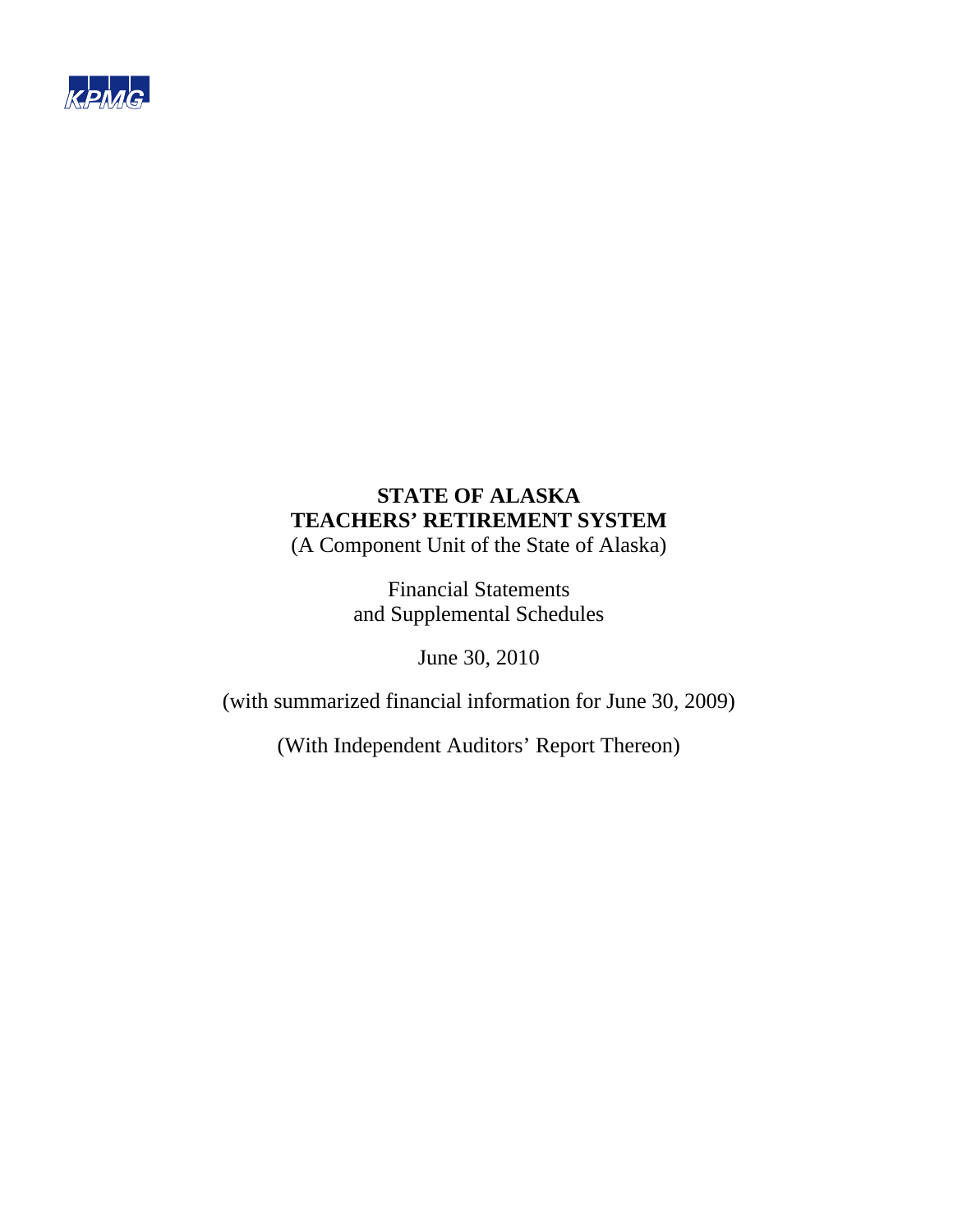#### **Table of Contents**

|                                                                                                                                                 | Page(s)   |
|-------------------------------------------------------------------------------------------------------------------------------------------------|-----------|
| <b>Independent Auditors' Report</b>                                                                                                             | $1 - 2$   |
| Management's Discussion and Analysis                                                                                                            | $3 - 12$  |
| <b>Financial Statements:</b>                                                                                                                    |           |
| <b>Statements of Plan Net Assets</b>                                                                                                            | 13        |
| Statements of Changes in Plan Net Assets                                                                                                        | 14        |
| <b>Notes to Financial Statements</b>                                                                                                            | $15 - 42$ |
| <b>Required Supplementary Information</b>                                                                                                       |           |
| GASB Statement No's. 25 - 43:                                                                                                                   |           |
| Schedule of Funding Progress - Defined Benefit Retirement Pension Benefits                                                                      | 43        |
| Schedule of Funding Progress - Defined Benefit Retirement Postemployment Healthcare<br><b>Benefits</b>                                          | 44        |
| Schedule of Funding Progress – Defined Contribution Retirement Occupation Death and<br><b>Disability Benefits</b>                               | 45        |
| Schedule of Funding Progress - Defined Contribution Retirement Retiree Medical Benefits                                                         | 46        |
| Schedule of Contributions from Employers and the State of Alaska – Defined Benefit<br>Retirement Pension and Postemployment Healthcare Benefits | 47        |
| Schedule of Contributions - Defined Contribution Retirement Occupation Death and<br><b>Disability Benefits</b>                                  | 48        |
| Schedule of Contributions - Defined Contribution Retirement Retiree Medical Benefits                                                            | 49        |
| Notes to Required Supplementary Information                                                                                                     | $50 - 58$ |
| <b>Supplemental Schedules</b>                                                                                                                   |           |
| Schedule of Administrative and Investment Deductions – Defined Benefit Plan                                                                     | 59        |
| Schedule of Administrative and Investment Deductions - Defined Contribution Retirement Plan                                                     | 60        |
|                                                                                                                                                 |           |

Schedule of Payments to Consultants Other than Investment Advisors 61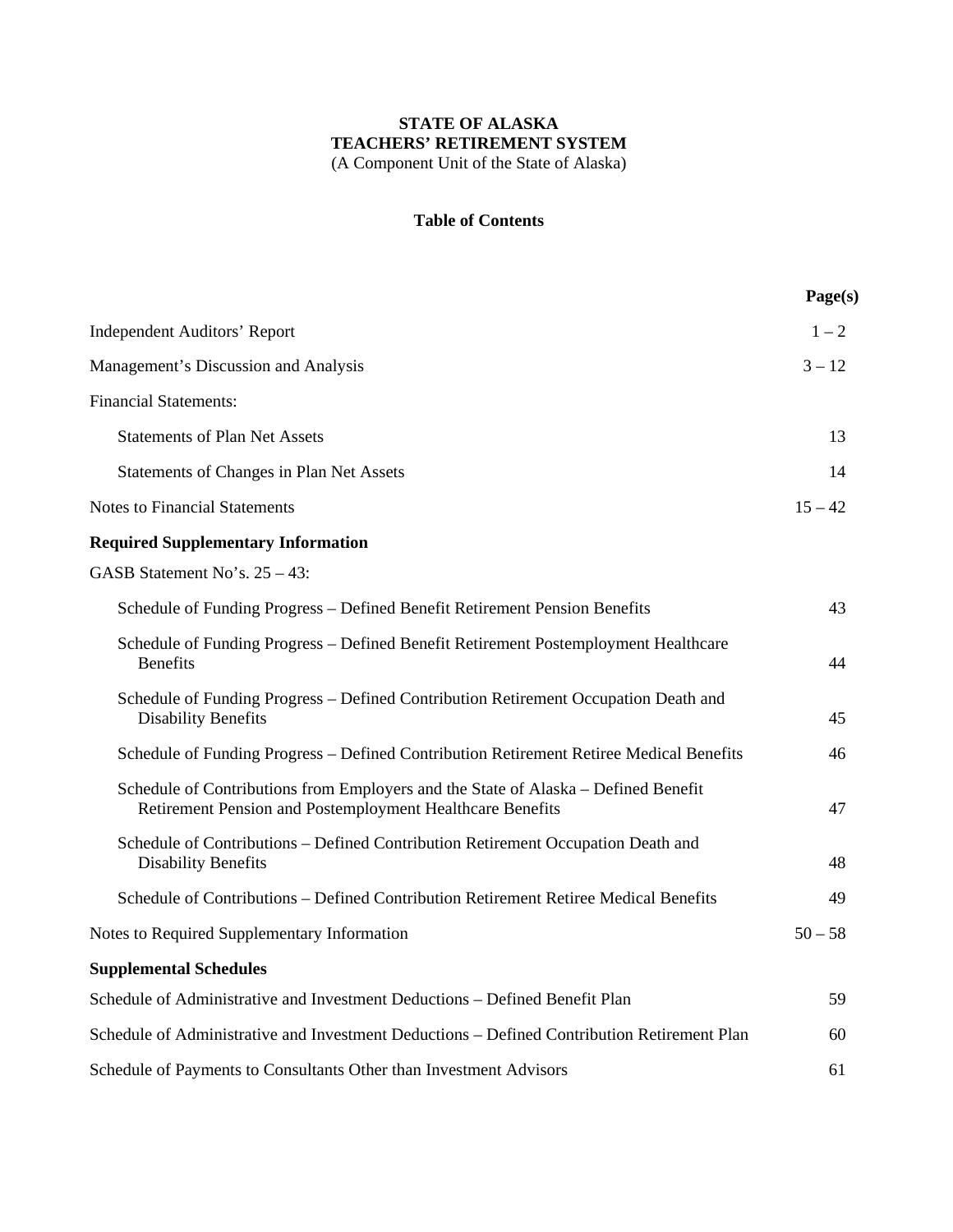

**KPMG LLP** Suite 600 701 West Eighth Avenue Anchorage, AK 99501

### **Independent Auditors' Report**

Division of Retirement and Benefits and Members of the Alaska Retirement Management Board

State of Alaska Teachers' Retirement System:

We have audited the accompanying statement of plan net assets of the State of Alaska Teachers' Retirement System (System), a Component Unit of the State of Alaska, as of June 30, 2010, and the related statement of changes in plan net assets for the year then ended. These financial statements are the responsibility of the System's management. Our responsibility is to express an opinion on these financial statements based on our audit.

We conducted our audit in accordance with auditing standards generally accepted in the United States of America. Those standards require that we plan and perform the audit to obtain reasonable assurance about whether the financial statements are free of material misstatement. An audit includes consideration of internal control over financial reporting as a basis for designing audit procedures that are appropriate in the circumstances, but not for the purpose of expressing an opinion on the effectiveness of the internal control over financial reporting. Accordingly, we express no such opinion. An audit also includes examining, on a test basis, evidence supporting the amounts and disclosures in the financial statements, assessing the accounting principles used and significant estimates made by management, as well as evaluating the overall financial statement presentation. We believe that our audit provides a reasonable basis for our opinion.

In our opinion, the financial statements referred to above present fairly, in all material respects, the plan net assets of the State of Alaska Teachers' Retirement System as of June 30, 2010, and the changes in plan net assets for the year then ended in conformity with accounting principles generally accepted in the United States of America.

Management's Discussion and Analysis and Schedules of Funding Progress and Schedules of Contributions from Employers and the State of Alaska are not a required part of the financial statements, but are supplementary information required by the Governmental Accounting Standards Board (GASB). We have applied certain limited procedures, which consisted principally of inquiries of management regarding the methods of measurement and presentation of the required supplementary information. However, we did not audit this information and express no opinion on it.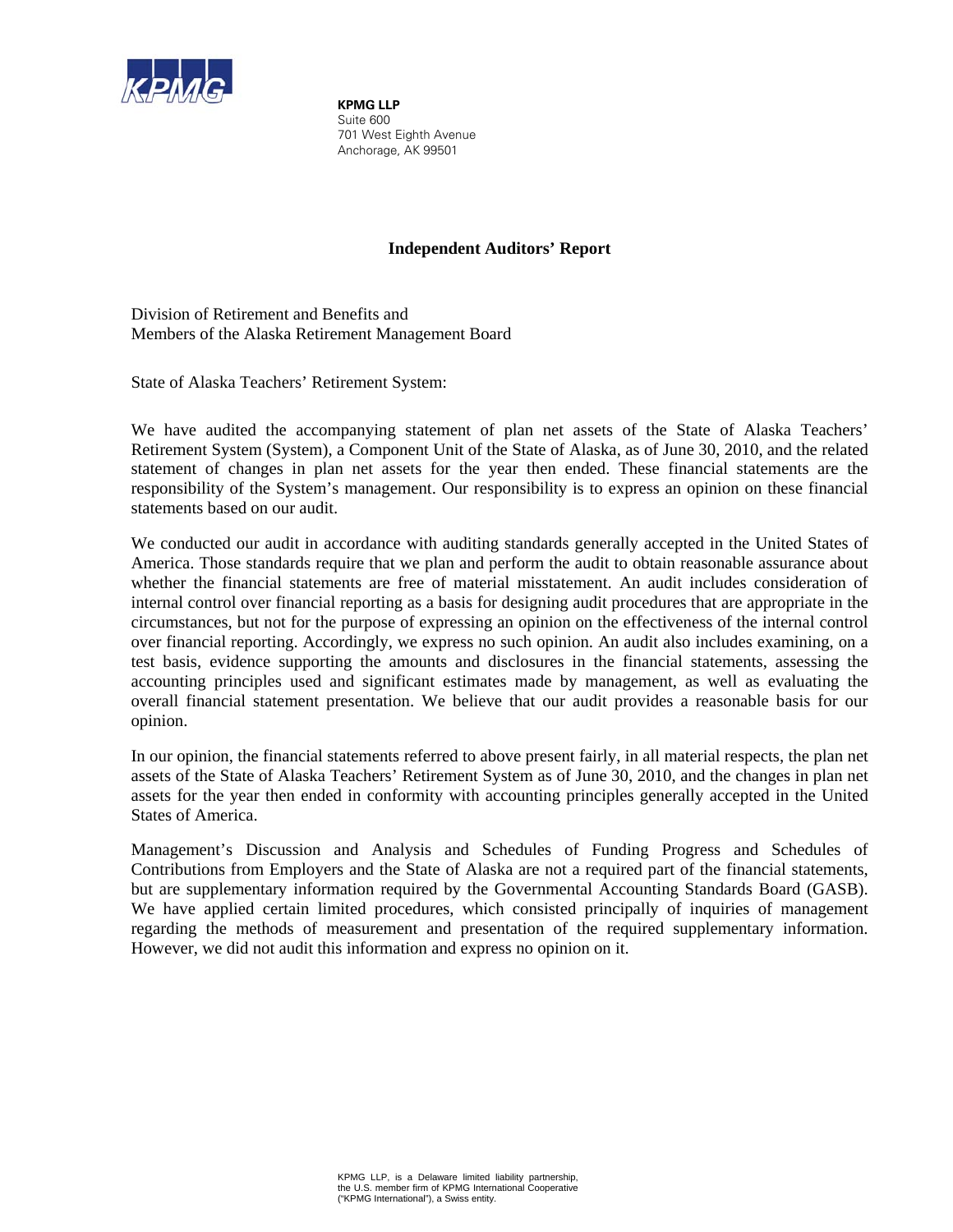

Our audits were conducted for the purpose of forming an opinion on the basic financial statements taken as a whole. The supplemental schedules are presented on pages 59-61 for purposes of additional analysis and are not a required part of the basic financial statements. Such supplemental schedules are the responsibility of the management of the System. This information has been subjected to the auditing procedures applied in our audits of the basic financial statements and, in our opinion, is fairly stated in a material respects when considered in relation to the basic financial statements taken as a whole.



October 29, 2010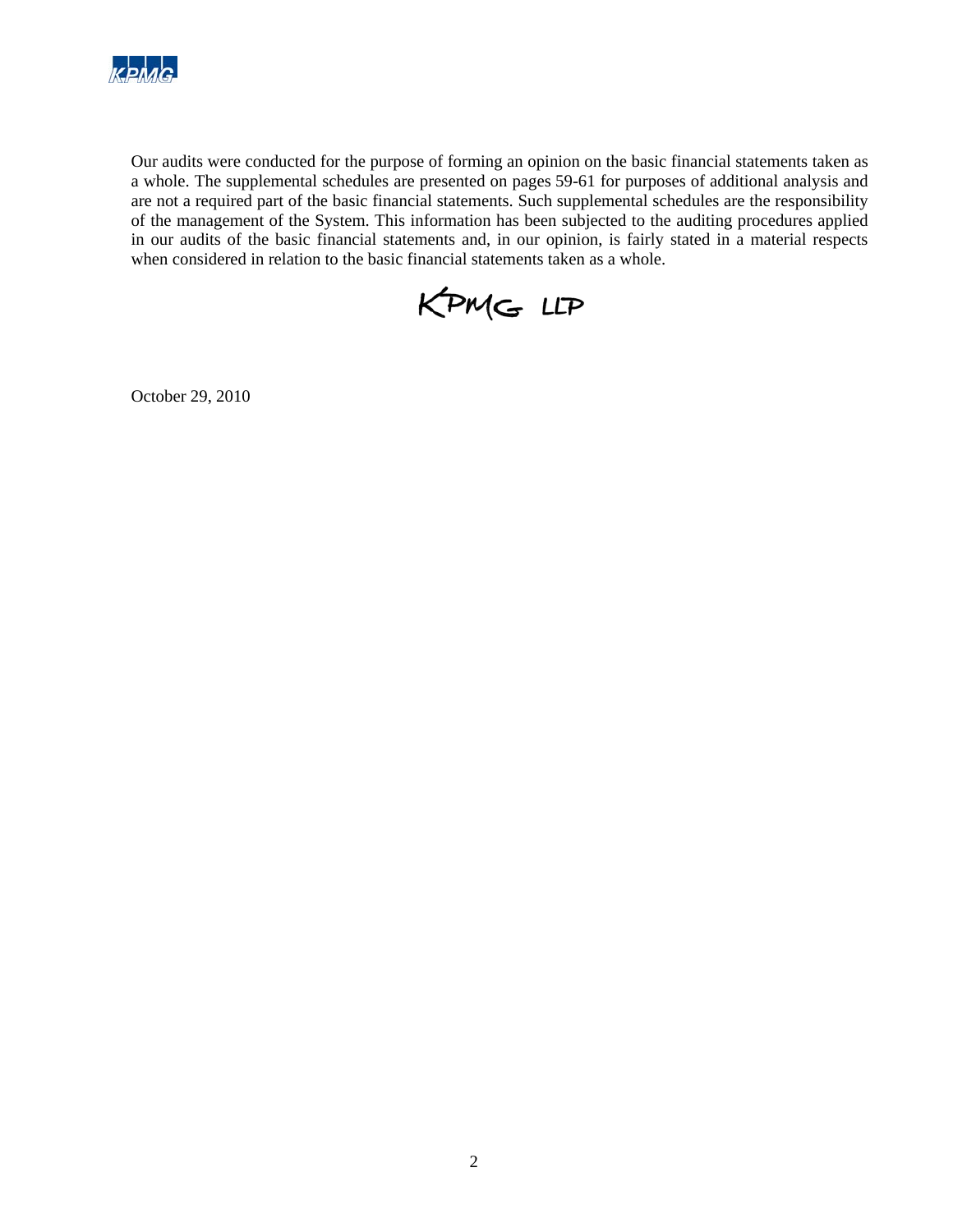Management's Discussion and Analysis

June 30, 2010 and 2009

This section presents management's discussion and analysis (MD&A) of the Teachers' Retirement System's (System) financial position and performance for the years ended June 30, 2010 and 2009. This section is presented as a narrative overview and analysis. Please read the MD&A in conjunction with the financial statements, notes to financial statements, required supplementary information and supplemental schedules to better understand the financial condition and performance of the System during the fiscal years ended June 30, 2010 and 2009. Information for fiscal year 2008 is presented for comparative purposes.

#### **Financial Highlights**

The System financial highlights as of June 30, 2010 were as follows:

- The System's net assets held in trust for pension and postemployment healthcare benefits increased by \$325.0 million during fiscal year 2010.
- The System's plan member and employer contributions increased by \$12.2 million during fiscal year 2010.
- The State of Alaska directly appropriated \$173.5 million during fiscal year 2010 as statutorily required.
- The System net investment income increased \$1,393.3 million to \$396.4 million during fiscal year 2010.
- The System's pension benefit expenditures totaled \$332.7 million during fiscal year 2010.
- The System's postemployment healthcare benefit expenditures totaled \$110.3 million in fiscal year 2010.

#### **Overview of the Financial Statements**

This discussion and analysis is intended to serve as an introduction to the System's financial statements. The System's financial statements are comprised of three components: (1) statement of plan net assets, (2) statement of changes in plan net assets, and (3) notes to financial statements. This report also contains required supplementary information and other supplemental schedules.

*Statement of Plan Net Assets* – This statement presents information regarding the System's assets, liabilities, and resulting net assets held in trust for pension and postemployment healthcare benefits. This statement reflects the System's investments at fair market value, along with cash and short-term investments, receivables, and other assets less liabilities at June 30, 2010 and 2009.

*Statement of Changes in Plan Net Assets* – This statement presents how the System's net assets held in trust for pension and postemployment healthcare benefits changed during the fiscal year ended June 30, 2010 and 2009. This statement presents contributions earned and investment income (loss) during the period. Deductions for pension and postemployment healthcare benefits, refunds, and operating deductions are also presented.

The above statements represent resources available for investment and payment of benefits as of June 30, 2010 and 2009, and the sources and uses of those funds during fiscal years 2010 and 2009.

*Notes to Financial Statements* – The notes to financial statements are an integral part of the financial statements and provide additional detailed information and schedules that are essential to a full understanding of the System's financial statements.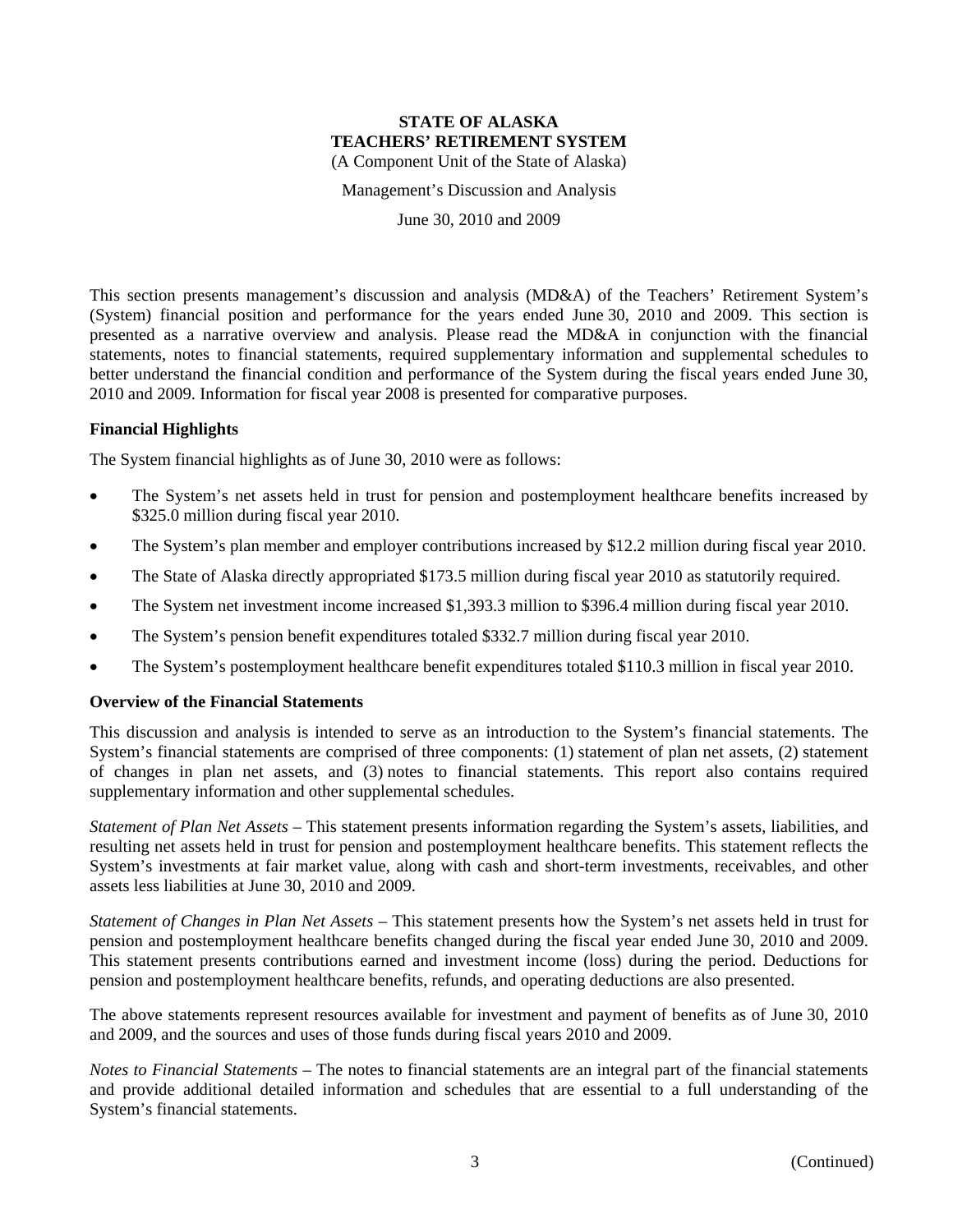Management's Discussion and Analysis

June 30, 2010 and 2009

*Required Supplementary Information and Related Notes* – The required supplementary information consists of seven schedules and related notes concerning the funded status of the system Plan and actuarial assumptions and methods used in the actuarial valuation.

*Supplemental Schedules* – Supplemental schedules include detailed information on administrative and investment deductions incurred by the System and payments to consultants (other than investment advisors) for professional services.

#### **Condensed Financial Information**

| <b>Plan Net Assets (In thousands)</b> |                |           |                     |              |           |  |  |  |
|---------------------------------------|----------------|-----------|---------------------|--------------|-----------|--|--|--|
|                                       |                |           | Increase/(decrease) |              |           |  |  |  |
| <b>Description</b>                    | 2010           | 2009      | Amount              | Percentage   | 2008      |  |  |  |
| Assets:                               |                |           |                     |              |           |  |  |  |
| Cash and cash equivalents             | \$<br>40,668   | 19,704    | 20,964              | 106.4%<br>-S | 14,972    |  |  |  |
| Due from State of Alaska General Fund | 4,852          | 9,046     | (4,194)             | (46.4)       | 19,473    |  |  |  |
| Contributions receivable              | 4,778          | 5,591     | (813)               | (14.5)       | 5,380     |  |  |  |
| Legal settlement                      | 54,586         |           | 54,586              | 100.0        |           |  |  |  |
| Other receivables                     | 1,800          | 853       | 947                 | 111.0        | 65,811    |  |  |  |
| Due from postemployment healthcare    |                |           |                     |              | 1,086,620 |  |  |  |
| Due from PERS ARHCT Fund              | 101            | 102       | (1)                 | (1.0)        |           |  |  |  |
| Due from Retiree Health Fund          | 3,496          | 3,440     | 56                  | 1.6          |           |  |  |  |
| Investments, at fair value            | 4,004,505      | 3,727,139 | 277,366             | 7.4          | 4,721,128 |  |  |  |
| Other assets                          | 985            | 984       |                     | 0.1          |           |  |  |  |
| Total assets                          | 4,115,771      | 3,766,859 | 348,912             | 9.3          | 5,913,384 |  |  |  |
| Liabilities:                          |                |           |                     |              |           |  |  |  |
| Accrued expenses                      | 3,724          | 3,913     | (189)               | (4.8)        | 3,517     |  |  |  |
| Claims payable                        | 13,551         |           | 13,551              | 100.0        | 1,086,620 |  |  |  |
| Legal fees payable                    | 10,592         |           | 10,592              | 100.0        |           |  |  |  |
| Total liabilities                     | 27,867         | 3,913     | 23,954              | 612.2        | 1,090,137 |  |  |  |
| Net assets                            | 4,087,904<br>S | 3,762,946 | 324,958             | 8.6%<br>-S   | 4,823,247 |  |  |  |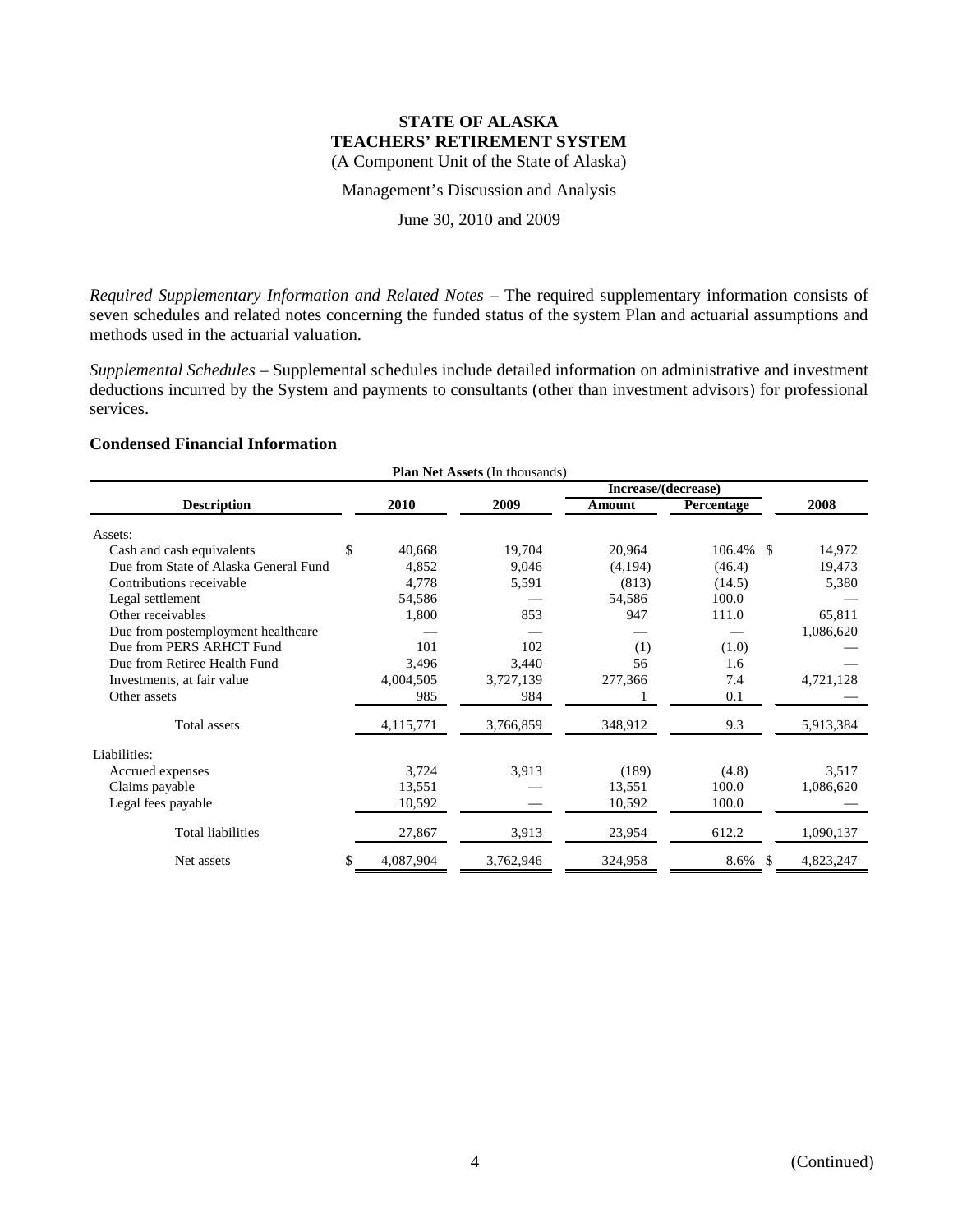Management's Discussion and Analysis

June 30, 2010 and 2009

| <b>Changes in Plan Net Assets (In thousands)</b> |                     |           |             |             |               |           |  |  |
|--------------------------------------------------|---------------------|-----------|-------------|-------------|---------------|-----------|--|--|
|                                                  | Increase/(decrease) |           |             |             |               |           |  |  |
| <b>Description</b>                               |                     | 2010      | 2009        | Amount      | Percentage    | 2008      |  |  |
| Net assets, beginning of year                    | \$.                 | 3,762,946 | 4,823,247   | (1,060,301) | $(22.0)\%$ \$ | 4,900,185 |  |  |
| Additions (reductions):                          |                     |           |             |             |               |           |  |  |
| Contributions                                    |                     | 160,081   | 147,865     | 12,216      | 8.3           | 142,492   |  |  |
| Appropriation – State of Alaska                  |                     | 173,462   | 206,300     | (32, 838)   | (15.9)        | 269,992   |  |  |
| Net investment income (loss)                     |                     | 396,417   | (996, 876)  | 1,393,293   | 139.8         | (145,767) |  |  |
| <b>Transfers</b>                                 |                     |           |             |             |               | 1,086,620 |  |  |
| Legal settlement                                 |                     | 54,585    |             | 54,585      | 100.0         |           |  |  |
| Other additions                                  |                     | 4,459     | 3,598       | 861         | 23.9          | 34        |  |  |
| Total additions (reductions)                     |                     | 789,004   | (639, 113)  | 1,428,117   | 223.5         | 1,353,371 |  |  |
| Deductions:                                      |                     |           |             |             |               |           |  |  |
| Pension and postemployment                       |                     |           |             |             |               |           |  |  |
| healthcare benefits                              |                     | 443,003   | 408,719     | 34,284      | 8.4           | 336,183   |  |  |
| Refund of contributions                          |                     | 4,402     | 4,067       | 335         | 8.2           | 3,963     |  |  |
| Administrative                                   |                     | 6.049     | 8,402       | (2,353)     | (28.0)        | 3,543     |  |  |
| Legal settlement fees                            |                     | 10,592    |             | 10,592      | 100.0         |           |  |  |
| <b>Transfers</b>                                 |                     |           |             |             |               | 1,086,620 |  |  |
| <b>Total deductions</b>                          |                     | 464,046   | 421,188     | 42,858      | 10.2          | 1,430,309 |  |  |
| Increase (decrease) in                           |                     |           |             |             |               |           |  |  |
| net assets                                       |                     | 324,958   | (1,060,301) | 1,385,259   | 130.6         | (76, 938) |  |  |
| Net assets, end of year                          |                     | 4,087,904 | 3,762,946   | 324,958     | $8.6\%$ \$    | 4,823,247 |  |  |

#### **Financial Analysis of the System**

The statements of plan net assets as of June 30, 2010 and 2009 show net assets held in trust for pension and postemployment healthcare benefits of \$4,087,904,000 and \$3,762,946,000, respectively. The entire amount is available to cover the System's obligations to pay pension and postemployment healthcare benefits to its members and their beneficiaries, as well as administrative costs.

These amounts represent an increase in the System's net assets held in trust for pension and postemployment healthcare benefits of \$324,958,000 or 8.6% from fiscal year 2009 to 2010 and a decrease of \$1,060,301,000 or 22.0% from fiscal years 2009 and 2008. Over the long term, plan member, employer contributions, and State of Alaska appropriations, as well as investment income earned, are expected to sufficiently fund the pension benefit and postemployment healthcare costs of the System.

The investment of pension funds is a long-term undertaking. On an annual basis, the Alaska Retirement Management Board (Board) reviews and adopts an asset allocation strategy to ensure the asset mix will remain at an optimal risk/return level given the System's constraints and objectives.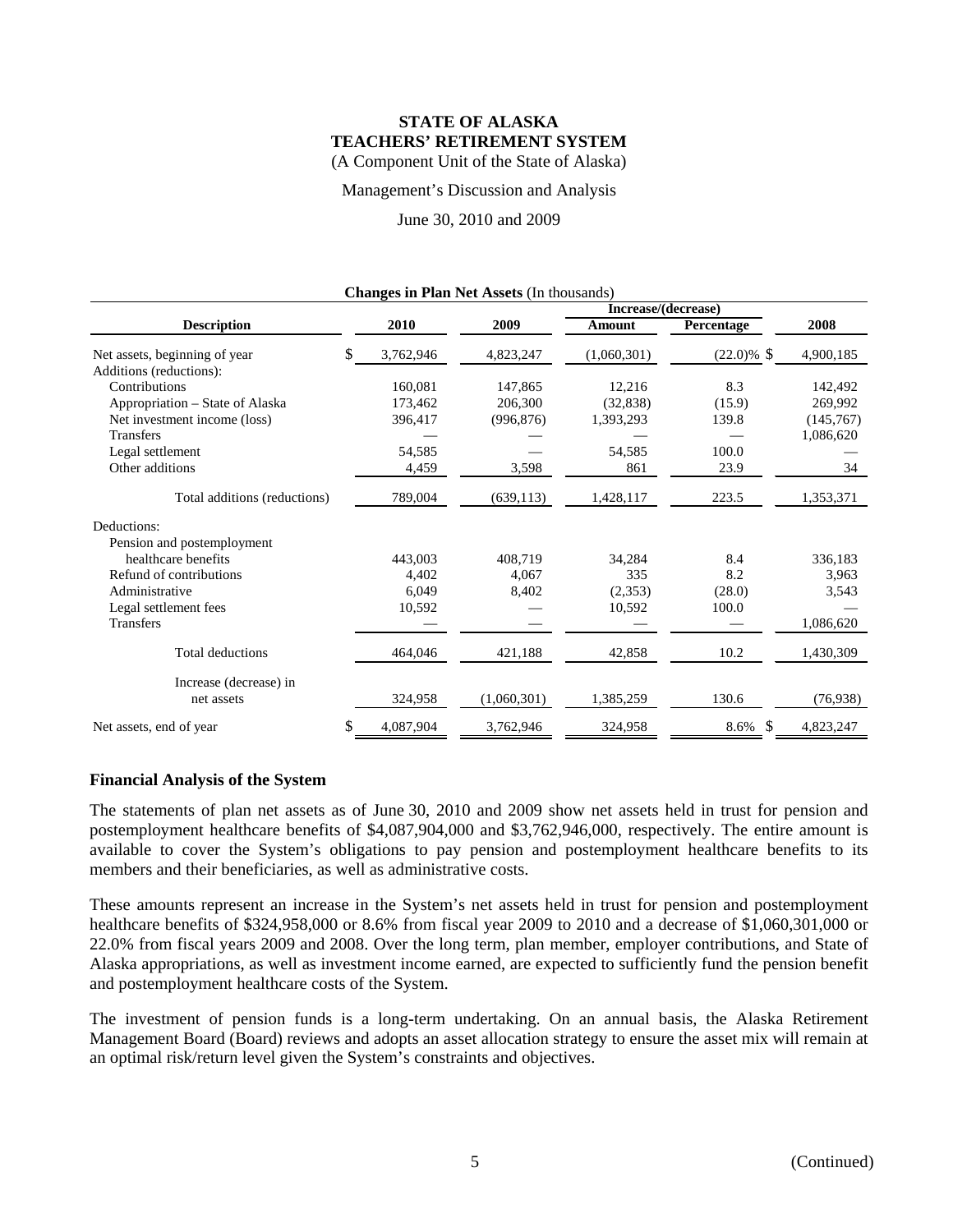Management's Discussion and Analysis

June 30, 2010 and 2009

#### *Defined Benefit (DB) Plan Asset Allocation*

During fiscal year 2010 and 2009, the Board adopted the following asset allocation for the DB Plan:

|                                  |                                       | 2010  |  |  |  |
|----------------------------------|---------------------------------------|-------|--|--|--|
|                                  | <b>Pension &amp; Healthcare Trust</b> |       |  |  |  |
|                                  | <b>Allocation</b>                     | Range |  |  |  |
| Broad domestic equity            | 30.0%                                 | ± 6%  |  |  |  |
| Global equity ex-U.S.            | 22.0                                  | ± 4   |  |  |  |
| Private equity                   | 7.0                                   | ± 5   |  |  |  |
| Fixed income                     | 20.0                                  | ± 3   |  |  |  |
| Real assets                      | 16.0                                  | ± 8   |  |  |  |
| Absolute return                  | 5.0                                   | ± 4   |  |  |  |
| Cash                             |                                       | $+6$  |  |  |  |
| Total                            | 100.0%                                |       |  |  |  |
| Expected five-year median return | 9.04%                                 |       |  |  |  |
| Standard deviation               | 12.85%                                |       |  |  |  |

|                                  | 2009              |       |                         |         |  |  |  |
|----------------------------------|-------------------|-------|-------------------------|---------|--|--|--|
|                                  | <b>Pension</b>    |       | <b>Healthcare Trust</b> |         |  |  |  |
|                                  | <b>Allocation</b> | Range | <b>Allocation</b>       | Range   |  |  |  |
| Broad domestic equity            | 34.0%             | ± 6%  | 37.0%                   | ± 6%    |  |  |  |
| Global equity ex-U.S.            | 20.0              | ± 4   | 22.0                    | ± 4     |  |  |  |
| Private equity                   | 7.0               | ± 5   | 3.0                     | ± 3     |  |  |  |
| Fixed income                     | 18.0              | ± 3   | 20.0                    | $±$ 3   |  |  |  |
| Real assets                      | 15.0              | ± 8   | 8.0                     | $+5/-8$ |  |  |  |
| Absolute return                  | 6.0               | ± 4   | 7.0                     | $+4/-7$ |  |  |  |
| Cash                             |                   | $+3$  | 3.0                     | $+5/-3$ |  |  |  |
| Total                            | 100.0%            |       | 100.0%                  |         |  |  |  |
| Expected five-year median return | 8.15%             |       | 7.90%                   |         |  |  |  |
| Standard deviation               | 12.85%            |       | 12.11%                  |         |  |  |  |

For fiscal years 2010 and 2009, the DB Plan's investments generated an 11.58% and a (20.62%) rate of return, respectively. The DB Plan's annualized rate of return was (4.99%) over the last three years and 2.66% over the last five years, which is less than the actuarial assumed rate of return of 8.25%.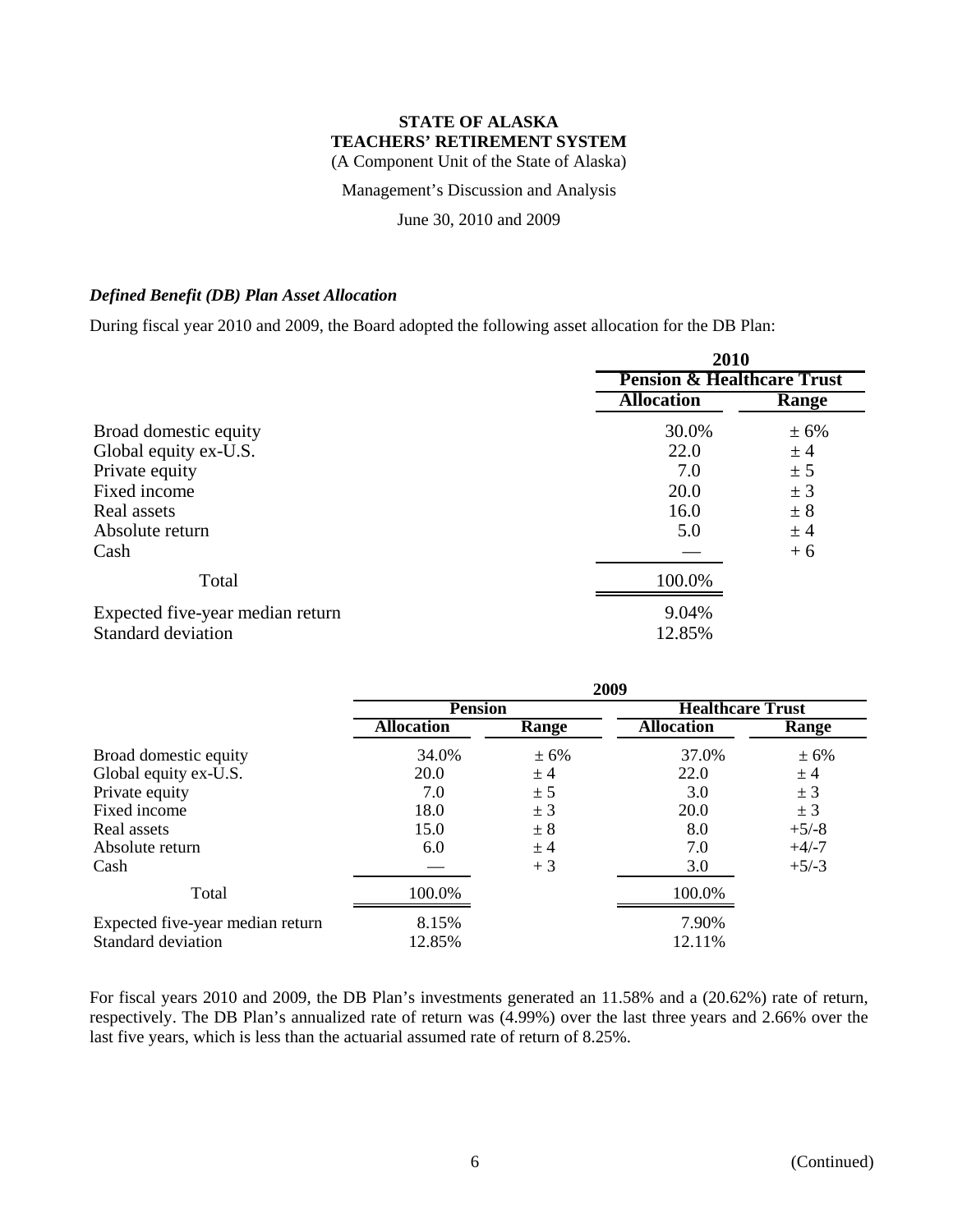Management's Discussion and Analysis

June 30, 2010 and 2009

#### *Defined Contribution Retirement (DCR) Plan Asset Allocation*

During fiscal year 2010 and 2009, the Board adopted the following asset allocation for the DCR Plan's retiree major medical insurance fund, health reimbursement arrangement fund, and occupational death and disability fund:

|                                  | 2010              |       |  |  |
|----------------------------------|-------------------|-------|--|--|
|                                  | <b>Allocation</b> | Range |  |  |
| Broad domestic equity            | 30.0%             | ± 6%  |  |  |
| Global equity ex-U.S.            | 22.0              | $±$ 4 |  |  |
| Private equity                   | 7.0               | ± 5   |  |  |
| Fixed income                     | 20.0              | ± 3   |  |  |
| Real assets                      | 16.0              | ± 8   |  |  |
| Absolute return                  | 5.0               | $±$ 4 |  |  |
| Cash                             |                   | $+6$  |  |  |
| Total                            | 100.0%            |       |  |  |
| Expected five-year median return | 9.04%             |       |  |  |
| <b>Standard deviation</b>        | 12.85%            |       |  |  |

|                                  | 2009              |         |  |  |
|----------------------------------|-------------------|---------|--|--|
|                                  | <b>Allocation</b> | Range   |  |  |
| Broad domestic equity            | 34.0%             | ± 6%    |  |  |
| Global equity ex-U.S.            | 20.0              | $±$ 4   |  |  |
| Private equity                   | 7.0               | $+5/-7$ |  |  |
| Fixed income                     | 18.0              | ± 3     |  |  |
| Real assets                      | 15.0              | $+5/15$ |  |  |
| Absolute return                  | 6.0               | $+4/-6$ |  |  |
| Cash                             |                   | $+3$    |  |  |
| Total                            | 100.0%            |         |  |  |
| Expected five-year median return | 8.15%             |         |  |  |
| <b>Standard deviation</b>        | 12.85%            |         |  |  |

#### **Actuarial Valuations and Funding Progress**

The overall objective of a pension fund is to accumulate sufficient funds to meet all expected future obligations to members. The employer contribution requirements are actuarially determined as a percentage of eligible salaries, and reflect the cost of benefits accruing during a fiscal year and a fixed amortization of the unfunded accrued liability. The amortization period is recommended by the actuary and adopted by the Board. Employer contribution rates are recommended by the actuary and the actuarially determined contribution rate is considered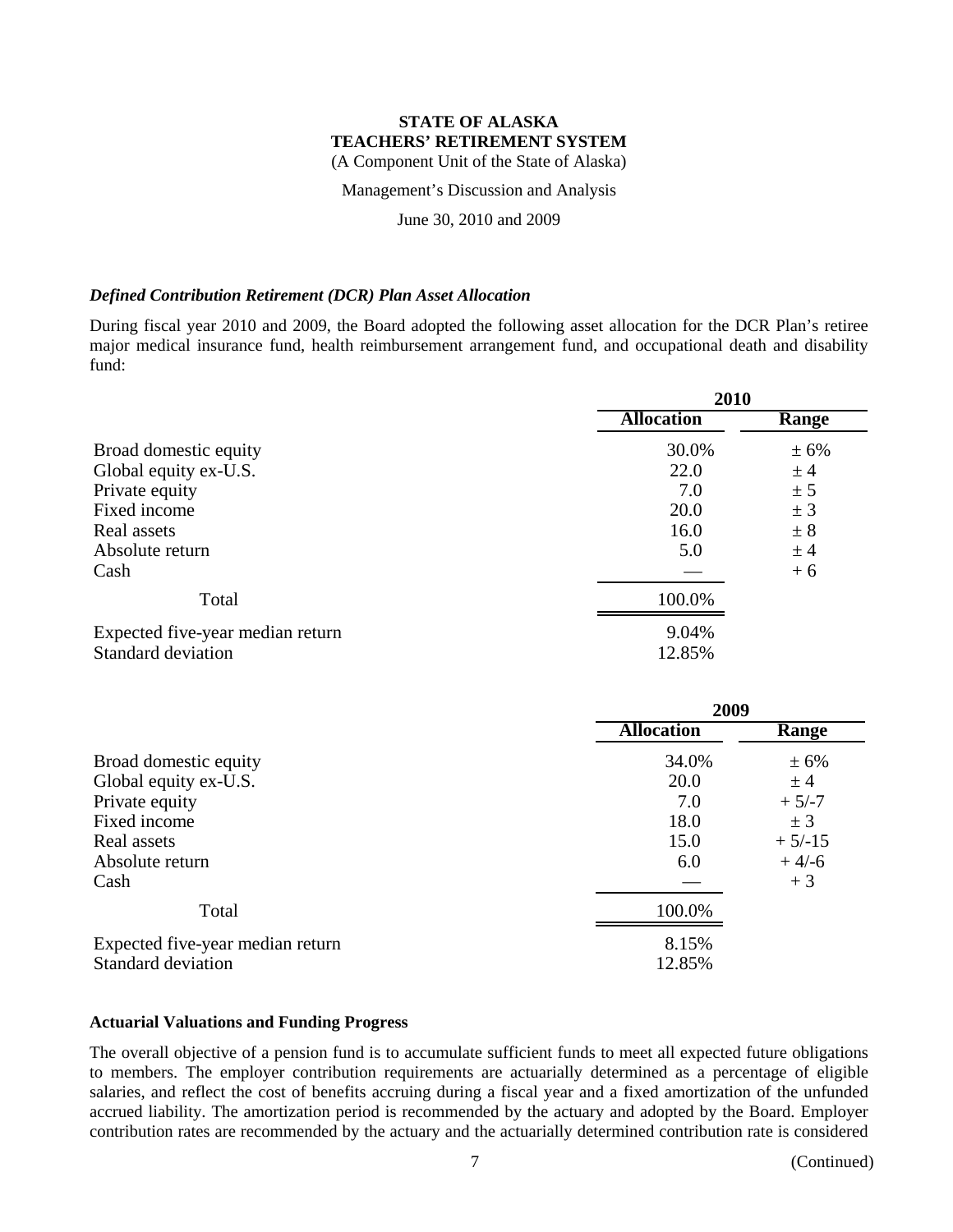Management's Discussion and Analysis

June 30, 2010 and 2009

for adoption by the Board annually. Decreases in investment results, increasing healthcare costs, and contribution shortfalls continue to impact the DB Plan's funding ratio. The ratio of assets to liabilities was 57.0%, at June 30, 2009 (the date of the DB Plan's latest actuarial valuation report). The goal for the DB Plan is to make progress toward achieving full funding.

A summary of the actuarial assumptions and methods is presented in the Notes to Required Supplementary Information. The assumptions, when applied in combination, fairly represent past and anticipated future experience of the DB Plan.

For fiscal year 2010, (based on the June 30, 2007 actuarial valuation report) the normal cost rate decreased from 9.37% to 7.59%, the past service rate decreased from 34.80% to 31.94%, thus producing a total fiscal year 2010 actuarially determined annual contribution rate of 39.53%. The Board adopted the actuarially determined contribution rate of 39.53% for fiscal year 2010:

|                                                                                        |   | <b>Valuation year</b><br>(In thousands) |                                     |
|----------------------------------------------------------------------------------------|---|-----------------------------------------|-------------------------------------|
|                                                                                        |   | 2009                                    | 2008                                |
| Valuation assets<br>Accrued liabilities (total benefits)<br>Unfunded accrued liability | S | 4,472,958<br>7,847,514<br>3,374,556     | 4,936,976<br>7,619,178<br>2,682,202 |
| Funding ratio                                                                          |   | 57.0%                                   | 64.8%                               |

#### **Contributions, Investment Income and Other Additions**

The additions required to fund retirement benefits are accumulated through a combination of employer and plan member contributions, State of Alaska appropriation, investment income (loss), and other additions as follows:

|                                 | <b>Additions (Reductions)</b> (In thousands) |            |                     |                   |            |  |  |  |
|---------------------------------|----------------------------------------------|------------|---------------------|-------------------|------------|--|--|--|
|                                 |                                              |            | Increase/(decrease) |                   |            |  |  |  |
|                                 | 2010                                         | 2009       | Amount              | <b>Percentage</b> | 2008       |  |  |  |
| Plan members contributions      | \$<br>67.722                                 | 61,737     | 5,985               | 9.7% \$           | 59,579     |  |  |  |
| <b>Employer contributions</b>   | 92,359                                       | 86,128     | 6,231               | 7.2               | 82,913     |  |  |  |
| Appropriation – State of Alaska | 173,462                                      | 206,300    | (32, 838)           | (15.9)            | 269,992    |  |  |  |
| Net investment income (loss)    | 396,417                                      | (996,876)  | 1,393,293           | 139.8             | (145, 767) |  |  |  |
| Transfer from postemployment    |                                              |            |                     |                   |            |  |  |  |
| health fund                     |                                              |            |                     |                   | 1,086,620  |  |  |  |
| Legal settlement                | 54,585                                       |            | 54,585              | 100.0             |            |  |  |  |
| Other additions                 | 4,459                                        | 3,598      | 861                 | 23.9              | 34         |  |  |  |
| Total                           | 789,004                                      | (639, 113) | 1,428,117           | 223.5%            | 1,353,371  |  |  |  |

The System's employer contributions increased from \$86,128,000 in fiscal year 2009 to \$92,359,000 in fiscal year 2010, an increase of \$6,231,000 or 7.2%. There was an increase from \$82,913,000 in fiscal year 2008 to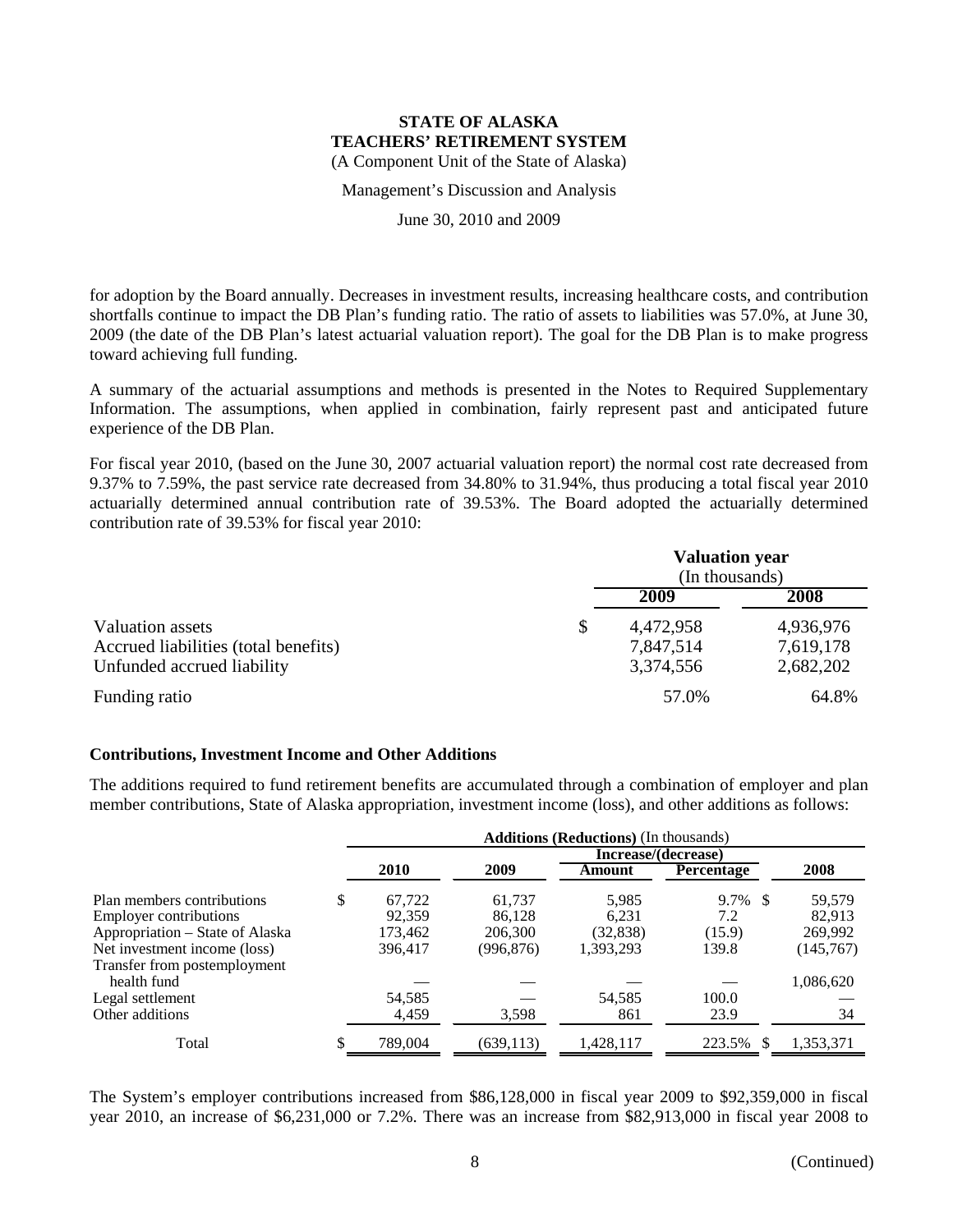Management's Discussion and Analysis

June 30, 2010 and 2009

\$86,128,000 in fiscal year 2009, an increase of \$3,215,000 or 3.9%. The increase in employer contributions is attributable to an increase in members' salaries.

The State of Alaska provided \$173,462,000 for fiscal year 2010 and \$206,300,000 for fiscal year 2009 in employer on-behalf payments as required by Alaska Statute 14.25.085. The employer on-behalf amount is calculated by the System's actuary. It is based on projected payroll and the difference between the actuarially determined contribution rate and the statutory effective rate. The actuarially determined contribution rate decreased from 44.17% in fiscal year 2009 to 39.53% in fiscal year 2010. The employer contribution rate of 12.56% is established in Alaska Statute 14.25.070(a).

The System's net investment income in fiscal year 2010 increased by \$1,393,293,000 or 139.8% from amounts recorded in fiscal year 2009 and net investment loss increased in fiscal year 2009 by \$851,109,000 or a change of (583.9%) compared to amounts recorded in fiscal year 2008. In fiscal year 2010 investments have started recovering from the economic downturn in fiscal year 2009 where investment results were heavily negative. Over the long term, investment income has been a major component of additions to System assets. During fiscal year 2010, the System experienced some recovery from the prior year's significant reduction in rates of return on investments. The assumed rate of return used in the actuarial valuation report to determine liabilities of the DB Plan was 8.25%.

|                            | <b>Year ended</b> |             |            |  |  |  |
|----------------------------|-------------------|-------------|------------|--|--|--|
|                            | 2010              | 2009        | 2008       |  |  |  |
| System returns             | 11.58%            | $(20.62)\%$ | $(3.05)\%$ |  |  |  |
| Domestic equities          | 15.47             | (26.80)     | (13.53)    |  |  |  |
| International equities     | 12.03             | (29.12)     | (7.48)     |  |  |  |
| Fixed income               | 11.35             | 3.36        | 6.50       |  |  |  |
| Private equity             | 18.87             | (23.67)     |            |  |  |  |
| Absolute return            | 6.60              | (12.52)     |            |  |  |  |
| Real assets                | 0.06              | (21.20)     | 5.71       |  |  |  |
| International fixed income |                   |             | 18.95      |  |  |  |

The System's investment rate of returns at June 30, are as follows:

During fiscal year 2010 the Alaska Retirement Management Board settled a lawsuit against its former actuary, Mercer, regarding claims of professional malpractice, breach of contract and unfair trade practices in advising the state on management of the Alaska Public Employees' Retirement System and the Alaska Teachers' Retirement System. The settlement agreement amounts to \$500 million in exchange for dismissal of the lawsuit. The amount allocated to the Teachers' Retirement System was \$44 million after legal fees were deducted.

#### **Benefits and Other Deductions**

The primary deduction of the DB Plan is the payment of pension and postemployment healthcare benefits. The primary deduction of the DCR Pension Trust Plan is the refund of contributions. These benefit payments,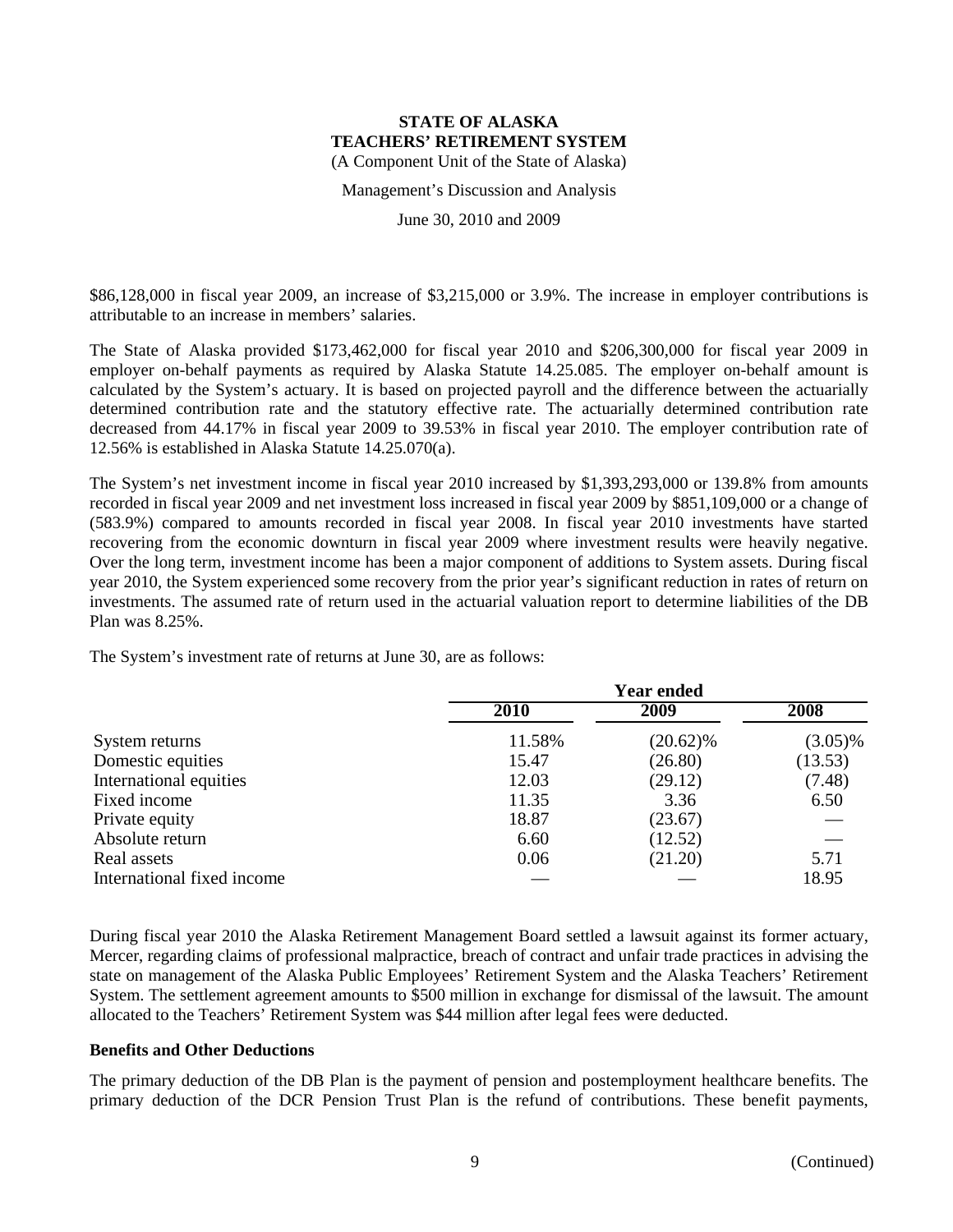Management's Discussion and Analysis

June 30, 2010 and 2009

healthcare claims paid, refunds of contributions, and the cost of administering the plans comprise the costs of operation as follows:

|                           | <b>Deductions</b> (In thousands) |         |                     |                   |         |  |  |  |
|---------------------------|----------------------------------|---------|---------------------|-------------------|---------|--|--|--|
|                           |                                  |         | Increase/(decrease) |                   |         |  |  |  |
|                           | 2010                             | 2009    | Amount              | <b>Percentage</b> | 2008    |  |  |  |
| Pension                   | \$<br>332,690                    | 319,148 | 13,542              | $4.2\%$ \$        | 306,689 |  |  |  |
| Postemployment healthcare | 110,313                          | 89,571  | 20,742              | 23.2              | 29.494  |  |  |  |
| Refund of contributions   | 4,402                            | 4,067   | 335                 | 8.2               | 3,963   |  |  |  |
| Administrative            | 6.049                            | 8,402   | (2,353)             | (28.0)            | 3,543   |  |  |  |
| Legal fees                | 10,592                           |         | 10.592              | 100.0             |         |  |  |  |
| Total                     | \$<br>464,046                    | 421,188 | 42,858              | $10.2\%$ \$       | 343,689 |  |  |  |

The System's pension benefit payments in 2010 increased \$13,542,000 or 4.2% from fiscal year 2009 and increased \$12,459,000 or 4.1% from fiscal year 2008 to 2009. The increase in pension benefits is the result of an increase in the number of retirees.

The System's postemployment healthcare benefit payments in fiscal year 2010 increased \$20,742,000 or 23.2% from fiscal year 2009 and postemployment healthcare benefit payments increased \$60,077,000 or 203.7% from fiscal year 2008 to 2009. Healthcare costs continued to rise in fiscal year 2010. However, the increase between fiscal year 2008 and 2009 is largely the result of the establishment of the Alaska Retiree Healthcare Trust (ARHCT) and the transition from paying claims out of the Retiree Health Fund to paying healthcare claims out of the ARHCT.

The System's administrative deductions in 2010 decreased \$2,353,000 or 28.0% from fiscal year 2009 and increased \$4,859,000 or 137.1% from fiscal year 2009 and 2008, respectively. The fiscal year 2010 reduction in administrative expenses is due to a decrease in management and consulting fees.

During fiscal year 2010, the system incurred legal fees of \$10,592,000 associated with the legal settlement paid to the State of Alaska by Mercer.

#### **Funding**

Retirement benefits are financed by accumulations from employers, plan members, State of Alaska appropriations, and income earned on System investments.

- The employer contribution rate is determined by the System's consulting actuary and adopted by the Board annually. Alaska Statute 14.25.070(a) sets the employer contribution rate at 12.56%. The difference between the actuarially determined rate and the statutory employer effective rate is paid by the State of Alaska as a direct appropriation.
- Plan member contributions are established by Alaska Statute 14.25.050 for the DB Plan and Alaska Statute 14.25.340 for the DCR Plan.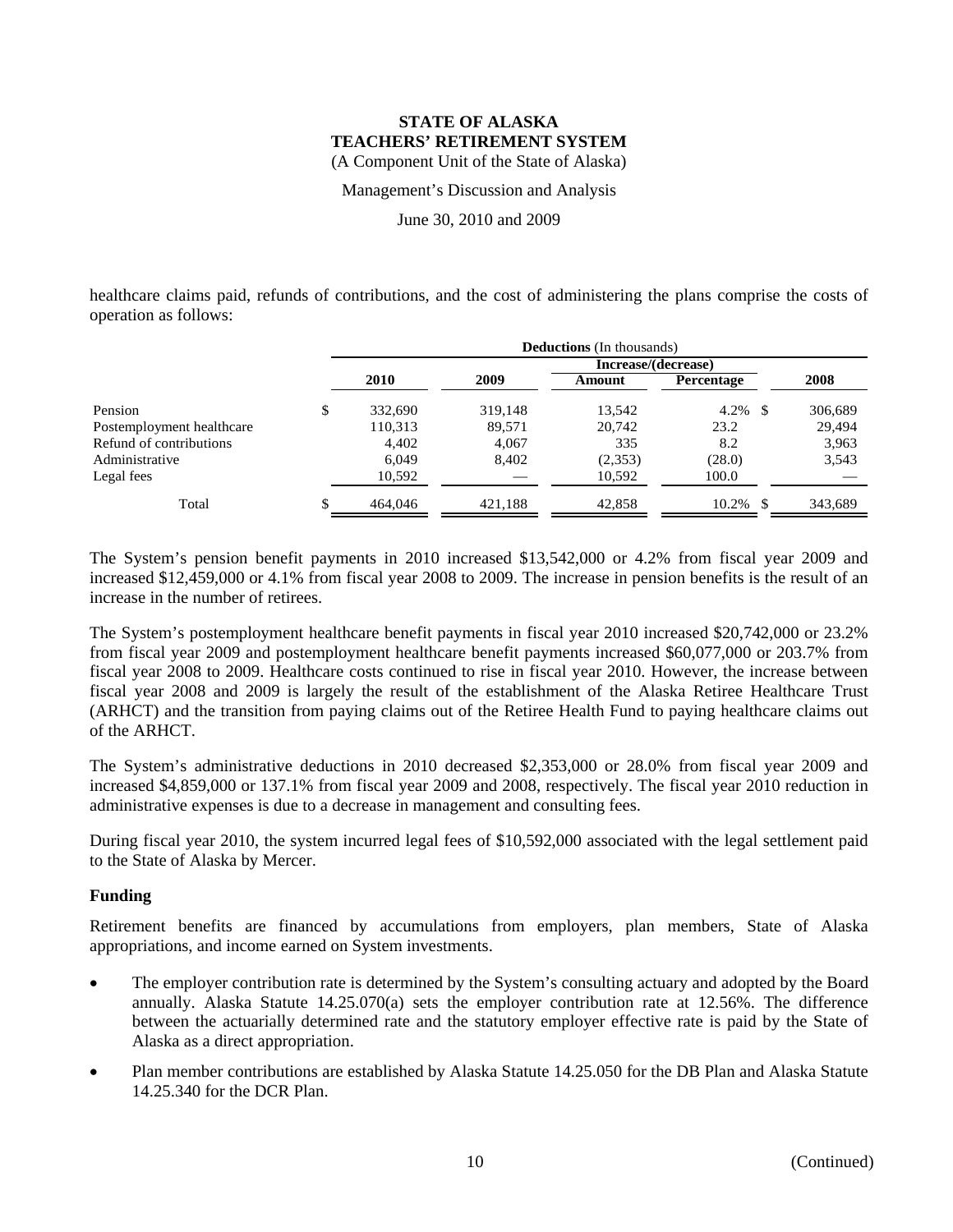Management's Discussion and Analysis

June 30, 2010 and 2009

- Alaska Statute 14.25.085 requires that additional state contributions are made each July 1 or as soon after July 1 for the ensuing fiscal year that when combined with the total employer contributions is sufficient to pay the System's past service liability at the contribution rate adopted by the Board for that fiscal year.
- The Board works with an external consultant to determine the proper asset allocation strategy.

#### **Legislation**

During fiscal year 2010, the Twenty-Seventh Alaska State Legislature enacted one law that affects the System:

 House Bill 300 appropriates \$190.9 million from the general fund to the Department of Administration for deposit in the System's defined benefit pension fund and retiree healthcare trust as partial payment of the participating employers' contributions for the fiscal year ending June 30, 2011. This appropriation is to fund the difference between the statutory required contribution established in Senate Bill 125 of 12.56% and the actuarially determined contribution rate of 39.53% for fiscal year 2011.

#### **Economic Conditions, Future Contribution Rates, and Status of Unfunded Liability**

The financial market environment continues to challenge investors, although fiscal year 2010 was a positive period for most investment categories. The Board continues to diversify the portfolio of the System to maintain an optimal risk/return ratio. The return on the System's investments exceed its' actuarially assumed return of 8.25% with a system rate of return of 11.58% at June 30, 2010. Even with investment returns exceeding the actuarial rate of return, the System will continue to see an increase in employer actuarial determined contribution rates due to rising medical costs and past contribution shortfalls.

The consulting actuary recommended a decrease from the System's actuarially determined contribution rate of 44.17% in fiscal year 2009 to 39.53% in fiscal year 2010. The Board adopted the actuarially determined contribution rate of 39.53% for fiscal year 2010, down 4.64 points from the fiscal year 2009 Board adopted actuarially determined contribution rate of 44.17%. The statutory employer contribution rate remained at 12.56% for fiscal years 2009 and 2010.

The June 30, 2009, actuarial valuation for the DB Plan reported a funding ratio of 57.0% and an unfunded liability of \$3.4 billion.

For fiscal year 2010 and 2009, the DCR Plan's employer contribution rate was established at 12.56%. The DCR Plan retiree medical plan actuarially determined contribution rate was adopted by the Board to be 1.03% and 0.99% for fiscal year 2010 and 2009, respectively. The DCR Plan's actuarially determined occupational death and disability rate was adopted by the Board to be 0.32% and 0.62% for fiscal year 2010 and 2009, respectively.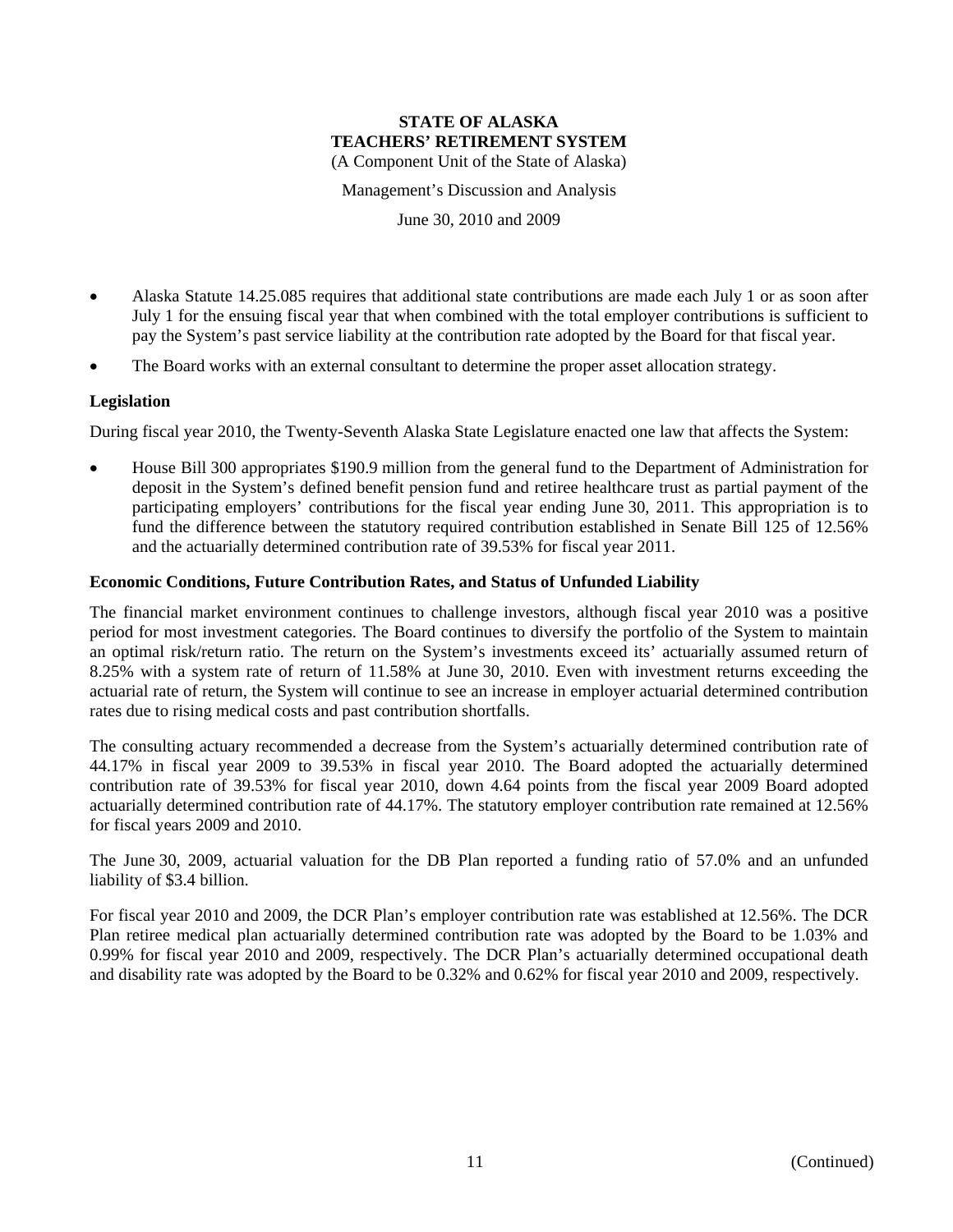(A Component Unit of the State of Alaska)

Management's Discussion and Analysis

June 30, 2010 and 2009

#### **Requests for Information**

This financial report is designed to provide a general overview of the finances for all those with interest in the finances. Questions concerning any of the information provided in this report or requests for additional financial information should be addressed to:

State of Alaska Teachers' Retirement System Division of Retirement & Benefits, Accounting Section P.O. Box 110203 Juneau, Alaska 99811-0203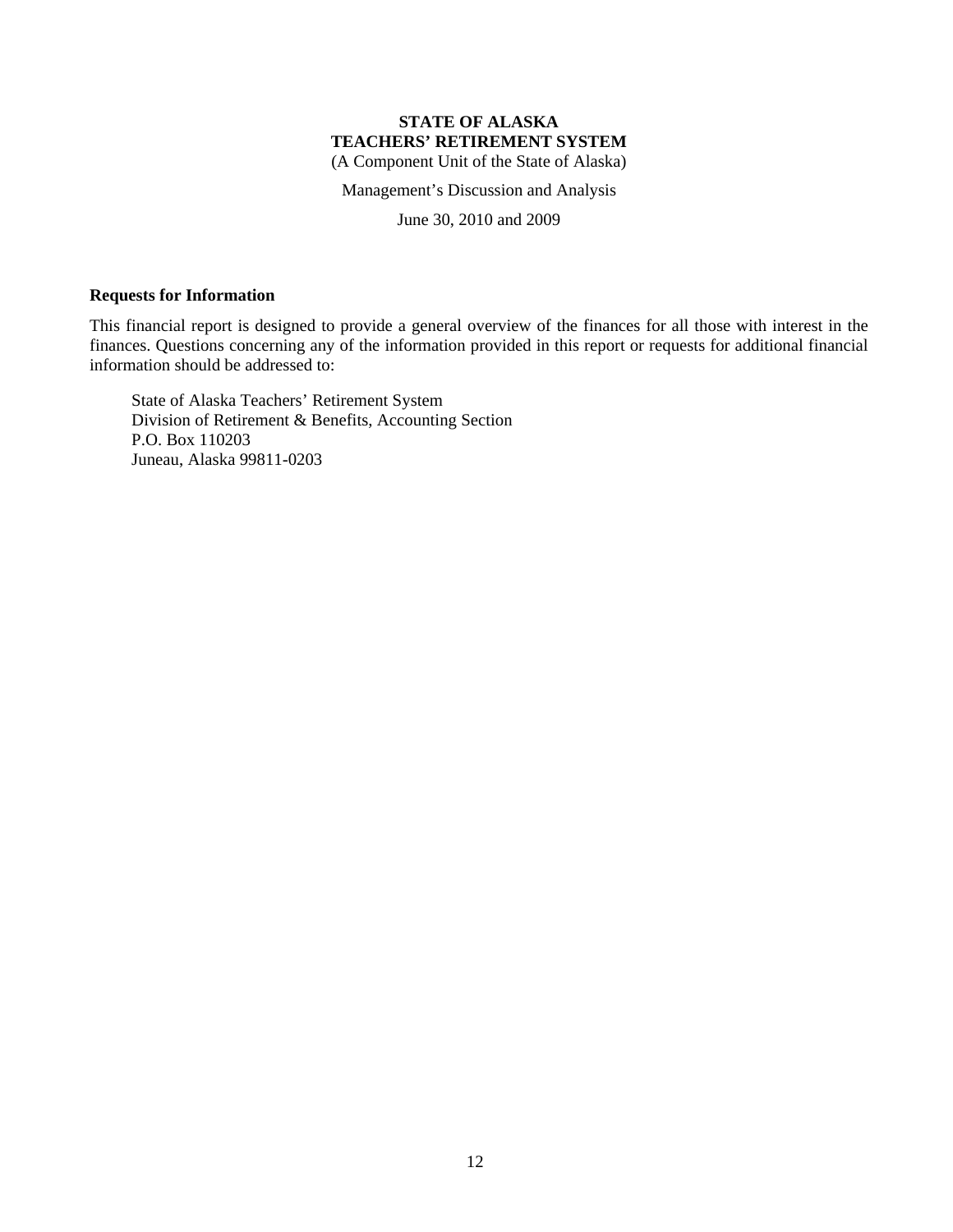#### Statement of Plan Net Assets

June 30, 2010

#### (with summarized financial information for June 30, 2009)

(In thousands)

|                                                                                                                                                                                                         | Defined benefit plan                                                                             |                                                                       |                                                                           | Defined contribution pension trust plan                                                                                      |                                                                                                                   |                                                                                            |                                             |                                                                    |                                                                                                  |                                                                           |
|---------------------------------------------------------------------------------------------------------------------------------------------------------------------------------------------------------|--------------------------------------------------------------------------------------------------|-----------------------------------------------------------------------|---------------------------------------------------------------------------|------------------------------------------------------------------------------------------------------------------------------|-------------------------------------------------------------------------------------------------------------------|--------------------------------------------------------------------------------------------|---------------------------------------------|--------------------------------------------------------------------|--------------------------------------------------------------------------------------------------|---------------------------------------------------------------------------|
|                                                                                                                                                                                                         | <b>Pension</b>                                                                                   | Alaska retiree<br>healthcare trust                                    | Total                                                                     | Participant<br>directed                                                                                                      | Occupational<br>death and<br>disability                                                                           | Retiree<br>medical plan                                                                    | Health<br>reimbursement<br>arrangement      | <b>Total</b>                                                       | <b>System</b><br>total<br>June 30, 2010                                                          | <b>System</b><br>total<br>June 30, 2009                                   |
| Assets:                                                                                                                                                                                                 |                                                                                                  |                                                                       |                                                                           |                                                                                                                              |                                                                                                                   |                                                                                            |                                             |                                                                    |                                                                                                  |                                                                           |
| Cash and cash equivalents (notes 2, 3 and 4):<br>Short-term fixed income poo<br>Great West account                                                                                                      | 27,073                                                                                           | 11,763                                                                | 38,836                                                                    | 207<br>1,389                                                                                                                 | $20\,$                                                                                                            | 63                                                                                         | 153                                         | 443<br>1,389                                                       | 39,279<br>1,389                                                                                  | 19,154<br>550                                                             |
| Total cash and cash equivalents                                                                                                                                                                         | 27,073                                                                                           | 11,763                                                                | 38,836                                                                    | 1,596                                                                                                                        | $20\,$                                                                                                            | 63                                                                                         | 153                                         | 1,832                                                              | 40,668                                                                                           | 19,704                                                                    |
| Receivables:                                                                                                                                                                                            |                                                                                                  |                                                                       |                                                                           |                                                                                                                              |                                                                                                                   |                                                                                            |                                             |                                                                    |                                                                                                  |                                                                           |
| Contributions<br>Due from State of Alaska General Fund (note 2<br>Due from PERS Alaska Retiree Healthcare Trus<br>Due from Retiree Health Func<br>Legal settlement<br>Other account receivable          | 4,778<br>226<br>$\overline{\phantom{a}}$<br>$\overline{\phantom{a}}$<br>$\overline{\phantom{a}}$ | 2,850<br>101<br>3.496<br>54,586<br>1,801                              | 4,778<br>3.076<br>101<br>3.496<br>54,586<br>1,801                         | $\overline{\phantom{a}}$<br>1,398<br>$\overline{\phantom{a}}$<br>$\overline{\phantom{a}}$<br>$\overline{\phantom{a}}$<br>(1) | 30<br>$\overline{\phantom{0}}$<br>-                                                                               | 96                                                                                         | -<br>252<br>-<br>-                          | 1,776<br>$\overline{\phantom{a}}$<br>(1)                           | 4,778<br>4,852<br>101<br>3,496<br>54,586<br>1,800                                                | 5,591<br>9,046<br>102<br>3,440<br>$\overline{\phantom{a}}$<br>853         |
| Total receivables                                                                                                                                                                                       | 5,004                                                                                            | 62,834                                                                | 67,838                                                                    | 1,397                                                                                                                        | 30                                                                                                                | 96                                                                                         | 252                                         | 1,775                                                              | 69,613                                                                                           | 19,032                                                                    |
| Investments (notes 2, 3, 4 and 5) at fair value:<br>Fixed income securities<br>Retirement fixed income poo<br>US Treasury fixed income poo<br>High yield pool<br>International fixed income poo         | 237,705<br>141.291<br>67,474<br>41,311                                                           | 140,629<br>57.144<br>30,272<br>18,406                                 | 378,334<br>198.435<br>97,746<br>59,717                                    |                                                                                                                              | 170<br>40<br>30<br>30                                                                                             | 408<br>96<br>72<br>$72\,$                                                                  | 1,216<br>284<br>213<br>213                  | 1,794<br>420<br>315<br>315                                         | 380,128<br>198,855<br>98,061<br>60,032                                                           | 416,972<br>82,475<br>56,810                                               |
| Emerging debt pool                                                                                                                                                                                      | 20,900                                                                                           | 9,468                                                                 | 30,368                                                                    |                                                                                                                              | 29                                                                                                                | 70                                                                                         | 210                                         | 309                                                                | 30,677                                                                                           | 28,645                                                                    |
| Total fixed income securities                                                                                                                                                                           | 508,681                                                                                          | 255,919                                                               | 764,600                                                                   |                                                                                                                              | 299                                                                                                               | 718                                                                                        | 2,136                                       | 3,153                                                              | 767,753                                                                                          | 584,902                                                                   |
| Broad domestic equity                                                                                                                                                                                   | 786,027                                                                                          | 364,601                                                               | 1.150.628                                                                 |                                                                                                                              | 409                                                                                                               | 984                                                                                        | 2,928                                       | 4,321                                                              | 1.154.949                                                                                        | 1,248,868                                                                 |
| Global equity ex-US:<br>International equity pool<br>Emerging markets equity poo                                                                                                                        | 416,985<br>156,220                                                                               | 189,868<br>75,819                                                     | 606,853<br>232,039                                                        |                                                                                                                              | 243<br>66                                                                                                         | 585<br>159                                                                                 | 1,740<br>475                                | 2,568<br>700                                                       | 609,421<br>232,739                                                                               | 575,453<br>159,663                                                        |
| Total global equity ex-US                                                                                                                                                                               | 573,205                                                                                          | 265,687                                                               | 838,892                                                                   |                                                                                                                              | 309                                                                                                               | 744                                                                                        | 2,215                                       | 3,268                                                              | 842,160                                                                                          | 735,116                                                                   |
| Private equity pool                                                                                                                                                                                     | 265,520                                                                                          | 120,457                                                               | 385,977                                                                   |                                                                                                                              | 104                                                                                                               | 251                                                                                        | 746                                         | 1,101                                                              | 387,078                                                                                          | 322,221                                                                   |
| Absolute return pool                                                                                                                                                                                    | 137,659                                                                                          | 62,657                                                                | 200,316                                                                   |                                                                                                                              | 72                                                                                                                | 174                                                                                        | 519                                         | 765                                                                | 201,081                                                                                          | 165,892                                                                   |
| Real assets:<br>Real estate pool<br>Real estate investment trust pool<br>Energy pool<br>Farmland pool<br>Farmland water pool<br>Timber pool<br>Treasury inflation protected securities poo<br>Mortgages | 228,781<br>11,147<br>17,671<br>98.257<br>11,315<br>33,983<br>15,378<br>$\overline{\phantom{a}}$  | 106,660<br>4,585<br>7,668<br>44,691<br>$\sim$<br>15,600<br>7,851<br>- | 335,441<br>15,732<br>25,339<br>142.948<br>11,315<br>49,583<br>23,229<br>- |                                                                                                                              | 142<br>$\overline{4}$<br>$\overline{4}$<br>23<br>$\overline{\phantom{0}}$<br>15<br>48<br>$\overline{\phantom{0}}$ | 341<br>10<br>11<br>57<br>$\overline{\phantom{a}}$<br>35<br>114<br>$\overline{\phantom{m}}$ | 1,016<br>30<br>32<br>168<br>-<br>105<br>340 | 1,499<br>44<br>47<br>248<br>155<br>502<br>$\overline{\phantom{a}}$ | 336,940<br>15,776<br>25,386<br>143,196<br>11,315<br>49,738<br>23,731<br>$\overline{\phantom{a}}$ | 399,669<br>10,360<br>23,593<br>133,145<br>10,549<br>47,055<br>20,804<br>9 |
| Total real assets                                                                                                                                                                                       | 416,532                                                                                          | 187,055                                                               | 603,587                                                                   |                                                                                                                              | 236                                                                                                               | 568                                                                                        | 1,691                                       | 2,495                                                              | 606,082                                                                                          | 645,184                                                                   |
| Other investment funds, at fair value:<br>Pooled investment funds<br>Collective investment funds                                                                                                        |                                                                                                  |                                                                       |                                                                           | 11,078<br>34,324                                                                                                             |                                                                                                                   |                                                                                            |                                             | 11,078<br>34,324                                                   | 11,078<br>34,324                                                                                 | 1,557<br>23,399                                                           |
| Total other investment funds                                                                                                                                                                            |                                                                                                  | $\overline{\phantom{a}}$                                              | $\overline{\phantom{0}}$                                                  | 45,402                                                                                                                       |                                                                                                                   | $\sim$                                                                                     | $\overline{\phantom{0}}$                    | 45,402                                                             | 45,402                                                                                           | 24,956                                                                    |
| Total investments                                                                                                                                                                                       | 2,687,624                                                                                        | 1,256,376                                                             | 3,944,000                                                                 | 45,402                                                                                                                       | 1,429                                                                                                             | 3,439                                                                                      | 10,235                                      | 60,505                                                             | 4,004,505                                                                                        | 3,727,139                                                                 |
| Other assets                                                                                                                                                                                            |                                                                                                  | 984                                                                   | 985                                                                       | $\overline{\phantom{0}}$                                                                                                     |                                                                                                                   |                                                                                            | $\overline{\phantom{0}}$                    |                                                                    | 985                                                                                              | 984                                                                       |
| Total assets                                                                                                                                                                                            | 2,719,702                                                                                        | 1,331,957                                                             | 4,051,659                                                                 | 48,395                                                                                                                       | 1,479                                                                                                             | 3,598                                                                                      | 10,640                                      | 64,112                                                             | 4,115,771                                                                                        | 3,766,859                                                                 |
| Liabilities:<br>Accrued expenses<br>Claims payable (note 6)<br>Legal fees payable                                                                                                                       | 3,145                                                                                            | 178<br>13,551<br>10,592                                               | 3,323<br>13,551<br>10,592                                                 | 401                                                                                                                          |                                                                                                                   |                                                                                            |                                             | 401                                                                | 3,724<br>13,551<br>10,592                                                                        | 3,913<br>$\overline{\phantom{0}}$                                         |
| <b>Total liabilities</b>                                                                                                                                                                                | 3,145                                                                                            | 24,321                                                                | 27,466                                                                    | 401                                                                                                                          |                                                                                                                   |                                                                                            |                                             | 401                                                                | 27,867                                                                                           | 3,913                                                                     |
| Commitment and contingencies (note 9)                                                                                                                                                                   |                                                                                                  |                                                                       |                                                                           |                                                                                                                              |                                                                                                                   |                                                                                            |                                             |                                                                    |                                                                                                  | $\overline{\phantom{a}}$                                                  |
| Net assets held in trust for pension and postemployment                                                                                                                                                 | 2,716,557                                                                                        | 1,307,636                                                             | 4,024,193                                                                 | 47,994                                                                                                                       | 1,479                                                                                                             | 3,598                                                                                      | 10,640                                      | 63,711                                                             | 4,087,904                                                                                        | 3,762,946                                                                 |
| healthcare benefits                                                                                                                                                                                     |                                                                                                  |                                                                       |                                                                           |                                                                                                                              |                                                                                                                   |                                                                                            |                                             |                                                                    |                                                                                                  |                                                                           |

See accompanying notes to the financial statements.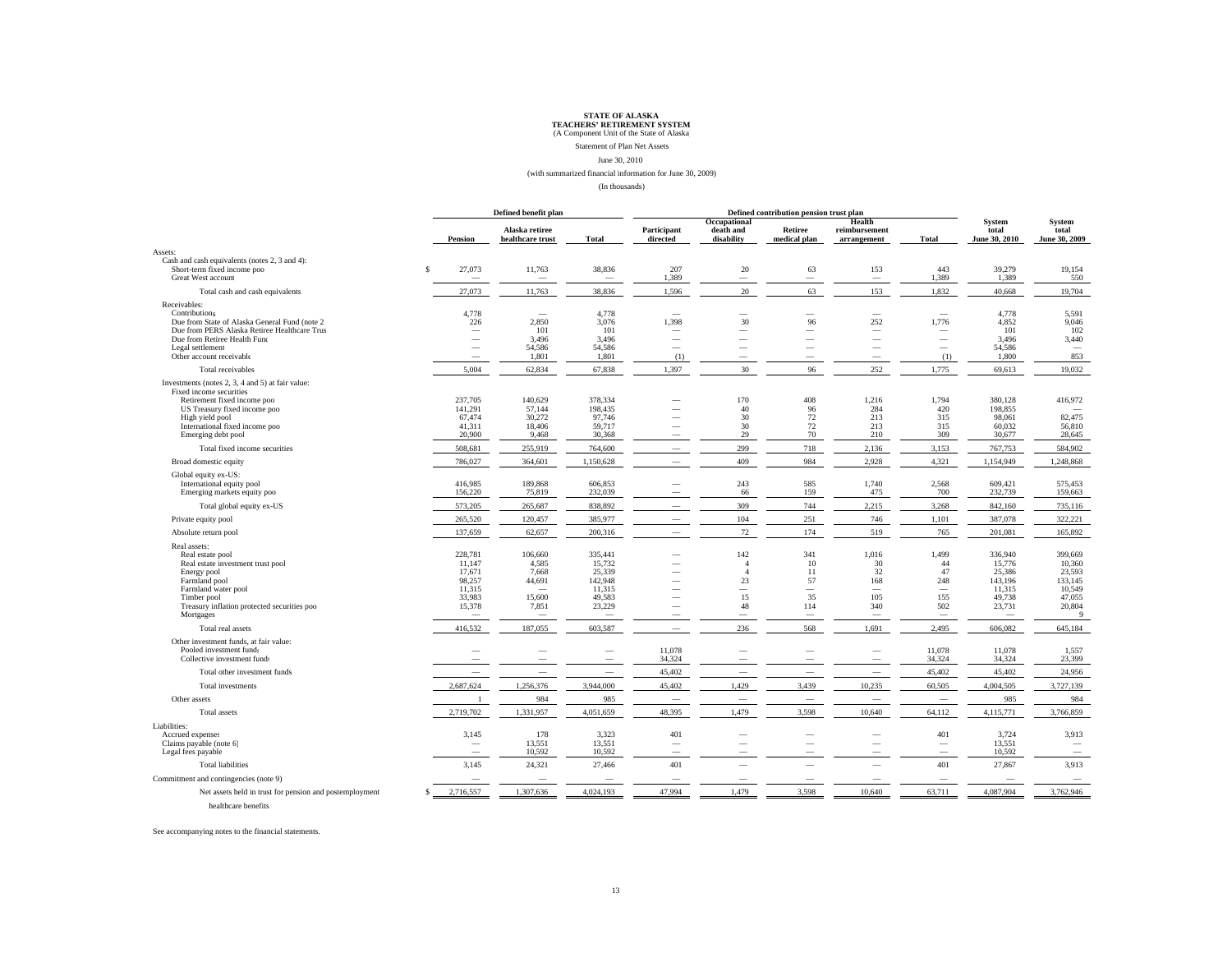Statement of Changes in Plan Net Assets

#### Year ended June 30, 2010

(with summarized financial information for June 30, 2009)

#### (In thousands)

|                                                                                                                           |     | Defined benefit plan                                  |                                                               |                                     | Defined contribution retirement plan                               |                                         |                                   |                                               |                                                                           |                                     |                                         |
|---------------------------------------------------------------------------------------------------------------------------|-----|-------------------------------------------------------|---------------------------------------------------------------|-------------------------------------|--------------------------------------------------------------------|-----------------------------------------|-----------------------------------|-----------------------------------------------|---------------------------------------------------------------------------|-------------------------------------|-----------------------------------------|
|                                                                                                                           |     | Pension                                               | Alaska retiree<br>healthcare trust                            | <b>Total</b>                        | Participant<br>directed                                            | Occupational<br>death and<br>disability | Retiree<br>medical plan           | <b>Health</b><br>reimbursement<br>arrangement | <b>Total</b>                                                              | System<br>total<br>June 30, 2010    | <b>System</b><br>total<br>June 30, 2009 |
| Additions (reductions):<br>Contributions:<br>Employers<br>Plan members                                                    | -\$ | 33,800<br>56,554                                      | 42,694<br>117                                                 | 76.494<br>56,671                    | 9,658<br>11,051                                                    | 442<br>$\overline{\phantom{0}}$         | 1,421<br>$\overline{\phantom{0}}$ | 4,344                                         | 15.865<br>11,051                                                          | 92,359<br>67,722                    | 86.128<br>61,737                        |
| Employer legislative relief                                                                                               |     | 100,475                                               | 72,987                                                        | 173,462                             | $\hspace{0.1mm}-\hspace{0.1mm}$                                    |                                         |                                   | $\overline{\phantom{a}}$                      | $\hspace{0.1mm}-\hspace{0.1mm}$                                           | 173,462                             | 206,300                                 |
| Total contributions                                                                                                       |     | 190,829                                               | 115,798                                                       | 306,627                             | 20,709                                                             | 442                                     | 1,421                             | 4,344                                         | 26,916                                                                    | 333,543                             | 354,165                                 |
| Investment income (loss):<br>Net appreciation (depreciation) in fair value<br>Interest<br>Dividends                       |     | 225,483<br>22,033<br>28,386                           | 103,351<br>10,565<br>12,012                                   | 328,834<br>32,598<br>40,398         | 1,641<br>$\overline{\phantom{m}}$                                  | 63<br>10<br>10                          | 118<br>23<br>24                   | 330<br>68<br>72                               | 2,152<br>110<br>106                                                       | 330,986<br>32,708<br>40,504         | (1,124,022)<br>40,117<br>95,074         |
| Total investment income (loss)                                                                                            |     | 275,902                                               | 125,928                                                       | 401,830                             | 1,650                                                              | 83                                      | 165                               | 470                                           | 2,368                                                                     | 404,198                             | (988, 831)                              |
| Less investment expense                                                                                                   |     | 7,756                                                 | 25                                                            | 7,781                               |                                                                    |                                         |                                   |                                               | $\qquad \qquad$                                                           | 7,781                               | 8,045                                   |
| Net investment income (loss)                                                                                              |     | 268,146                                               | 125,903                                                       | 394,049                             | 1,650                                                              | 83                                      | 165                               | 470                                           | 2,368                                                                     | 396,417                             | (996, 876)                              |
| Other:                                                                                                                    |     |                                                       |                                                               |                                     |                                                                    |                                         |                                   |                                               |                                                                           |                                     |                                         |
| Legal settlement<br>Other                                                                                                 |     | $\Omega$                                              | 54,585<br>4,450                                               | 54,585<br>4,459                     |                                                                    |                                         |                                   |                                               | $\overline{\phantom{a}}$<br>$\overline{\phantom{a}}$                      | 54,585<br>4,459                     | 3,598                                   |
| Total additions (reductions)                                                                                              |     | 458,984                                               | 300,736                                                       | 759,720                             | 22,359                                                             | 525                                     | 1,586                             | 4,814                                         | 29,284                                                                    | 789,004                             | (639, 113)                              |
| Deductions:<br>Pension and postemployment benefits<br>Refunds of contributions<br>Legal settlement fees<br>Administrative |     | 332,690<br>3,472<br>$\overline{\phantom{m}}$<br>2,698 | 110,313<br>$\hspace{0.1mm}-\hspace{0.1mm}$<br>10,592<br>3,228 | 443,003<br>3,472<br>10,592<br>5,926 | $\overline{\phantom{0}}$<br>930<br>$\overline{\phantom{0}}$<br>123 |                                         | $\overline{\phantom{a}}$          |                                               | $\hspace{0.1mm}-\hspace{0.1mm}$<br>930<br>$\overline{\phantom{m}}$<br>123 | 443,003<br>4,402<br>10,592<br>6,049 | 408,719<br>4,067<br>8,402               |
| Total deductions                                                                                                          |     | 338,860                                               | 124,133                                                       | 462,993                             | 1,053                                                              |                                         |                                   |                                               | 1,053                                                                     | 464,046                             | 421,188                                 |
| Net increase (decrease)                                                                                                   |     | 120,124                                               | 176,603                                                       | 296,727                             | 21,306                                                             | 525                                     | 1,586                             | 4,814                                         | 28,231                                                                    | 324,958                             | (1,060,301)                             |
| Net assets held in trust for pension and postemployment<br>healthcare benefits:<br>Balance, beginning of year             |     | 2,596,433                                             | 1,131,033                                                     | 3,727,466                           | 26,688                                                             | 954                                     | 2,012                             | 5,826                                         | 35,480                                                                    | 3,762,946                           | 4,823,247                               |
| Balance, end of year                                                                                                      |     | 2,716,557                                             | 1,307,636                                                     | 4,024,193                           | 47,994                                                             | 1,479                                   | 3,598                             | 10,640                                        | 63,711                                                                    | 4,087,904                           | 3,762,946                               |

See accompanying notes to the financial statements.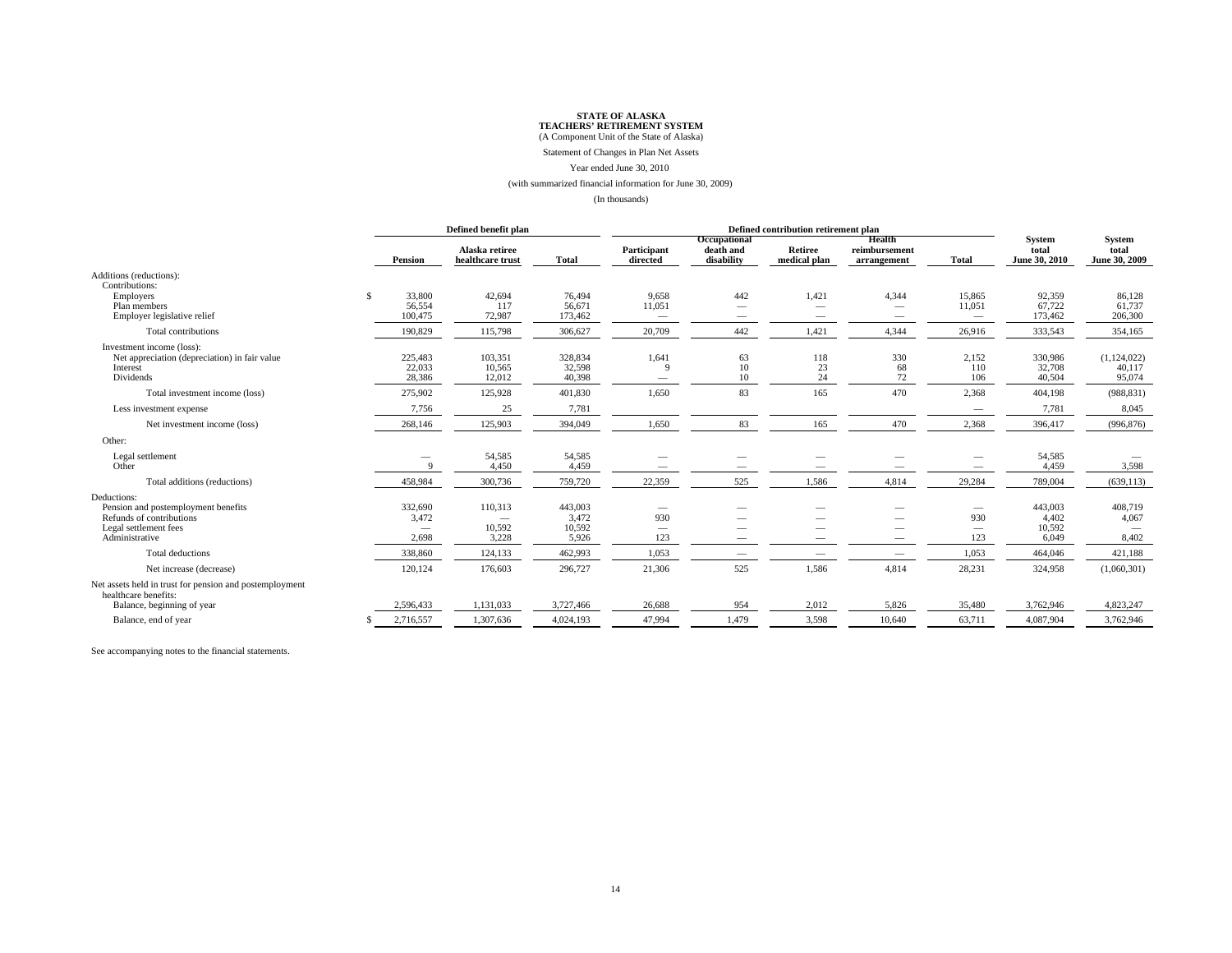Notes to Financial Statements

June 30, 2010

#### (with summarized financial information for June 30, 2009)

#### **(1) Description**

The following is a brief description of the State of Alaska Teachers' Retirement System (TRS or System) Defined Benefit Retirement Pension and Postemployment Healthcare Plan (DB Plan) and Defined Contribution Retirement Trust Fund (DCR Plan). TRS is a Component Unit of the State of Alaska (State). The DB Plan is a plan within the System, which includes the Defined Benefit Retirement Pension Trust Fund and Alaska Retiree Healthcare Trust Fund. The DCR Plan consists of a Participant Directed Fund, Retiree Medical Fund, Health Reimbursement Arrangement Fund, and Occupational Death and Disability Fund. Participants should refer to the System agreement for more complete information.

At June 30, 2010 and 2009, the number of participating local government employers was:

| State of Alaska  |    |
|------------------|----|
| School districts | 53 |
| Other            |    |
|                  | 58 |

Inclusion in the DB Plan and DCR Plan is a condition of employment for permanent school district, University of Alaska and State Department of Education employees who meet the eligibility requirements for participation.

#### **Defined Benefit Retirement Plan**

#### *General*

The DB Plan is a defined benefit, cost–sharing, multiple employer plan within the System established and administered by the State to provide pension and postemployment healthcare benefits for teachers and other eligible members. Benefit and contribution provisions are established by State law and may be amended only by the State Legislature. The System is a component unit of the State financial reporting entity and is included in the State's Comprehensive Annual Financial Report as a pension trust fund. With the passage of Senate Bill 141, the DB Plan is closed to all new members effective July 1, 2006.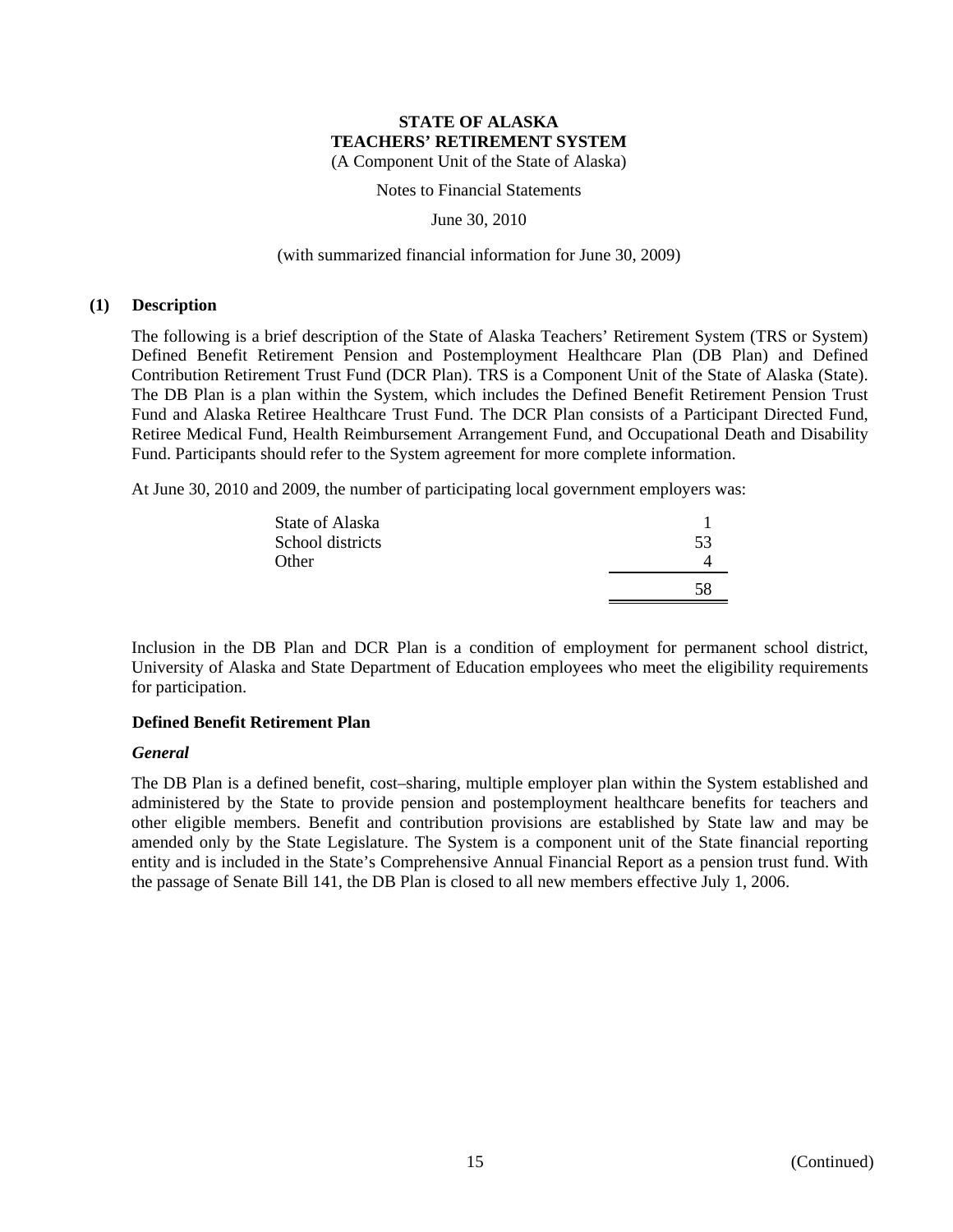Notes to Financial Statements

#### June 30, 2010

#### (with summarized financial information for June 30, 2009)

#### **(1) Description (cont.)**

At June 30, DB Plan's membership consisted of:

|                                                                                                                | <b>Valuation as of June 30</b> |               |  |
|----------------------------------------------------------------------------------------------------------------|--------------------------------|---------------|--|
|                                                                                                                | 2009                           | 2008          |  |
| Retirees and beneficiaries currently receiving benefits<br>Terminated plan members entitled to future benefits | 10,255<br>884                  | 10,026<br>873 |  |
| Total current and future benefits                                                                              | 11,139                         | 10,899        |  |
| Active plan members:                                                                                           |                                |               |  |
| Vested                                                                                                         | 5,799                          | 5,612         |  |
| Nonvested                                                                                                      | 2,427                          | 2,919         |  |
| Total active plan membership                                                                                   | 8,226                          | 8,531         |  |
| Total members                                                                                                  | 19,365                         | 19,430        |  |
|                                                                                                                |                                |               |  |

#### *Pension Benefits*

Vested members hired prior to July 1, 1990, are entitled to pension benefits beginning at normal retirement age, fifty–five, or early retirement age, fifty. For members hired after June 30, 1990, the normal and early retirement ages are sixty and fifty–five, respectively. Members may also retire at any age and receive a normal benefit when they accumulate the required credited service.

The normal annual pension benefit is based on years of service and average base salary. The average base salary is based upon the members' three highest contract years' salaries.

The benefit related to all years of credited service prior to July 1, 1990 and for years of service through a total of twenty years is equal to 2% of the employee's average base salary. The benefit for each year over twenty years of service subsequent to June 30, 1990, is equal to 2 ½% of the employee's base salary.

Minimum benefits for members eligible for retirement are \$25 per month for each year of credited service.

Married members must receive their benefits in the form of a joint and survivor annuity unless their spouse consents to another form of benefit or benefits are payable under the 1% supplemental contributions provision.

The DB Plan has two types of post–retirement pension adjustments (PRPA). The automatic PRPA is issued annually to all eligible benefit recipients when the cost of living increases in the previous calendar year. The automatic PRPA increase is paid beginning July 1 of each year. The discretionary PRPA may be granted to eligible recipients by the DB Plan's administrator, if the cost of living in the previous calendar year rises and the financial condition of the DB Plan's permits. If both an automatic and discretionary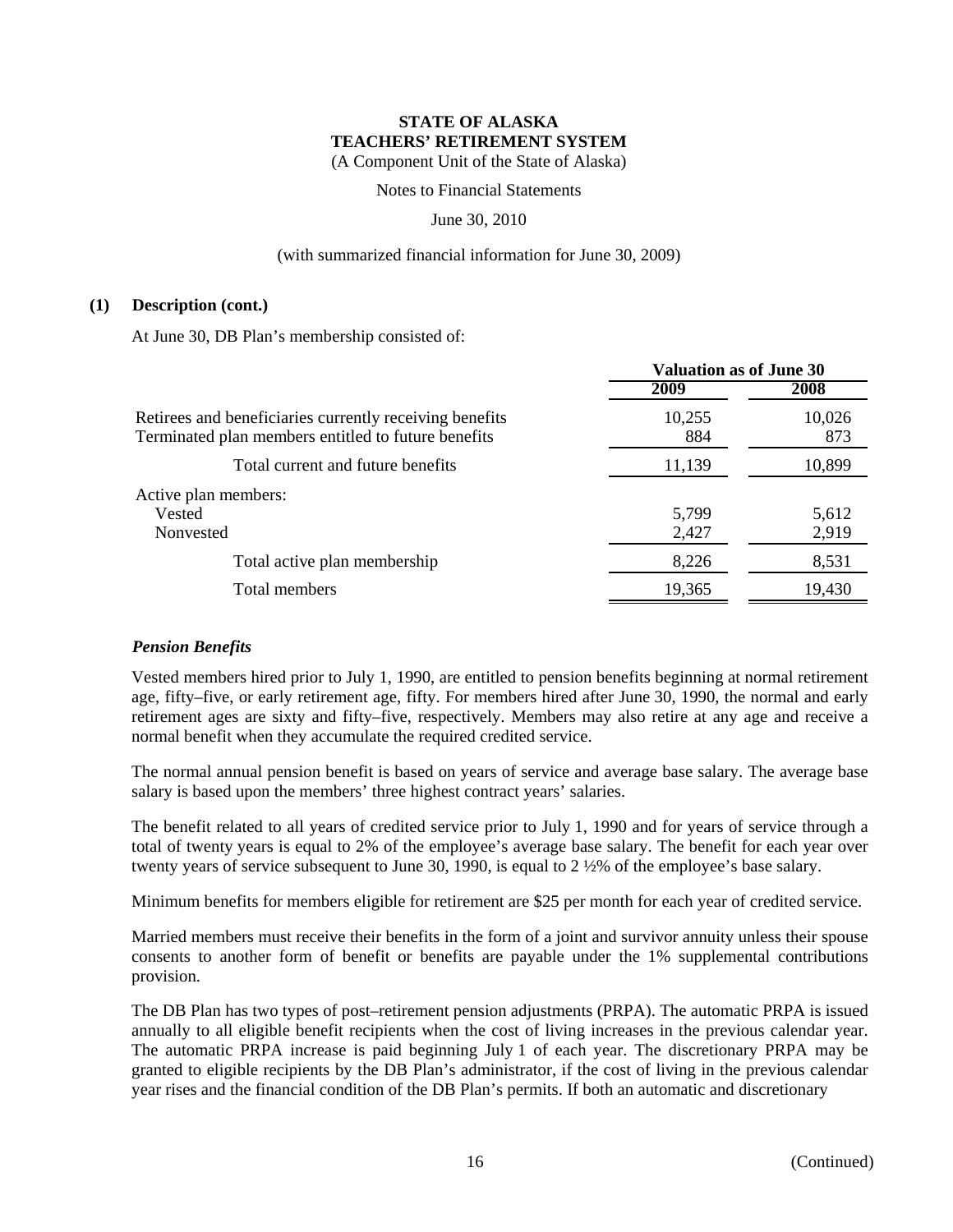Notes to Financial Statements

June 30, 2010

#### (with summarized financial information for June 30, 2009)

#### **(1) Description (cont.)**

PRPA are granted, and a retiree is eligible for both adjustments, the one that provides the retiree the greater increase will be paid.

#### *Postemployment Healthcare Benefits*

When pension benefits begin, major medical benefits are provided without cost to (1) all members first hired before July 1, 1990, (2) members hired after July 1, 1990 with 25 years of membership service, and (3) members who are disabled or age sixty or older, regardless of their initial hire dates. Members first hired after June 30, 1990, may receive major medical benefits prior to age sixty by paying premiums.

Beginning July 1, 2007, the Alaska Retiree Healthcare Trust (ARHCT), a healthcare trust fund of the State, was established. The ARHCT is self-funded and provides major medical coverage to retirees of the System. The System retains the risk of loss of allowable claims for eligible members. The ARHCT began paying member healthcare claims on March 1, 2008. Prior to that, healthcare claims were paid for by the Retiree Health Fund (RHF).

#### *Death Benefits*

When benefits are payable under the 1% supplemental contribution provision, the DB Plan member's spouse is eligible for a spouse's pension if there is/are no dependent child(ren). If there is/are dependent child(ren), a survivor's allowance may be payable to the DB Plan member's spouse, or guardian of the dependent child(ren). The amount of the pension or allowance is determined by the DB Plan member's base salary. DB Plan members first hired after June 30, 1982, are not eligible to participate in this provision.

If an active DB Plan member dies from occupational causes, the spouse may receive a monthly pension from the DB Plan. When death is due to occupational causes and there is no surviving spouse, the DB Plan member's dependent child(ren) may receive a monthly pension until they are no longer dependents. If the member does not have a spouse or dependent children at the time of death, a lump sum death benefit is payable to the named beneficiary(ies). The amount of the occupational death pension is 40% of the member's base salary at the time of death. The amount of the occupational death pension changes on the date the DB Plan member's normal retirement would have occurred if the DB Plan member had lived. The new benefit is based on the DB Plan member's average base salary at the time of death and the credited service that would have accrued had the DB Plan member lived and continued to work until normal retirement. If benefits are payable under the 1% supplemental contribution provision, benefits are not payable under this provision. If the death was from nonoccupational causes, and the DB Plan member was vested, the spouse may receive a monthly 50% joint and survivor option benefit based on the member's credited service and average base salary at the time of death. If the DB Plan member is not married or vested, a lump sum death benefit is payable to the named beneficiary(ies).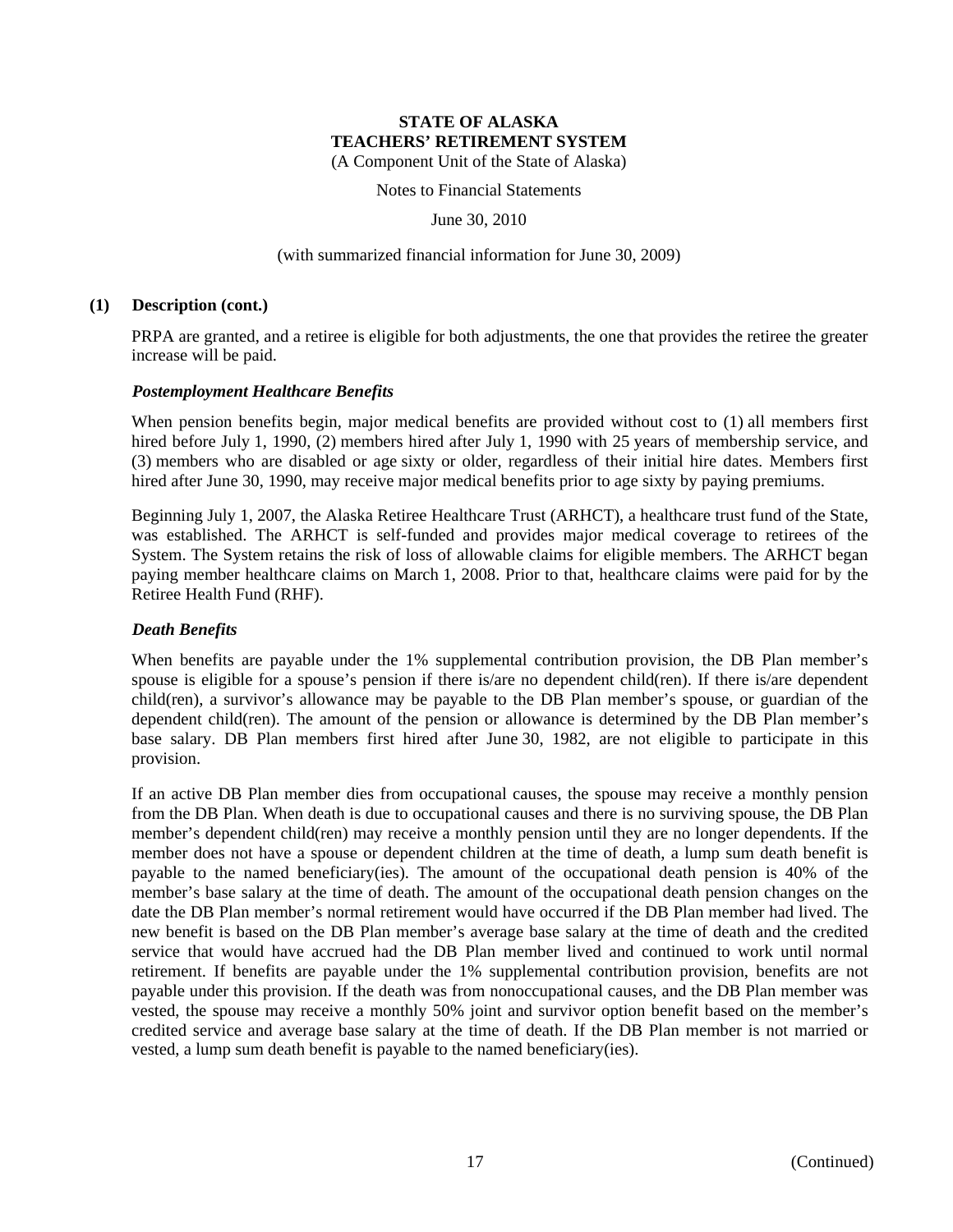Notes to Financial Statements

June 30, 2010

#### (with summarized financial information for June 30, 2009)

#### **(1) Description (cont.)**

#### *Disability Benefits*

If a DB Plan member has been in membership service for five or more years for which contributions have been made, is not eligible for normal retirement benefits and becomes permanently disabled, the DB Plan member is entitled to a monthly benefit. The annual disability benefit is equal to 50% of the base salary at the time of the disability plus an additional 10% of his/her base salary for each dependent child up to a maximum of four children. At normal retirement age, a disabled System member receives normal retirement benefits.

#### *Contributions*

#### **DB Plan Member Contributions**

The DB Plan members contribute 8.65% of their base salary as required by statute. The DB Plan's member contributions are deducted before federal tax is withheld. Eligible DB Plan members contribute an additional 1% of their salary under the supplemental contribution provision. Contributions are collected by employers and remitted to the DB Plan. DB Plan member contributions earn interest at the rate of 4.5% per annum, compounded annually.

#### **Employer Contributions**

The DB Plan's funding policy provides for periodic employer contributions at actuarially determined rates that, expressed as a percent of annual covered payroll, are sufficient to accumulate assets to pay both pension and postemployment healthcare benefits when due. Employer contribution rates are determined using the entry age normal actuarial cost method of funding. The DB Plan uses the level percentage of pay method to amortize the unfunded liability over a twenty–five year fixed period. Employer contributions are accumulated in both the pension and the healthcare funds based on the approved contribution rate for the fiscal year.

#### **Contributions from the State of Alaska**

Alaska Statute 14.25.085 requires that additional state contributions made each July 1 or as soon after July 1 for the ensuing fiscal year that when combined with the total employer contributions is sufficient to pay the System's past service liability at the actuarially determined contribution rate adopted by the Board for that fiscal year.

#### *Refunds*

DB Plan member contributions may be voluntarily or, under certain circumstances, involuntarily refunded to the employee or a garnishing agency sixty days after termination of employment. Voluntary refund rights are forfeited on July 1 following the member's 75th birthday or within fifty years of the member's last termination date. Members who have had contributions refunded forfeit all retirement benefits, including postemployment healthcare benefits. Members are allowed to reinstate refunded service due to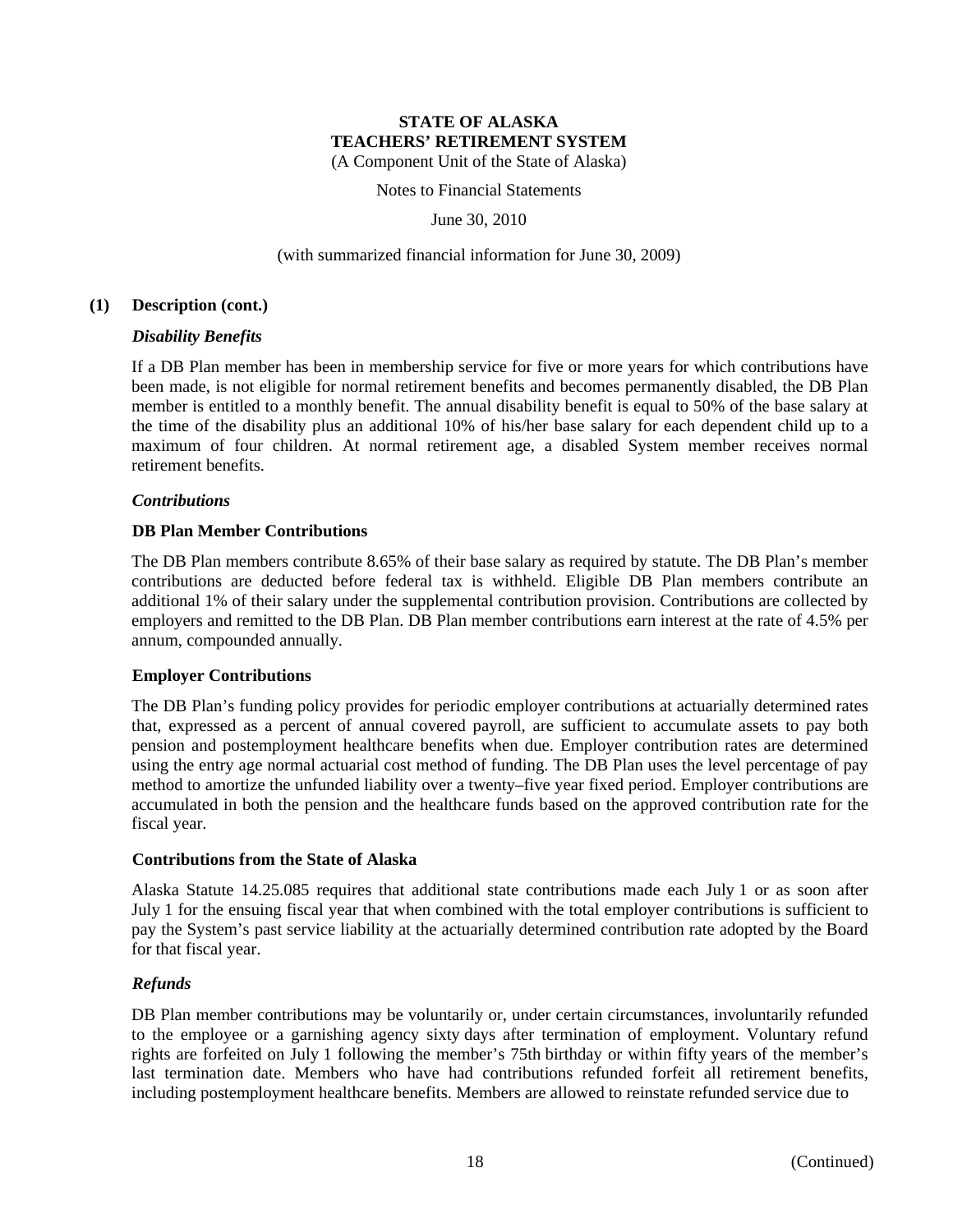Notes to Financial Statements

June 30, 2010

#### (with summarized financial information for June 30, 2009)

#### **(1) Description (cont.)**

involuntary refunds by repaying the total involuntary refunded balance and accrued interest. Members are allowed to reinstate voluntarily refunded service by repaying the voluntarily refunded balance and accrued interest, as long as they re–establish an employee relationship with a participating DB Plan employer before July 1, 2010. Members who have not re–established an employee relationship with a participating DB Plan employer by June 30, 2010, will not be eligible to reinstate voluntarily refunded service and will forfeit any claim to DB Plan membership rights. Balances refunded to members accrue interest at the rate of 7.0% per annum, compounded semiannually.

#### **Defined Contribution Retirement Plan**

#### *General*

The DCR Pension Trust Fund is a defined contribution, cost-sharing, multiple employer public employee retirement plan within TRS established and administered by the State to provide pension and postemployment healthcare benefits for eligible employees. Benefits and contribution provisions are established by State law and may be amended only by the State Legislature. The DCR Pension Trust Fund was created by State Statutes effective July 1, 2006. A defined contribution plan is a plan in which savings are accumulated in an individual retirement account for the exclusive benefit of the member or beneficiaries.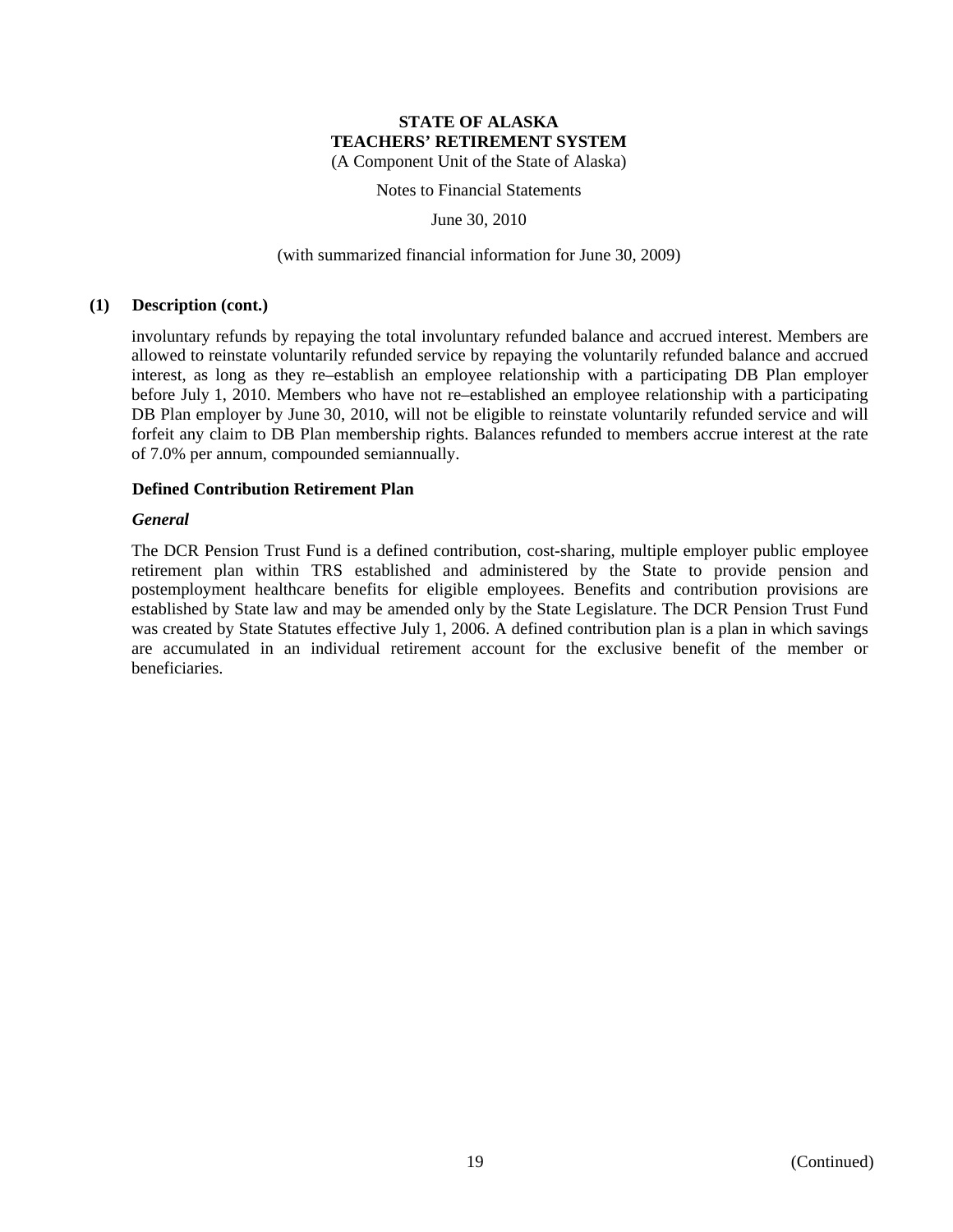Notes to Financial Statements

#### June 30, 2010

#### (with summarized financial information for June 30, 2009)

#### **(1) Description (cont.)**

At June 30, DCR Pension Trust Fund membership consisted of:

|                                                                                                               | 2010                          | 2009                                          |
|---------------------------------------------------------------------------------------------------------------|-------------------------------|-----------------------------------------------|
| Retirees and beneficiaries currently receiving benefits                                                       |                               |                                               |
| Terminated plan members entitled to future benefits:<br>25% Vested<br>50% Vested<br>75% Vested<br>100% Vested | 247<br>106<br>37<br>4         | 151<br>34<br>$\overline{2}$<br>$\overline{4}$ |
| Total terminated plan members entitled to<br>future benefits                                                  | 394                           | 191                                           |
| Total current and future benefits                                                                             | 394                           | 191                                           |
| Active plan members:<br>25% Vested<br>50% Vested<br>75% Vested<br>100% Vested<br>Nonvested                    | 622<br>472<br>286<br>3<br>886 | 582<br>319<br>$\overline{4}$<br>901           |
| Total active plan members                                                                                     | 2,269                         | 1,806                                         |
| Total members                                                                                                 | 2,663                         | 1,997                                         |

#### *Pension Benefits*

A participating member is immediately and fully vested in that member's contributions and related earnings. A member shall be fully vested in the employer contributions made on that member's behalf, and related earnings, after five years of service. A member is partially vested in the employer contributions made on that member's behalf, and the related earnings, in the ratio of a) 25% with two years of service, b) 50% with three years of service; c) 75% with four years of service; and d) 100% with five years of service.

#### *Postemployment Healthcare Benefits*

Major medical benefits available to eligible persons are accessible to the retiree major medical insurance plan and to the health reimbursement arrangement plan. Access to the retiree major medical insurance plan means that an eligible person may not be denied insurance coverage except for failure to pay the required premium.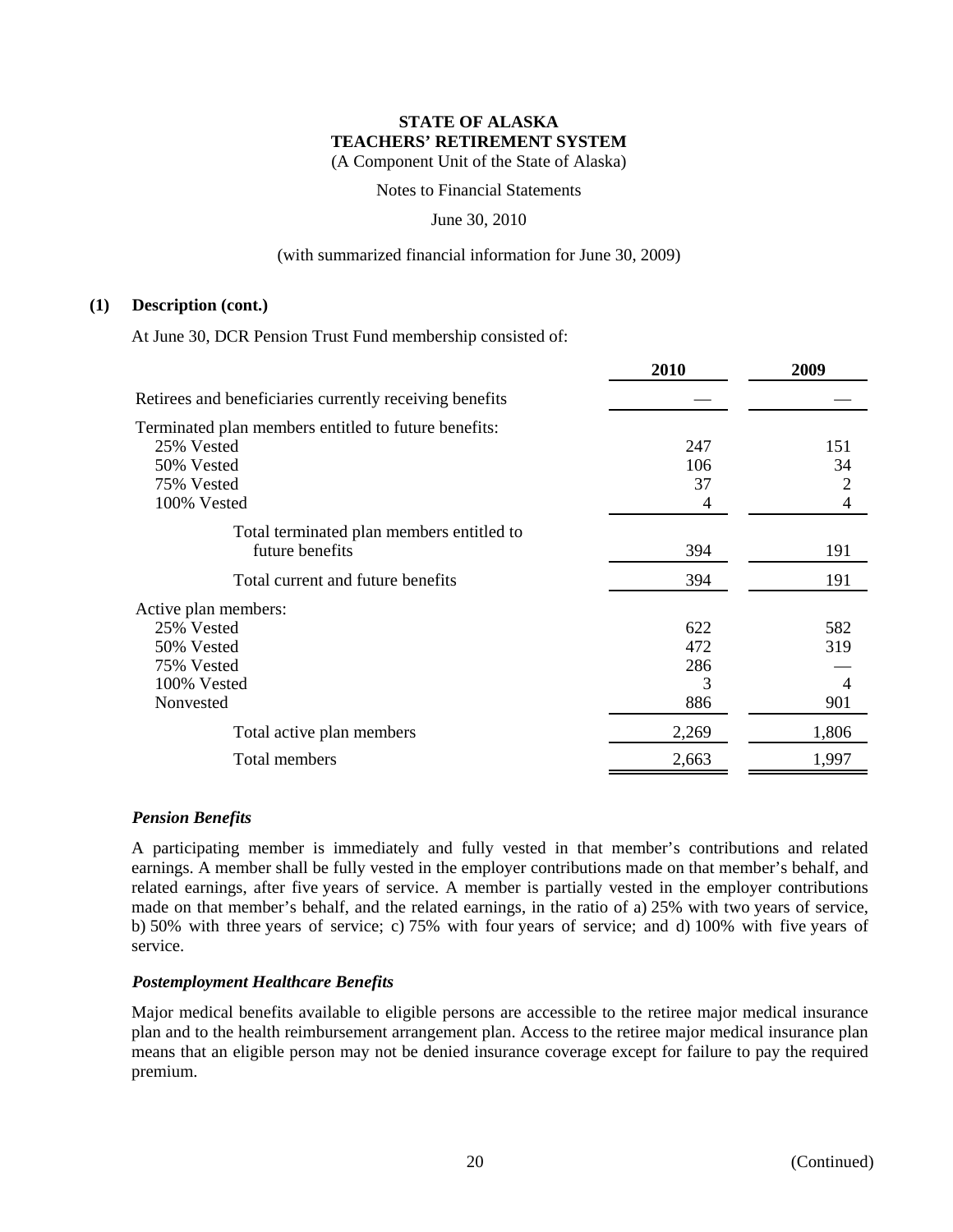Notes to Financial Statements

June 30, 2010

#### (with summarized financial information for June 30, 2009)

#### **(1) Description (cont.)**

#### *Death Benefits*

If (1) the death of an employee occurs before the employee's retirement and before the employee's normal retirement date, (2) the proximate cause of death is a bodily injury sustained or a hazard undergone while in the performance and within the scope of the employee's duties, and (3) the injury or hazard is not the proximate result of willful negligence of the employee, a monthly survivor's pension shall be paid to the surviving spouse. If there is no surviving spouse or if the spouse later dies, the monthly survivor's pension shall be paid in equal parts to the dependent children of the employee.

The monthly survivor's pension section for survivors of employees who were not peace officers or fire fighters is 40% of the employee's monthly compensation in the month in which the employee dies. The monthly survivor's pension for survivors of employees who were peace officers or fire fighters is 50% of the monthly compensation in the month in which the employee dies. While the monthly survivor's pension is being paid, the employer shall make contributions on behalf of the employee's beneficiaries based on the deceased employee's gross monthly compensation at the time of occupational death.

#### *Disability Benefits*

An employee is eligible for an occupational disability benefit if employment is terminated because of a total and apparently permanent occupational disability before the employee's normal retirement date. The occupational disability benefits accrue beginning the first day of the month following termination of employment as a result of the disability and are payable the last day of the month. If a final determination granting the benefit is not made in time to pay the benefit when due, a retroactive payment shall be made to cover the period of deferment.

#### *Contributions*

#### **DCR Plan Member Contributions**

Contribution rates are 8.0% for DCR Plan members, as required by statute. The employer shall deduct the contribution from the member's compensation at the end of each payroll period, and the contribution shall be credited by the plan to the member's individual account. The contributions shall be deducted from the member's compensation before the computation of applicable federal taxes.

#### **Employer Contributions**

An employer shall contribute to each member's individual account an amount equal to 7.0% of the member's compensation.

#### *Refunds*

A member is eligible to elect distribution of the member's account in accordance with this section 60 days after termination of employment.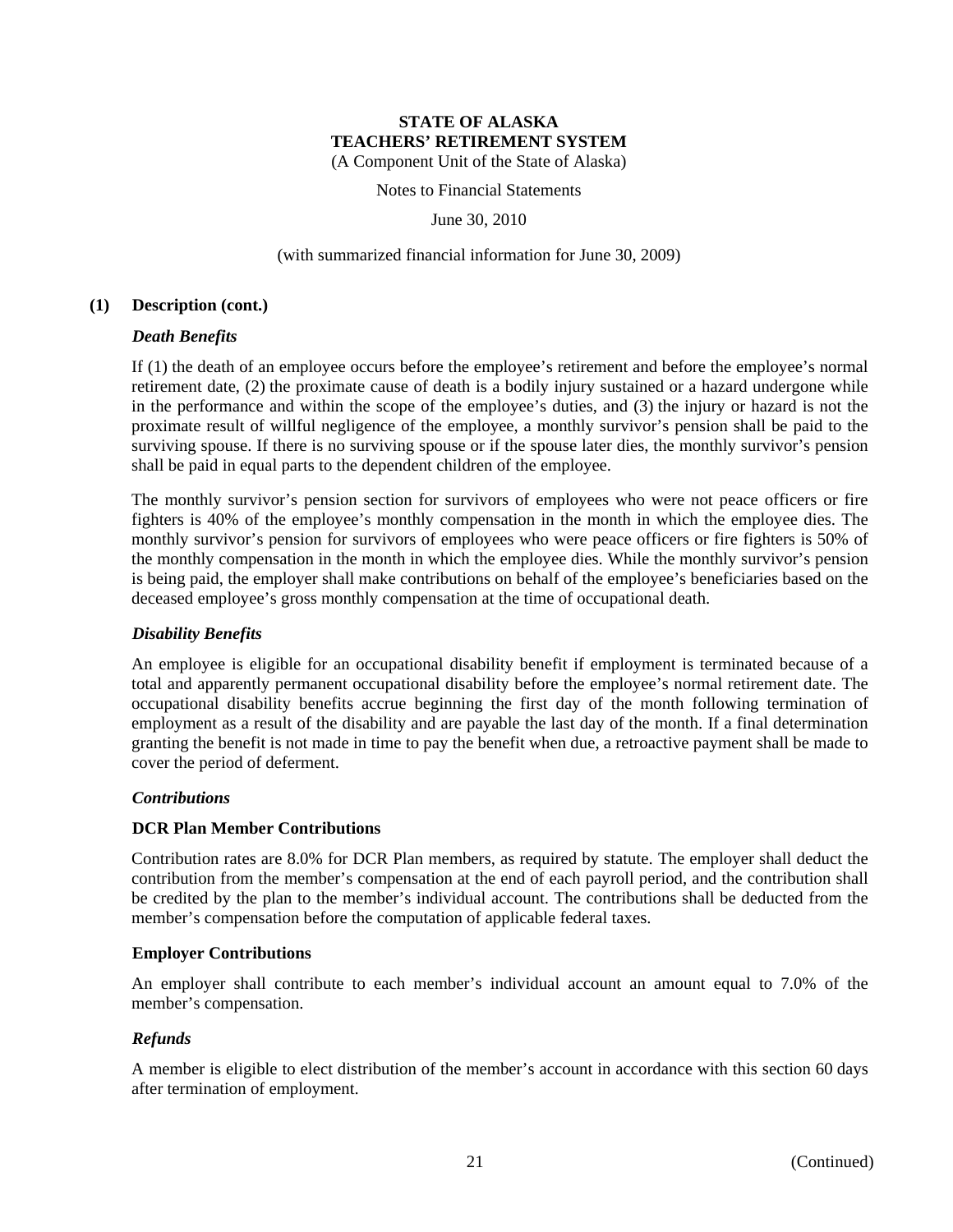Notes to Financial Statements

June 30, 2010

#### (with summarized financial information for June 30, 2009)

#### **(1) Description (cont.)**

#### *Participant Accounts*

Participant accounts under the DCR Plan are self-directed with respect to investment options. Investment options are disclosed in note 3.

Each participant designates how contributions are to be allocated among the investment options. Each participant's account is credited with the participant's contributions and the appreciation or depreciation in unit value for the investment funds.

Recordkeeping/administrative fees consisting of a fixed amount, applied in a lump-sum each calendar year, and a variable amount, applied monthly, are deducted from each participant's account, applied pro rata to all the funds in which the employee participates. This fee is for all costs incurred by the record keeper and by the State. The investment management fees are netted out of the funds' performance.

#### **(2) Summary of Significant Accounting Policies**

#### *Basis of Accounting*

The System's financial statements are prepared using the economic resources measurement focus and the accrual basis of accounting. Contributions are recognized in the period in which they are due. Benefits and refunds are recognized when due and payable.

#### *Use of Estimates*

The preparation of financial statements in conformity with generally accepted accounting principles requires management to make estimates and assumptions that affect the reported amounts of assets and liabilities and disclosure of contingent assets and liabilities at the date of the financial statements and the reported amounts of additions and deductions during the reporting period. Actual results could differ from those estimates.

#### *GASB Statements No. 25 and No. 43*

The DB Plan and DCR Plan follow the provisions of Government Accounting Standards Board (GASB) Statement No. 25, *Financial Reporting for Defined Benefit Pension Plans and Note Disclosures for Defined Contribution Plans* (GASB 25). GASB 25 establishes a financial reporting framework for defined benefit plans that distinguishes between two separate categories of information: (a) current financial information about plan assets and financial activities and (b) actuarially determined information, from a long-term perspective, about the funded status of the plan and the progress being made in accumulating sufficient assets to pay benefits when due.

The DB Plan follows the provisions of GASB Statement No. 43, *Financial Reporting for Postemployment Benefit Plans Other Than Pension Plans* (GASB 43). GASB 43 establishes uniform financial reporting standards for Other Postemployment Benefit Plans (OPEB) and supersedes the interim guidance included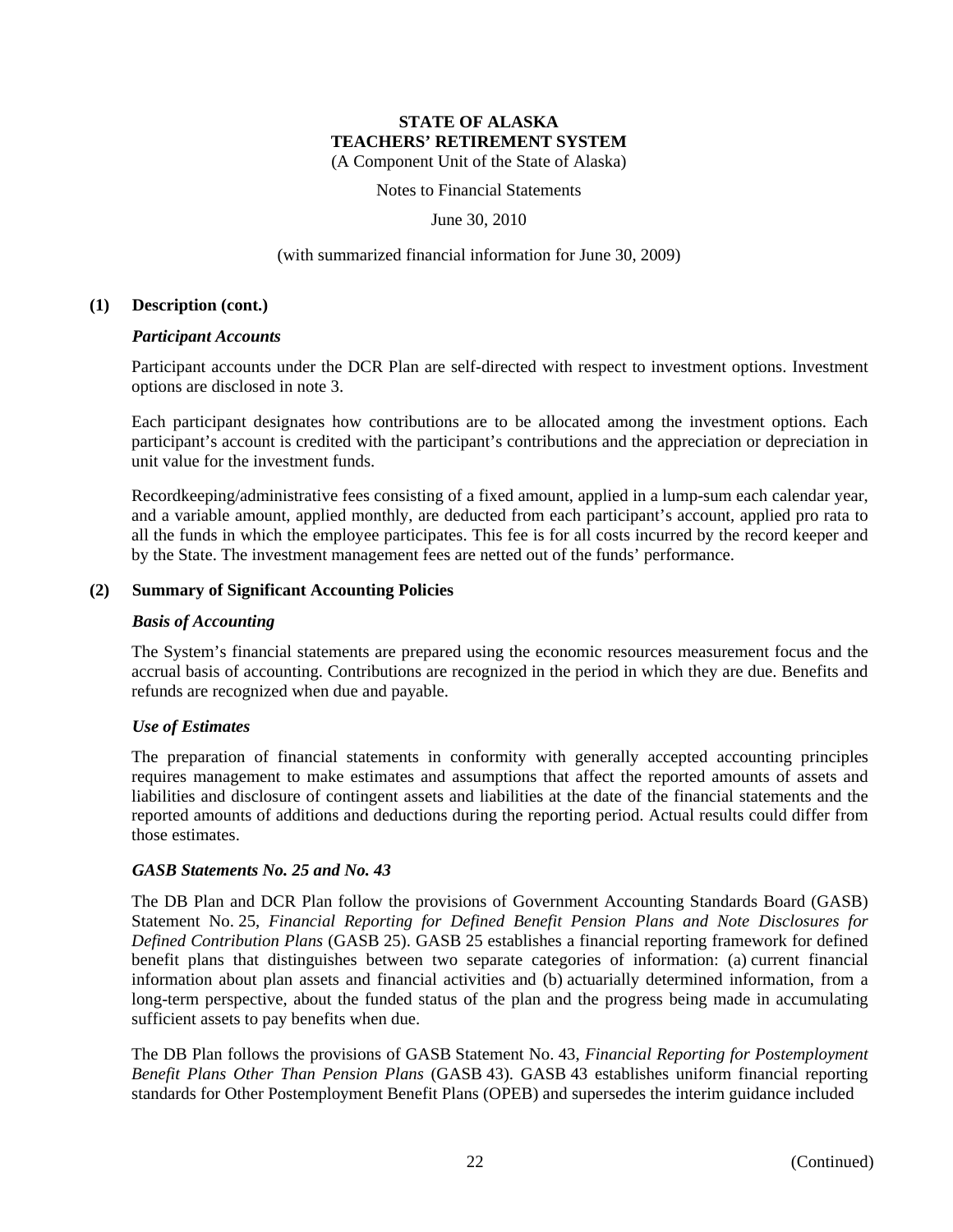Notes to Financial Statements

June 30, 2010

#### (with summarized financial information for June 30, 2009)

#### **(2) Summary of Significant Accounting Policies (cont.)**

in GASB Statement No. 26, *Financial Reporting or Postemployment Healthcare Plans Administered by Defined Benefit Pension Plans*. The approach followed by GASB 43 is generally consistent with the approach adopted in GASB 25, with modifications to reflect differences between pension and OPEB plans.

#### *Investments*

Investments are reported under the Department of Revenue, Division of Treasury (Treasury). Treasury financial statements are prepared using the accrual basis of accounting for investment income. Assets are reported at fair value. Investment purchases and sales are recorded on a trade-date basis. Net contributions (withdrawals) represent contributions from employers and employees, net of benefits paid to plan participants and administrative and investment management expenses. Contributions, benefits paid and all expenses are recorded on a cash basis.

#### **Pooled Investments**

With the exception of the Short-term Fixed Income Pool, ownership in the various pools is based on the number of shares held by each participant. The net asset value per share is determined by dividing the total fair value of the net assets of the pool by the number of shares of the pool outstanding on the valuation date. Contributions to and withdrawals from the pool are based on the beginning of the day net asset value per share on the day of the transaction.

The Short-Term Fixed Income Pool maintains a share price of \$1. Each participant owns shares in the pool, the number of which fluctuates daily with contributions and withdrawals. Participant shares also change at the beginning of each month when income is paid. Securities expressed in terms of foreign currencies are translated into U.S. dollars at the prevailing exchange rates. Forward currency contracts are valued at the mid-point of representative quoted bid and ask prices.

#### *Valuation and Income Allocation*

#### **Fixed income investment pools**

With the exception of the Emerging Markets Debt Pool, fixed income securities are valued each business day using prices obtained from a pricing service when such prices are available; otherwise, such securities are valued at the most current sale price or based on a valuation provided by investment managers. Income in the pools is credited to the net asset value of the pool daily and allocated to pool participants daily on a pro rata basis. Treasury staff or the investment manager determines the allocation between permissible securities.

The Emerging Markets Debt Pool participates in one externally managed commingled investment fund alongside other institutional investors through ownership of equity shares which are valued on the last business day of each month by the investment manager.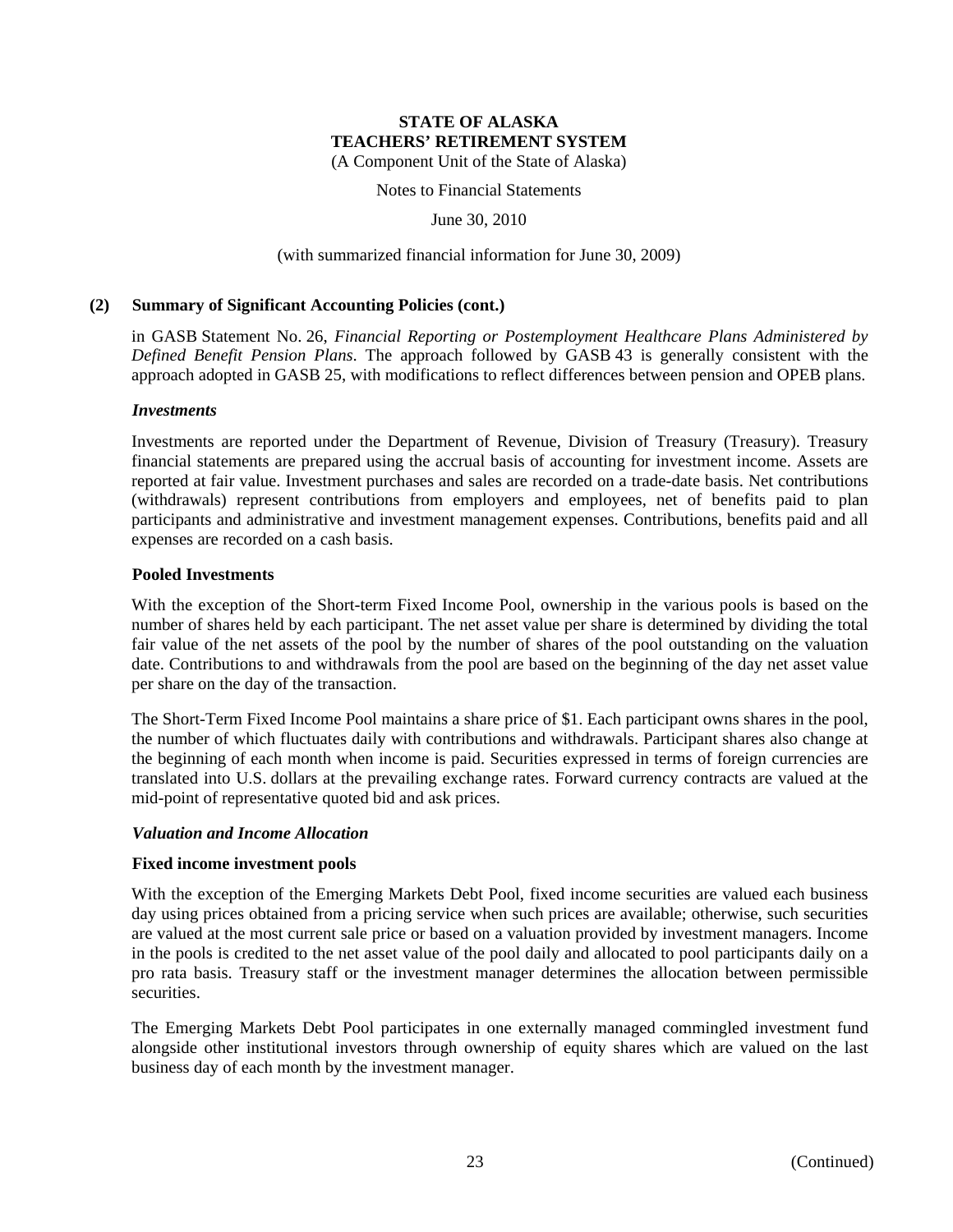Notes to Financial Statements

June 30, 2010

(with summarized financial information for June 30, 2009)

#### **(2) Summary of Significant Accounting Policies (cont.)**

#### **Broad Domestic Equity, International Equity, and Real Estate Investment Trust (REIT) Pools**

Domestic equity, international equity, and REIT securities are valued each business day using prices obtained from a pricing service or prices quoted by one or more independent brokers. Income in the pools is credited to the net asset value of the pool daily and allocated to pool participants daily on a pro rata basis. Treasury staff or the external manager determines the allocation between permissible securities.

#### **Emerging Markets Equity, Private Equity, Absolute Return, Real Estate, Energy, Farmland, Farmland Water and Timber Pools**

Income in these pools is credited to the net asset value of the pool daily and allocated to pool participants monthly on a pro rata basis.

Emerging markets securities are valued on the last business day of each month by the investment managers. The pool participates in three externally managed commingled investment funds alongside other institutional investors through ownership of equity shares. The commingled funds invest in the securities markets of developing countries.

Private equity investments are valued quarterly by the general partners and investment sponsors. Private equity oversight managers and Treasury staff employ a standard of reasonable care in verifying that the valuations reasonably reflect the underlying fair value of the investments. Underlying assets are comprised of venture capital, buyout, restructuring, and special situation investments through limited partnership agreements. Each manager independently determines the limited partnerships to invest in.

Absolute return investments are valued monthly by the general partners. The fund administrators are held to a standard of reasonable care in verifying that the valuations reasonably reflect the underlying fair value of the investments. Underlying assets are comprised of hedge fund investments through limited partnership agreements. Each manager independently determines the limited partnerships to invest in.

The energy related investments are valued quarterly by the general partner. The general partner is held to a standard of reasonable care in verifying that the valuations reasonably reflect the underlying fair value of the investments. Underlying assets are comprised of a limited partnership with an energy related venture capital operating company.

Real estate, farmland, farmland water property, and timber investments are valued quarterly by investment managers based on market conditions. Additionally, real estate, farmland, and timber investments are appraised annually by independent appraisers. Underlying assets in the pool are comprised of separate accounts, commingled accounts, and limited partnerships. Managers independently determine permissible investments.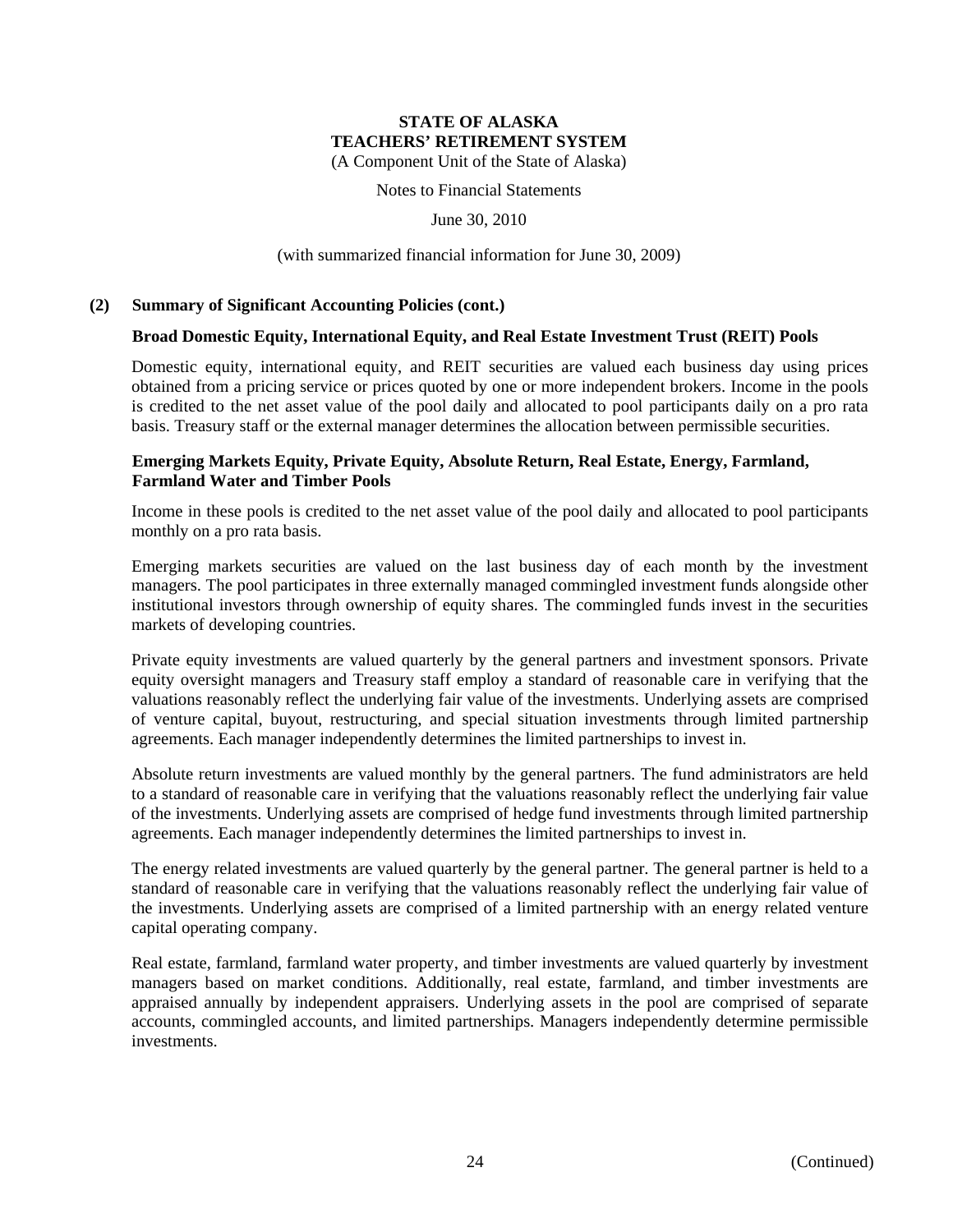Notes to Financial Statements

June 30, 2010

#### (with summarized financial information for June 30, 2009)

#### **(2) Summary of Significant Accounting Policies (cont.)**

#### *DCR Plan Participant Directed Investments*

The Board contracts with an external investment manager who is given the authority to invest in a wholly owned pooled environment to accommodate thirteen participant-directed funds. Additionally, the Board Contracts with external managers who manage a mix of collective investment funds. Income for the Pooled Investment and Collective Investment Funds is credited to the fund's net asset value on a daily basis and allocated to pool participants daily on a pro rata basis.

Pooled Participant Directed Investment Funds, held in trust, are stated at fair value based on the unit value as reported by the Trustees multiplied by the number of units held by the Plan. The unit value is determined by the Trustees based on fair value of the underlying assets. Purchases and sales of securities are recorded on a trade-date basis. Underlying assets are comprised of domestic and international stocks, investment grade bonds, federally guaranteed mortgages, money market instruments, and other cash equivalent instruments with maturities of less than one year which include commercial paper, banker acceptances, certificates of deposit with ratings of A1/P1 or better as well as, obligations of the US Government and its agencies, and repurchase agreements collateralized by US Treasury Instruments.

Collective Investment Funds, held in trust, are stated at fair value based on the unit value as reported by the Trustees multiplied by the number of units held by the Plan. The unit value is determined by the Trustees based on fair value of the underlying assets. Purchases and sales of securities are recorded on a trade-date basis. Underlying assets are comprised of commingled investment funds, alongside other investors, through ownership of equity shares.

#### *Contributions Receivable*

Contributions from the System's members and employers for service through June 30 are accrued. These contributions are considered fully collectible and, accordingly, no allowance for uncollectible receivables is reflected in the financial statements.

#### *Administrative Costs*

Administrative costs are paid from investment earnings.

#### *Due From (to) State of Alaska General Fund*

Amounts due from (to) the State of Alaska General Fund represent the net difference between amounts paid by the DB Plan on behalf of others and amounts paid by others on behalf of the DB Plan.

#### *Federal Income Tax Status*

The DB Plan and DCR Plan are qualified plans under Section 401(a) and 414(d) of the Internal Revenue Code and are exempt from federal income taxes under Section 501(a).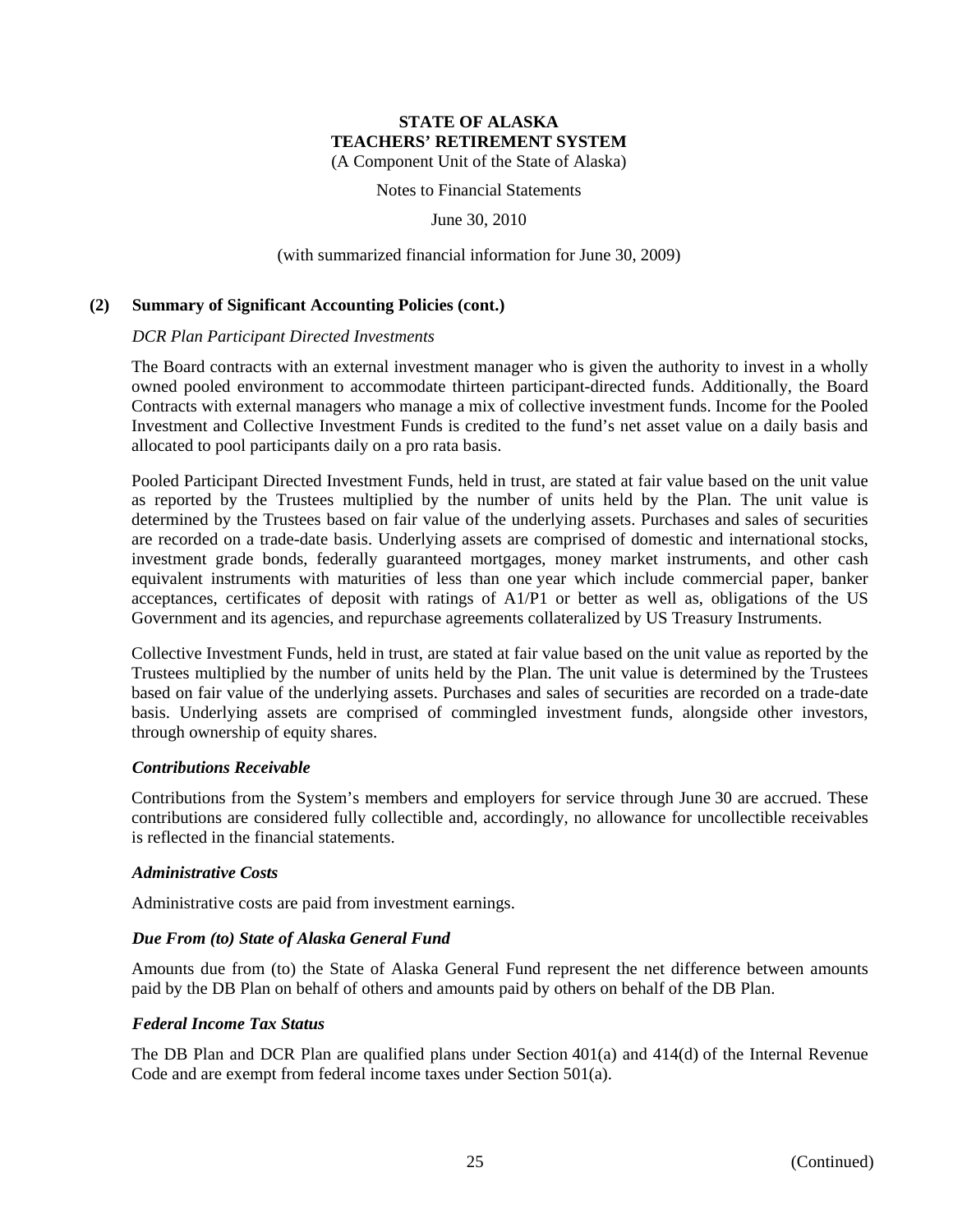Notes to Financial Statements

June 30, 2010

#### (with summarized financial information for June 30, 2009)

#### **(3) Investments**

The Alaska Retirement Management Board (Board) is the investment oversight authority of the System's investments. As the fiduciary, the Board has the statutory authority to invest the assets under the Prudent Investor Rule. Fiduciary responsibility for the Board's Invested Assets is pursuant to Alaska Statutes 37.10.210-390.

Alaska Statute 37.10.071 provides that investments shall be made with the judgment and care under circumstances then prevailing that an institutional investor of ordinary professional prudence, discretion and intelligence exercises in managing large investment portfolios.

The Department of Revenue, Division of Treasury (Treasury) provides staff for the Board. Treasury has created a pooled environment by which it manages investments of the Board. Actual investing is performed by investment officers in Treasury or by contracted external investment managers. The Board has developed investment guidelines, policies and procedures for Treasury staff and external investment managers to adhere to when managing investments.

Actual investing is performed by investment officers in Treasury or by contracted external investment managers. The Board has developed investment guidelines, policies and procedures for Treasury staff and external investment managers to adhere to when managing investments. Specifically, the High Yield Pool, International Fixed Income Pool, Emerging Markets Debt Pool, Large Cap Domestic Equity Pool, Small Cap Domestic Equity Pool, Convertible Bond Pool, International Equity Pool, Emerging Markets Equity Pool, Private Equity Pool, Absolute Return Pool, Real Estate Pool, Energy Pool, Farmland Pool, Farmland Water Pool, Timber Pool, Pooled Participant Directed Investment Funds, and Collective Investment Funds are managed by external management companies. Treasury manages the Alaska Retirement Fixed Income Pool, U.S. Treasury Fixed Income Pool, Real Estate Investment Trust Pool, Treasury Inflation Protected Securities Pool and cash holdings of certain external managers in addition to acting as oversight manager for all externally managed investments.

The Short-term Fixed Income Pool is a State pool managed by Treasury that holds investments on behalf of Board as well as other state funds.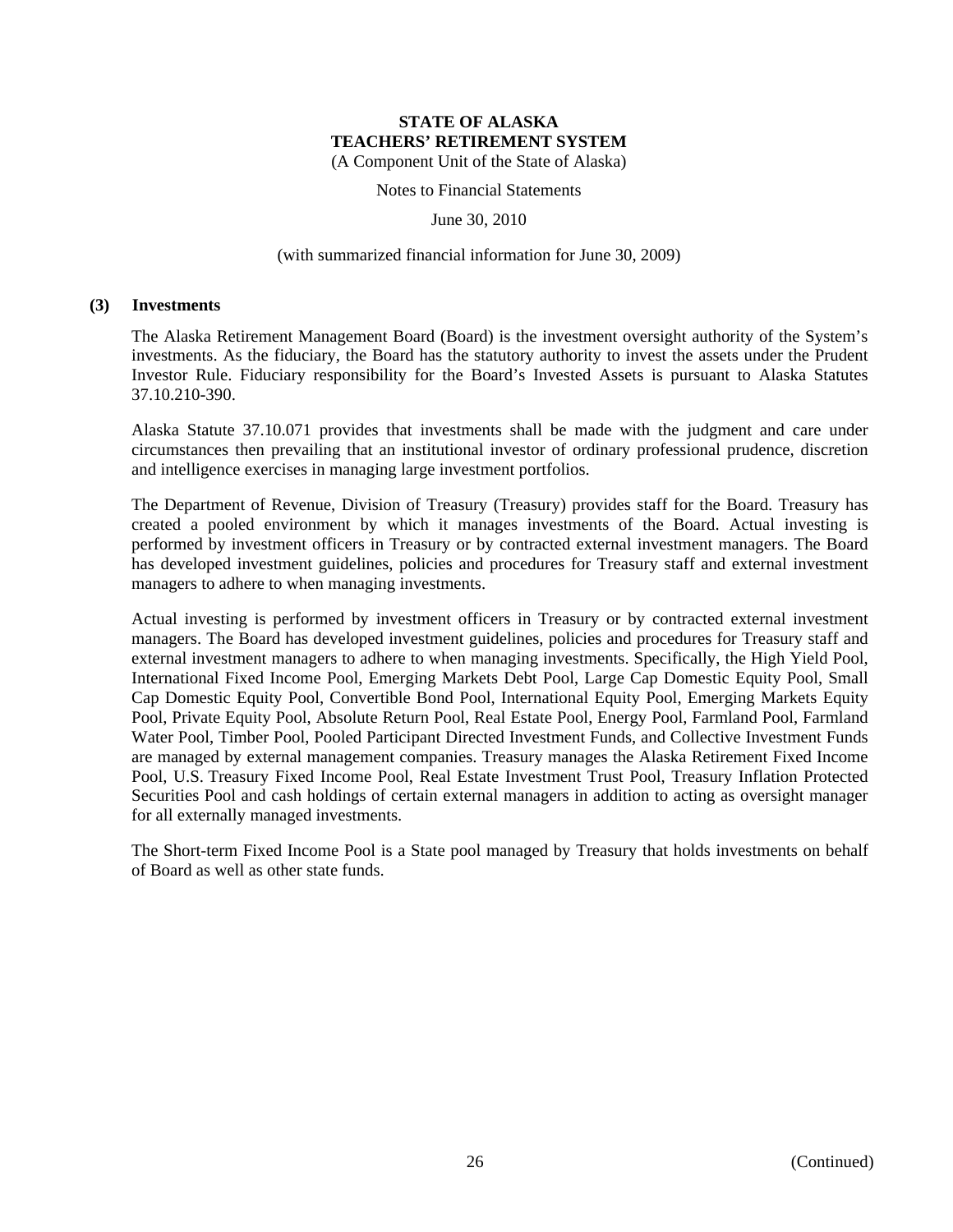Notes to Financial Statements

June 30, 2010

#### (with summarized financial information for June 30, 2009)

#### **(4) Deposit and Investment Risk**

At June 30, 2010, the System investments included the following (in thousands):

|                                                            | <b>Fair value</b> |                   |                      |                                                |                      |             |                          |                          |                   |
|------------------------------------------------------------|-------------------|-------------------|----------------------|------------------------------------------------|----------------------|-------------|--------------------------|--------------------------|-------------------|
|                                                            | Short-term        | <b>Retirement</b> | <b>U.S. Treasury</b> | <b>Fixed income pools</b><br><b>High yield</b> | <b>International</b> | Convertible | <b>TIPS</b>              | Other                    | <b>Total</b>      |
| \$<br><b>Bridge Loans</b>                                  |                   |                   |                      | 159                                            |                      |             |                          |                          | 159               |
| <b>Commercial Paper</b>                                    | 5,148             |                   | 146,047              |                                                |                      |             |                          |                          | 151,195           |
| Convertible Bonds                                          |                   |                   |                      | 516                                            |                      |             |                          |                          | 516               |
| Corporate Bonds                                            | 48,223            | 75,044            | 3,040                | 92,031                                         |                      |             |                          |                          | 218,338           |
| Deposits                                                   | (194)             |                   |                      |                                                | 63                   |             |                          | 9,662                    | 9,531             |
| Foreign Corporate Bonds                                    |                   |                   |                      |                                                | 21,538               |             | a.                       |                          | 21,538            |
| Foreign Government Bonds                                   |                   |                   |                      |                                                | 37,413               |             |                          |                          | 37,413            |
| Mortgage-backed<br>Mortgage-backed TBA                     | 812               | 109,800<br>36,008 |                      |                                                |                      |             | -                        |                          | 110,612<br>36,008 |
| <b>Mutual Funds</b>                                        |                   |                   |                      |                                                |                      |             |                          | 29,449                   | 29.449            |
| Other Asset-backed                                         | 22,630            | 1,106             |                      | 158                                            |                      |             |                          |                          | 23,894            |
| Overnight Sweep Account (Imcs)                             |                   |                   |                      | 3,355                                          |                      | 196         | ÷.                       | $\overline{\phantom{0}}$ | 3,551             |
| Short-term Investment Fund                                 |                   |                   |                      |                                                | 278                  |             |                          | 4,549                    | 4,827             |
| <b>U.S. Government Agency</b>                              | 6,843             | 2,071             |                      |                                                |                      |             |                          |                          | 8,914             |
| U.S. Treasury Bills                                        | 12,528            |                   |                      |                                                |                      |             |                          |                          | 12,528            |
| <b>U.S. Treasury Bonds</b>                                 |                   | 21.081            | 17.187               |                                                |                      |             |                          |                          | 38,268            |
| <b>U.S. Treasury Notes</b>                                 |                   | 59,824            |                      |                                                |                      |             |                          |                          | 59,824            |
| U.S. Treasury Notes when-issued                            |                   | 64,746            | 26,591               |                                                |                      | and a       | $\overline{\phantom{0}}$ |                          | 91,337            |
| U.S. Treasury Bills when-issued                            | 1,927             |                   |                      |                                                |                      |             |                          |                          | 1,927             |
| <b>U.S. Treasury TIP Bonds</b>                             |                   |                   |                      |                                                |                      |             | 8,044                    |                          | 8,044             |
| <b>U.S. Treasury TIP Notes</b><br>Yankees:                 |                   |                   |                      |                                                |                      |             | 15,301                   |                          | 15,301            |
| Corporate                                                  | 1,350             |                   |                      |                                                |                      |             |                          |                          | 1,350             |
| Government                                                 |                   | 410               |                      |                                                |                      |             |                          |                          | 410               |
| Fixed Income Pools:                                        |                   |                   |                      |                                                |                      |             |                          |                          |                   |
| Equity                                                     |                   |                   |                      | 127                                            |                      |             |                          |                          | 127               |
| Warrants                                                   |                   |                   |                      | 8                                              |                      |             |                          |                          | 8                 |
| <b>Emerging Markets Debt Pool</b>                          |                   |                   |                      |                                                |                      |             |                          | 30,677                   | 30,677            |
| Domestic Equity Pool:                                      |                   |                   |                      |                                                |                      |             |                          |                          |                   |
| Convertible Bonds                                          |                   |                   |                      |                                                |                      | 14,527      |                          |                          | 14,527            |
| Equity                                                     |                   |                   |                      |                                                |                      | 1,090       |                          | 1,054,940                | 1,056,030         |
| Limited Partnership                                        |                   |                   |                      |                                                |                      |             | $\overline{\phantom{a}}$ | 71,534                   | 71,534            |
| <b>Treasury Bills</b><br><b>International Equity Pool:</b> |                   |                   |                      |                                                |                      |             |                          | 610                      | 610               |
| Convertible Bonds                                          |                   |                   |                      |                                                |                      |             |                          | 462                      | 462               |
| Corporate Bonds                                            |                   |                   |                      |                                                |                      |             |                          | 177                      | 177               |
| Equity                                                     |                   |                   |                      |                                                |                      |             |                          | 563,999                  | 563,999           |
| Rights                                                     |                   |                   |                      |                                                |                      |             |                          | 113                      | 113               |
| <b>Emerging Markets Equity Pool</b>                        |                   |                   |                      |                                                |                      |             |                          | 232,739                  | 232,739           |
| Private Equity Pool:                                       |                   |                   |                      |                                                |                      |             |                          |                          |                   |
| <b>Limited Partnerships</b>                                |                   |                   |                      |                                                |                      |             |                          | 387,062                  | 387,062           |
| Absolute Return Pool:                                      |                   |                   |                      |                                                |                      |             |                          |                          |                   |
| <b>Limited Partnerships</b>                                |                   |                   |                      |                                                |                      |             |                          | 201,081                  | 201,081           |
| Real Estate Pool:                                          |                   |                   |                      |                                                |                      |             |                          |                          |                   |
| <b>Commingled Funds</b><br><b>Limited Partnerships</b>     |                   |                   |                      |                                                |                      |             |                          | 72,264<br>71,668         | 72,264<br>71,668  |
| <b>Real Estate</b>                                         |                   |                   |                      |                                                |                      |             |                          | 193,008                  | 193,008           |
| <b>Real Estate Investment</b>                              |                   |                   |                      |                                                |                      |             |                          |                          |                   |
| <b>Trust Pool:</b>                                         |                   |                   |                      |                                                |                      |             |                          |                          |                   |
| Equity                                                     |                   |                   |                      |                                                |                      |             |                          | 15,699                   | 15,699            |
| <b>Energy Pool:</b>                                        |                   |                   |                      |                                                |                      |             |                          |                          |                   |
| <b>Limited Partnerships</b>                                |                   |                   |                      |                                                |                      |             |                          | 25,387                   | 25,387            |
| Farmland Pool:                                             |                   |                   |                      |                                                |                      |             |                          |                          |                   |
| <b>Agricultural Holdings</b>                               |                   |                   |                      |                                                |                      |             |                          | 143,196                  | 143,196           |
| Farmland Water Pool:                                       |                   |                   |                      |                                                |                      |             |                          |                          |                   |
| <b>Agricultural Holdings</b>                               |                   |                   |                      |                                                |                      |             |                          | 11,315                   | 11,315            |
| Timber Pool:<br><b>Timber Holdings</b>                     |                   |                   |                      |                                                |                      |             |                          | 49,738                   | 49,738            |
| Participant Directed:                                      |                   |                   |                      |                                                |                      |             |                          |                          |                   |
| <b>Collective Investment Funds</b>                         |                   |                   |                      |                                                |                      |             |                          | 34,062                   | 34,062            |
| Pooled Investment Funds                                    |                   |                   |                      |                                                |                      |             |                          | 11,078                   | 11,078            |
| Net Other Assets (Liabilities)                             | (167)             | (29, 085)         | (1,880)              | 1,707                                          | 740                  | 84          | 179                      | 448                      | (27, 974)         |
| Other Pool Ownership                                       | (59, 821)         | 39,123            | 7,870                |                                                |                      |             | 207                      | 12,621                   |                   |
| <b>Unallocated Deposits in Transit</b>                     |                   |                   |                      |                                                |                      |             |                          | 263                      | 263               |
|                                                            |                   |                   |                      |                                                |                      |             |                          |                          |                   |
| Total invested                                             |                   |                   |                      |                                                |                      |             |                          |                          |                   |
| assets<br>\$                                               | 39,279            | 380,128           | 198,855              | 98,061                                         | 60,032               | 15,897      | 23,731                   | 3,227,801                | 4,043,784         |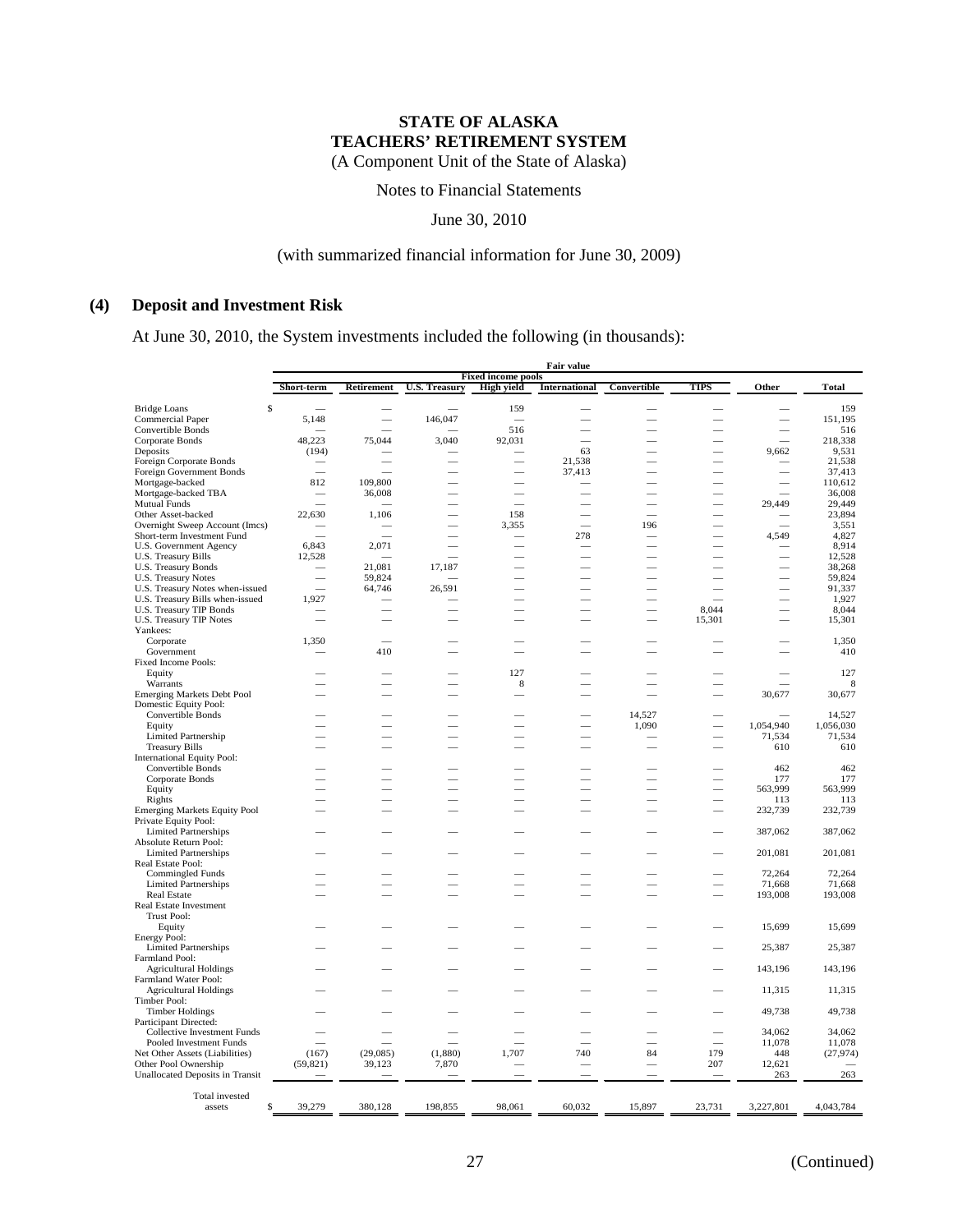Notes to Financial Statements

June 30, 2010

#### (with summarized financial information for June 30, 2009)

#### **(4) Deposit and Investment Risk (cont.)**

#### *Interest Rate Risk*

Interest rate risk is the risk that changes in interest rates will adversely affect the fair value of an investment.

#### **Short–term Fixed Income Pool**

As a means of limiting its exposure to fair value losses arising from increasing interest rates, Treasury's investment policy limits individual fixed rate securities to fourteen months to maturity or fourteen months expected average life *upon purchase*. Floating rate securities are limited to three years to maturity or three years expected average life upon purchase. Treasury utilizes the actual maturity date for commercial paper and twelve-month prepay speeds for other securities. At June 30, 2010, the expected average life of individual fixed rate securities ranged from one day to twenty-nine years and the expected average life of floating rate securities ranged from one day to nine and three-quarters years.

#### **Other DB Plan Fixed Income Pools**

Duration is a measure of interest rate risk. It measures a security's sensitivity to a 100-basis point change in interest rates. The duration of a pool is the average fair value weighted duration of each security in the pool taking into account all related cash flows. Treasury uses industry standard analytical software developed by The Yield Book Inc. to calculate effective duration. The software takes into account various possible future interest rates, historical and estimated prepayment rates, options and other variable cash flows to calculate effective duration.

Through the Board's investment policy, Treasury manages the exposure to fair value losses arising from increasing interest rates by limiting the effective duration of the Retirement Fixed Income portfolio to ±20% of the Barclays Capital U.S. Aggregate Bond Index. The effective duration for the Barclays Capital U.S. Aggregate Bond Index at June 30, 2010, was 4.30 years.

Through the Board's investment policy, Treasury manages the exposure to fair value losses arising from increasing interest rates by limiting the effective duration of the Intermediate U.S. Treasury Fixed Income portfolio to ±20% of the Barclays Capital U.S. Treasury Intermediate Index. The effective duration for the Barclays Capital U.S. Treasury Intermediate Index at June 30, 2010, was 4.01 years.

Through the Board's investment policy, Treasury manages the exposure to fair value losses arising from increasing interest rates by limiting the effective duration of the High Yield portfolio to  $\pm 20\%$  of the Merrill Lynch U.S. High Yield Master II Constrained Index. The effective duration for the Merrill Lynch U.S. High Yield Master II Constrained Index at June 30, 2010, was 4.40 years.

Through the Board's investment policy, Treasury manages the exposure to fair value losses arising from increasing interest rates by limiting the effective duration of the International Fixed Income portfolio to ±25% of the Citigroup Non-USD World Government Bond Index. The effective duration for the Citigroup Non-USD World Government Bond Index at June 30, 2010, was 6.76 years.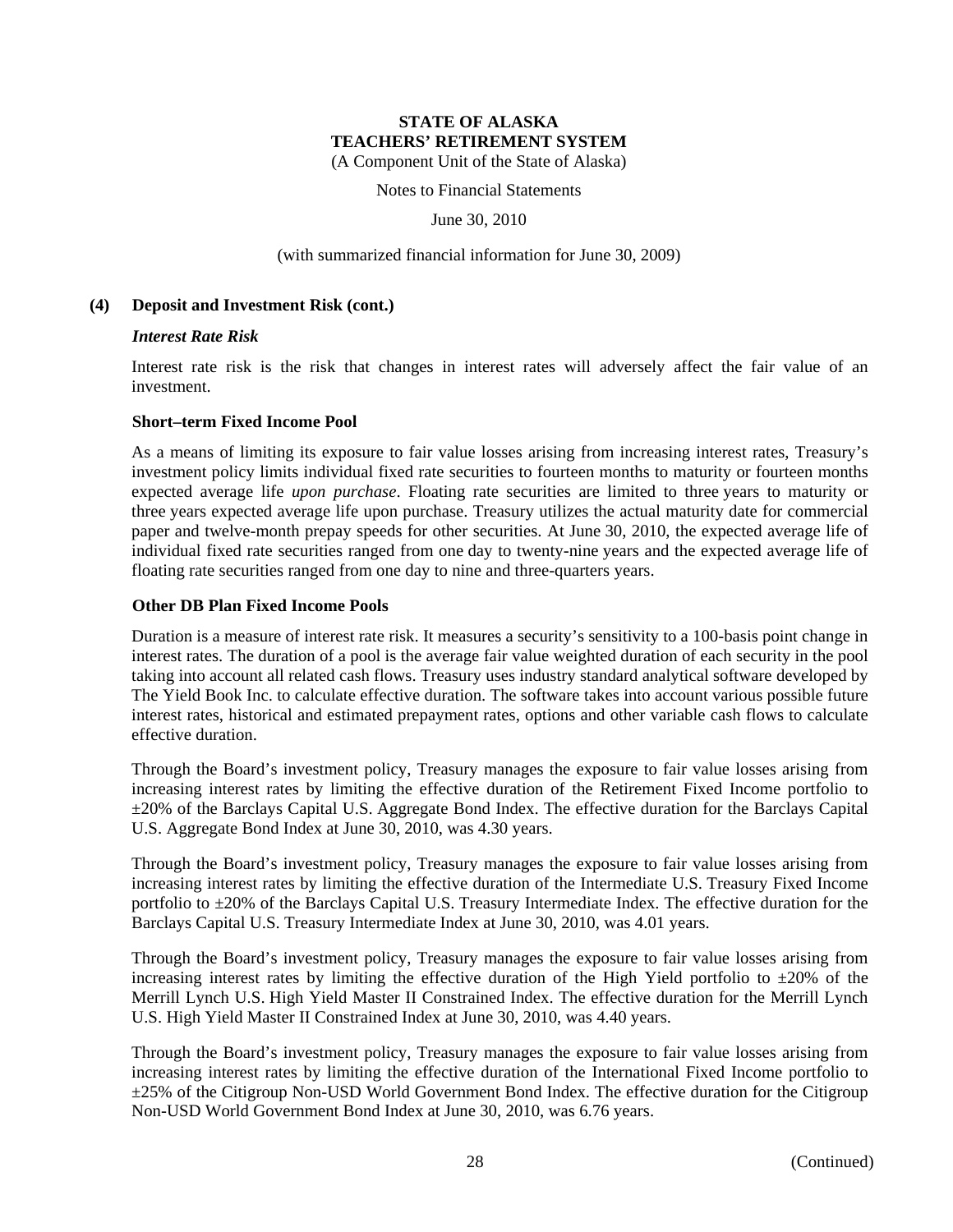Notes to Financial Statements

June 30, 2010

#### (with summarized financial information for June 30, 2009)

#### **(4) Deposit and Investment Risk (cont.)**

Through the Board's investment policy, Treasury manages the exposure to fair value losses arising from increasing interest rates by limiting the effective duration of the TIPS portfolio to  $\pm 20\%$  of the Barclays Capital U.S. Treasury Inflation-Protected (U.S. TIPS) Index, or a reasonable proxy thereof. The average life of the proxy index at June 30, 2010 was 8.99 years.

The Board does not have a policy to limit interest rate risk for the Convertible Bond portfolio.

At June 30, 2010, the effective duration of the DB Plan's fixed income pools, by investment type, was as follows:

|                                     | <b>Effective duration</b> (In years) |                      |                   |                      |             |  |
|-------------------------------------|--------------------------------------|----------------------|-------------------|----------------------|-------------|--|
|                                     | <b>Retirement</b>                    | <b>U.S. Treasury</b> | <b>High yield</b> | <b>International</b> | <b>TIPS</b> |  |
| Corporate bonds                     | 6.19                                 | 4.13                 | 4.24              |                      |             |  |
| Convertible bonds                   |                                      |                      | 3.32              |                      |             |  |
| Foreign corporate bonds             |                                      |                      |                   | 6.80                 |             |  |
| Foreign government bonds            |                                      |                      |                   | 6.01                 |             |  |
| Mortgage-backed                     | 2.73                                 |                      |                   |                      |             |  |
| Mortgage-backed TBA                 | 2.97                                 |                      |                   |                      |             |  |
| Other asset-backed                  | 3.57                                 |                      | 2.92              |                      |             |  |
| U.S. Government Agency              | 6.73                                 |                      |                   |                      |             |  |
| U.S. Treasury bonds                 | 10.77                                | 7.98                 |                   |                      | 7.05        |  |
| U.S. Treasury notes                 | 4.40                                 | 3.53                 |                   |                      | 2.78        |  |
| U.S. Treasury notes when-issued     | 3.52                                 | 4.83                 |                   |                      |             |  |
| Warrants                            |                                      |                      | 3.95              |                      |             |  |
| Yankees:                            |                                      |                      |                   |                      |             |  |
| Government                          | 6.95                                 |                      |                   |                      |             |  |
| <b>Portfolio effective duration</b> | 4.25                                 | 4.83                 | 4.08              | 6.26                 | 4.21        |  |

#### **DCR Plan Pooled Investment Funds**

The Board contracts with an external investment manager who is given the authority to invest funds in a wholly owned pooled environment to accommodate eleven participant directed funds. Through the Board's investment policy, exposure to fair value losses arising from increasing interest rates is managed by limiting the duration as follows:

For government, corporate debt, and mortgage-backed securities, duration is limited to  $\pm$  0.2 years of the Barclays Capital U.S. Aggregate Bond Index. At June 30, 2010, the duration of the government corporate debt, and mortgage-backed securities was 4.18 years and the duration of the Barclays Capital Aggregate Bond Index was 4.30 years.

The Board does not have a policy with respect to money market or other pooled investment funds to limit interest rate risk. The weighted average maturity of the money market portfolio was 0.15 years at June 30, 2010.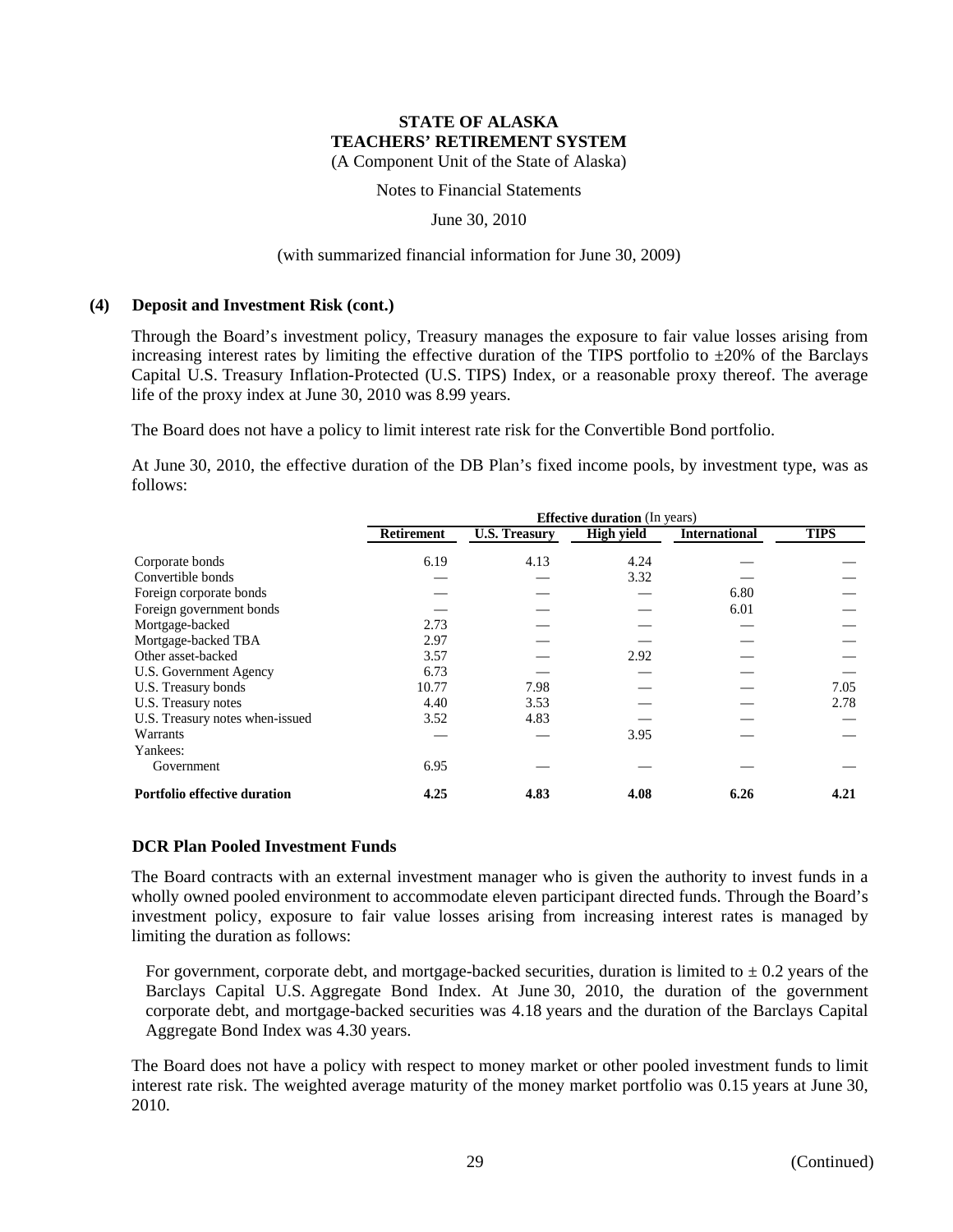Notes to Financial Statements

June 30, 2010

(with summarized financial information for June 30, 2009)

#### **(4) Deposit and Investment Risk (cont.)**

#### **DCR Plan Collective Investment Funds**

The Board does not have a policy to limit interest rate risk for its collective investment funds. At June 30, 2010 the modified duration of collective investment funds that consisted solely of debt securities were as follows – SSgA Money Market Trust: 0.05 years, SSgA World Government Bond Ex-U.S. Index: 6.95 years, SSgA Long US Treasury Bond Index: 13.75 years, SSgA TIPS Index: 8.06 years, Barclays Gov/Corp Bond Fund: 5.18 years, and the Barclays Intermediate Bond Fund: 3.62 years.

#### *Credit Risk*

Credit risk is the risk that an issuer or other counter party to an investment will not fulfill its obligations.

Treasury's investment policy has the following limitations with regard to credit risk:

Short-term Fixed Income Pool investments are limited to instruments with a long-term credit rating of at least A3 or equivalent and instruments with a short-term credit rating of at least P1 or equivalent. Asset-backed and nonagency mortgage securities must be rated A3 or equivalent. The A3 rating is defined as the median rating of the following three rating agencies: Standard & Poor's Corporation, Moody's and Fitch. Asset-backed and nonagency mortgage securities may be purchased if rated by only one of these agencies if they are rated AAA.

The Board's investment policy has the following limitations with regard to credit risk:

#### **Retirement Fixed Income**

Commercial paper must carry a rating of at least P-1 by Moody's and A-1 by Standard and Poor's.

Corporate debt securities must be investment grade.

Corporate, asset-backed and nonagency mortgage securities must be investment grade. Investment grade is defined as the median rating of Standard & Poor's, Moody's and Fitch. Asset-backed and nonagency mortgage securities may be purchased if only rated by one of these agencies if they are rated AAA. Corporate bonds may be purchased if rated by two of these agencies.

No more than 40% of the portfolio's assets may be invested in investment grade corporate debt.

No more than 15% of the portfolio's assets may be invested in BBB+ to BBB- rated debt by Standard and Poor's Corporation or the equivalent by Moody's or Fitch.

#### **Intermediate U.S. Treasury Fixed Income**

No more than 5% of the portfolio's assets may be invested in securities that are not full faith and credit obligations of the U.S. Government at the time of purchase.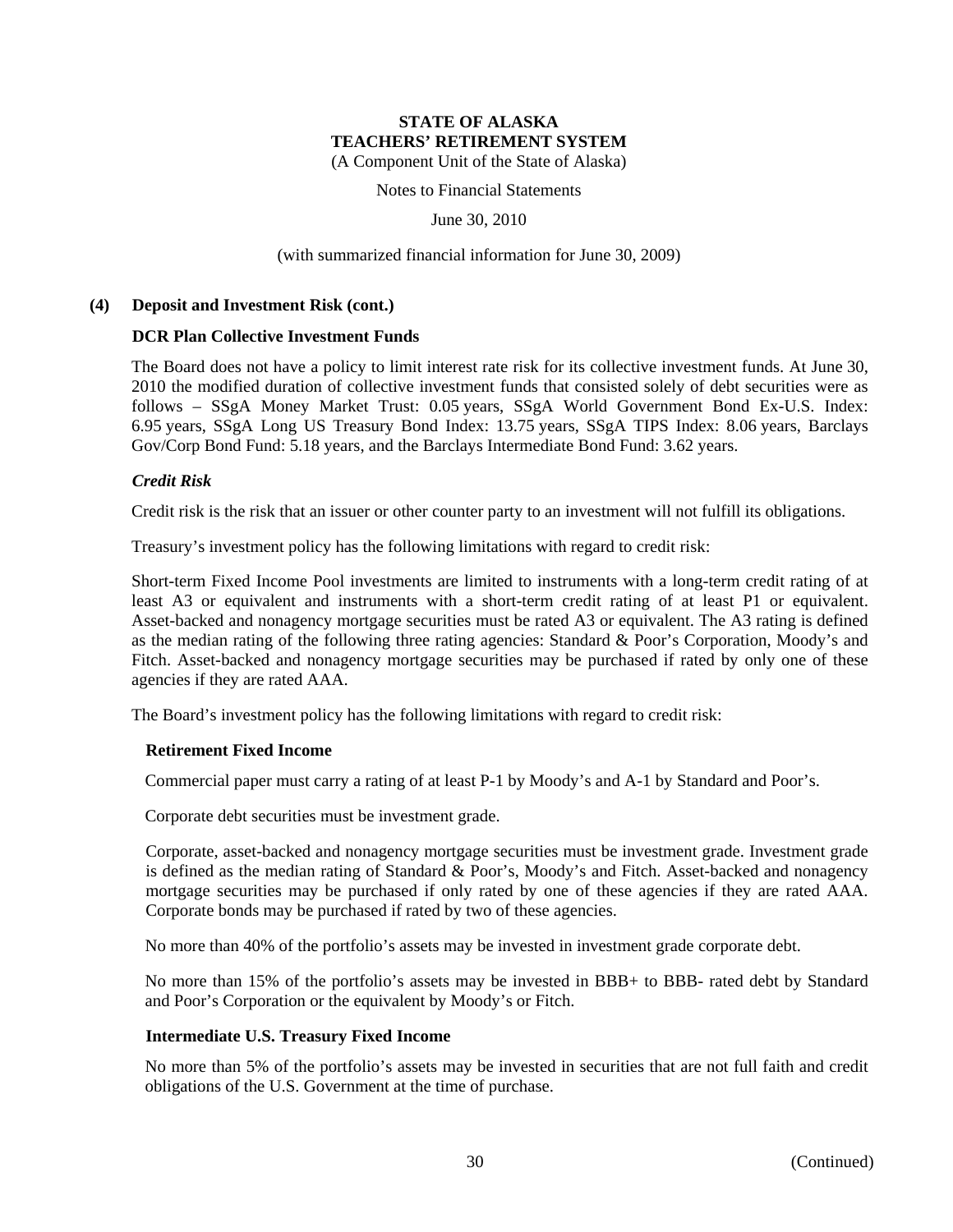Notes to Financial Statements

June 30, 2010

#### (with summarized financial information for June 30, 2009)

#### **(4) Deposit and Investment Risk (cont.)**

No more than 10% of the portfolio's assets may be invested in securities that are not nominal, coupon-paying United States Treasury obligations at the time of purchase.

Corporate, asset-backed and nonagency mortgage securities must be investment grade. Investment grade is defined as the median rating of Standard & Poor's, Moody's and Fitch. Asset-backed and nonagency mortgage securities may be purchased if only rated by one of these agencies if they are rated AAA. Corporate bonds may be purchased if rated by two of these agencies.

#### **High Yield**

No more than 10% of the portfolio's assets may be invested in securities rated A3 or higher.

No more than 25% of the portfolio's assets may be invested in securities rated below B3.

No more than 5% of the portfolio's assets may be invested in unrated securities.

No more than 10% of the portfolio's assets may be invested in countries not rated investment grade, including emerging markets.

The lower of any Standard & Poor's, Moody's or Fitch rating will be used for limits on securities rated below B3 and the higher rating will be used for limits on securities rated A3 or higher.

#### **International Fixed Income**

Corporate and asset-backed obligations must be rated investment grade or better by a recognized credit rating agency.

Commercial paper and euro commercial paper must be rated A-1 by Standard & Poor's or P-1 by Moody's or the equivalent of a comparable rating agency.

#### **Convertible Bonds**

Nonrated convertible securities are permitted provided the manager is able to assign an appropriate credit rating consistent with the criteria used by Standard and Poor's, Moody's or Fitch. Nonrated securities are limited to 35% of the total market value of the portfolio.

The weighted average rating of the portfolio shall not fall below the Standard and Poor's equivalent of B.

Investments are limited to instruments with a credit rating above CCC- by Standard and Poor's and Caa3 by Moody's. However, the manager may continue to hold securities downgraded below CCC- by Standard and Poor's and Caa3 by Moody's if such an investment is considered appropriate given the Board's investment objective.

In the case of a split rating by two or more of the rating agencies, the lower rating shall apply.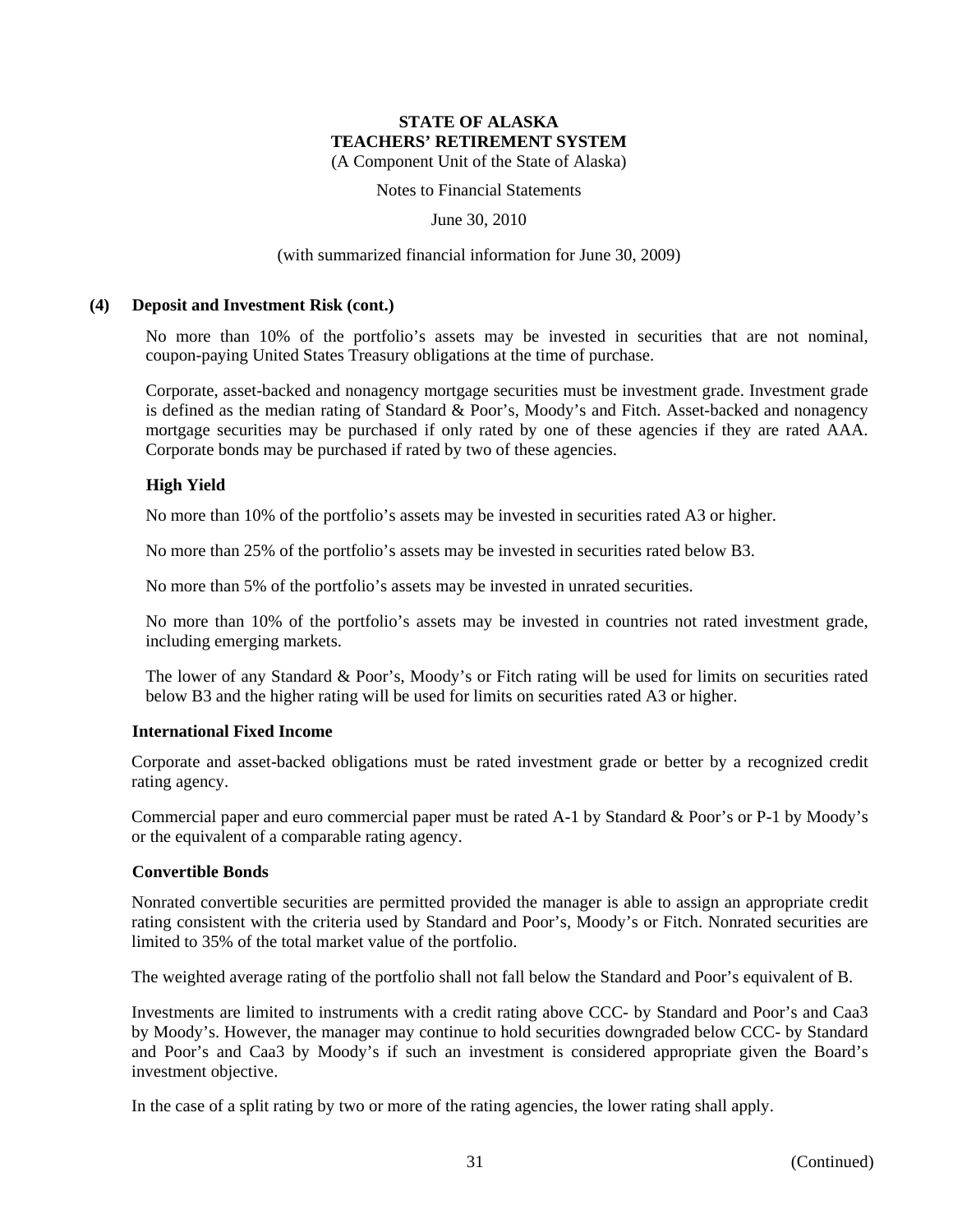Notes to Financial Statements

June 30, 2010

#### (with summarized financial information for June 30, 2009)

#### **(4) Deposit and Investment Risk (cont.)**

#### **TIPS**

Commercial paper must be rated at least P-1 by Moody's and A-1 by Standard and Poor's.

Corporate debt securities must be investment grade.

No more than 5% of the portfolio's assets may be invested in investment grade corporate debt.

No more than 5% of the portfolio's assets may be invested in BBB+ to BBB- rated debt by Standard & Poor's or the equivalents by Moody's or Fitch.

Corporate, asset-backed and nonagency mortgage securities must be rated investment grade. The investment grade rating is defined as the median rating of the following three rating agencies: Standard & Poor's, Moody's, and Fitch. Asset-backed and nonagency mortgage securities may be purchased if only rated by one of these agencies if they are rated AAA. Corporate bonds may be purchased if rated by two of these agencies.

#### **Domestic Equity, International Equity and Emerging Markets Separate Accounts**

Corporate debt obligations must carry a rating of at least A or better by Moody's, Standard & Poor's or Fitch rating services.

Commercial paper must bear the highest rating assigned by Moody's, Standard & Poor's, or Fitch rating services.

The Board does not have a policy to limit the concentration of credit risk for the Collective Investment Funds.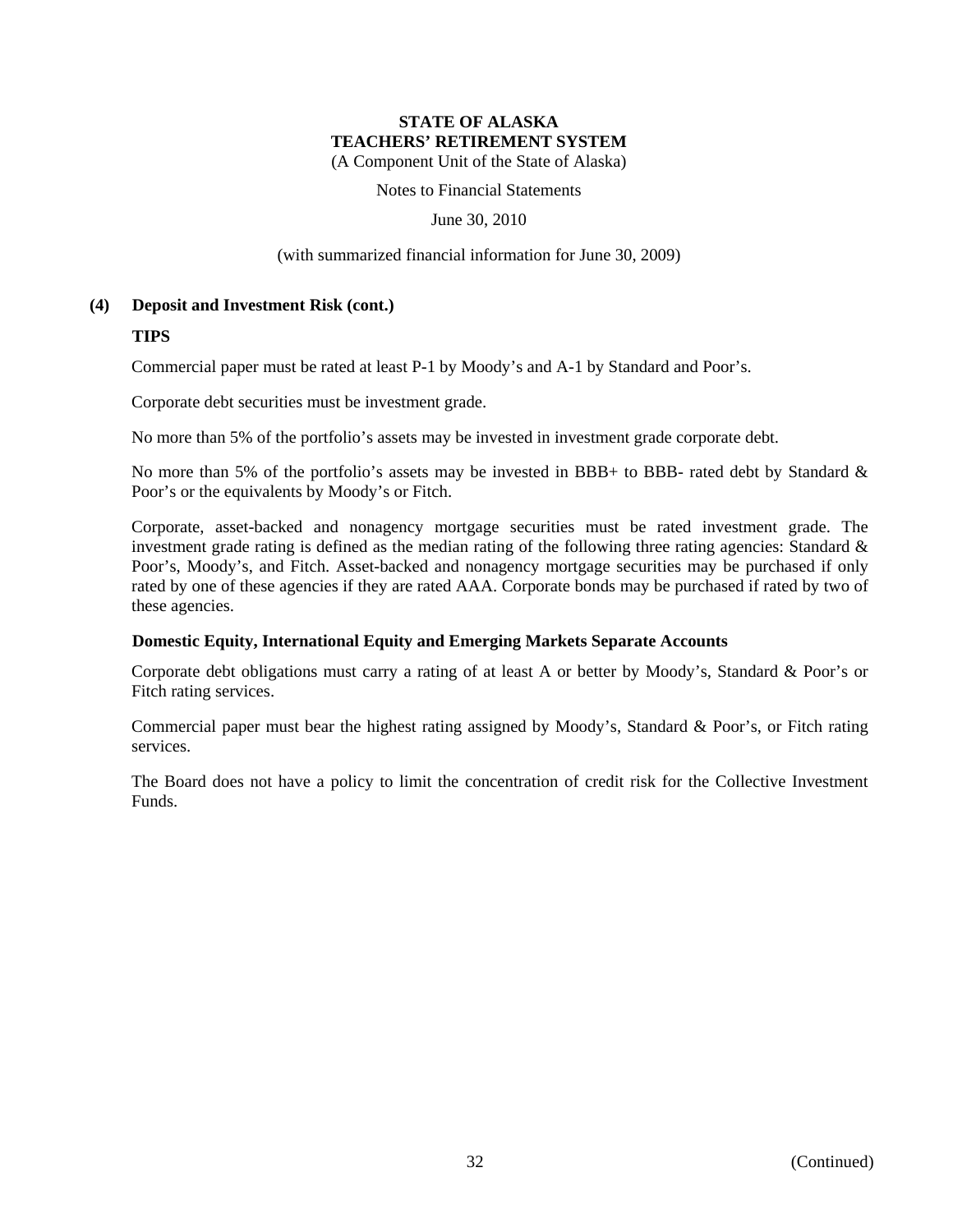Notes to Financial Statements

June 30, 2010

#### (with summarized financial information for June 30, 2009)

#### **(4) Deposit and Investment Risk (cont.)**

At June 30, 2010, the System's investments consisted of securities with credit quality ratings issued by nationally recognized statistical rating organizations as follows (using Standard & Poor's Corporation rating scale):

|                                 |            |                          |                   |                          | <b>Fixed Income Pools</b> |                          |                                                                                                                                                                                                                                |         |
|---------------------------------|------------|--------------------------|-------------------|--------------------------|---------------------------|--------------------------|--------------------------------------------------------------------------------------------------------------------------------------------------------------------------------------------------------------------------------|---------|
| <b>Investment type</b>          | Rating     | Short-term               | <b>Retirement</b> | <b>U.S. treasury</b>     | <b>High yield</b>         | <b>International</b>     | Convertible                                                                                                                                                                                                                    | TIPS    |
| Bridge loans                    | Not rated  | $-$ %                    | $-$ %             | $-$ %                    | 0.16%                     | $-$ %                    | $-$ %                                                                                                                                                                                                                          | $-$ %   |
| Commercial paper                | $A-1$      | 1.17                     |                   |                          |                           |                          |                                                                                                                                                                                                                                |         |
| Commercial paper                | Not rated  | 4.03                     |                   |                          | $\overline{\phantom{0}}$  | $\overline{\phantom{0}}$ |                                                                                                                                                                                                                                |         |
| Convertible bonds               | AAA        |                          |                   |                          | $\overline{\phantom{a}}$  |                          | 1.52                                                                                                                                                                                                                           |         |
| Convertible bonds               | AA         | $\sim$                   |                   |                          | $\overline{\phantom{a}}$  | $\overline{\phantom{0}}$ | 2.22                                                                                                                                                                                                                           |         |
| Convertible bonds               | A          |                          |                   |                          |                           | $\overline{\phantom{0}}$ | 8.61                                                                                                                                                                                                                           |         |
| Convertible bonds               | <b>BBB</b> |                          |                   |                          |                           | ÷,                       | 14.31                                                                                                                                                                                                                          |         |
| Convertible bonds               | <b>BB</b>  |                          |                   |                          |                           |                          | 19.80                                                                                                                                                                                                                          |         |
| Convertible bonds               | B          |                          |                   |                          | 0.33                      | e de                     | 18.13                                                                                                                                                                                                                          |         |
| Convertible bonds               | CCC        |                          |                   |                          |                           | ÷,                       | 4.51                                                                                                                                                                                                                           |         |
| Convertible bonds               | Not rated  | $\overline{\phantom{a}}$ |                   |                          | 0.20                      |                          | 22.29                                                                                                                                                                                                                          |         |
| Corporate bonds                 | AAA        | 41.70                    | 0.10              | 0.77                     |                           |                          |                                                                                                                                                                                                                                |         |
| Corporate bonds                 | AA         | 1.88                     | 2.64              |                          |                           |                          |                                                                                                                                                                                                                                |         |
| Corporate bonds                 | A          | 3.74                     | 9.77              |                          |                           |                          |                                                                                                                                                                                                                                |         |
| Corporate bonds                 | <b>BBB</b> |                          | 6.85              | 0.75                     | 3.67                      |                          |                                                                                                                                                                                                                                |         |
| Corporate bonds                 | <b>BB</b>  |                          |                   |                          | 33.72                     | $\sim$                   | $\sim$                                                                                                                                                                                                                         |         |
| Corporate bonds                 | B          |                          |                   | $\overline{\phantom{0}}$ | 42.61                     |                          |                                                                                                                                                                                                                                |         |
| Corporate bonds                 | CCC        |                          |                   |                          | 9.69                      |                          |                                                                                                                                                                                                                                |         |
| Corporate bonds                 | D          |                          |                   |                          | 0.12                      |                          |                                                                                                                                                                                                                                |         |
| Corporate bonds                 | Not rated  | 1.35                     | 0.39              | $\overline{\phantom{0}}$ | 4.04                      |                          |                                                                                                                                                                                                                                |         |
| Foreign corporate bonds         | AAA        |                          |                   |                          | $\overline{\phantom{0}}$  | 26.91                    |                                                                                                                                                                                                                                |         |
| Foreign corporate bonds         | AA         |                          |                   |                          | $\overline{\phantom{0}}$  | 2.89                     |                                                                                                                                                                                                                                |         |
| Foreign corporate bonds         | A          |                          |                   | $\overline{\phantom{0}}$ | $\overline{\phantom{0}}$  | 4.91                     | and the contract of the contract of the contract of the contract of the contract of the contract of the contract of the contract of the contract of the contract of the contract of the contract of the contract of the contra |         |
| Foreign corporate bonds         | <b>BBB</b> | and the                  |                   |                          | $\overline{\phantom{0}}$  | 1.16                     | ÷,                                                                                                                                                                                                                             |         |
| Foreign government bonds        | AAA        |                          |                   |                          | $\overline{\phantom{0}}$  | 13.30                    |                                                                                                                                                                                                                                |         |
| Foreign government bonds        | AA         |                          |                   |                          | $\overline{\phantom{a}}$  | 18.67                    |                                                                                                                                                                                                                                |         |
| Foreign government bonds        | A          |                          |                   |                          | $\overline{\phantom{0}}$  | 16.02                    |                                                                                                                                                                                                                                |         |
| Foreign government bonds        | <b>NA</b>  |                          |                   |                          | $\overline{\phantom{0}}$  | 14.34                    |                                                                                                                                                                                                                                |         |
| Mortgage-backed                 | AAA        | 0.79                     | 27.48             |                          | $\overline{\phantom{0}}$  |                          | $\sim$                                                                                                                                                                                                                         |         |
| Mortgage-backed                 | AA         |                          | 0.64              |                          | $\sim$                    |                          |                                                                                                                                                                                                                                |         |
| Mortgage-backed                 | A          |                          | 0.18              |                          |                           |                          |                                                                                                                                                                                                                                |         |
| Mortgage-backed                 | Not rated  | 0.03                     | 0.58              |                          |                           |                          |                                                                                                                                                                                                                                |         |
| Mortgage-backed TBA             | Not rated  |                          | 9.47              |                          |                           |                          |                                                                                                                                                                                                                                |         |
| Other asset-backed              | AAA        | 21.16                    | 0.09              |                          |                           | $\overline{\phantom{0}}$ | $\overline{\phantom{0}}$                                                                                                                                                                                                       |         |
| Other asset-backed              | AA         |                          | 0.09              |                          |                           |                          |                                                                                                                                                                                                                                |         |
| Other asset-backed              | <b>BBB</b> |                          | 0.11              |                          |                           |                          |                                                                                                                                                                                                                                |         |
| Other asset-backed              | BB         |                          |                   |                          | 0.16                      |                          |                                                                                                                                                                                                                                |         |
| Other asset-backed              | Not rated  | 1.68                     |                   |                          |                           |                          |                                                                                                                                                                                                                                |         |
| Overnight sweep account (lmcs)  | Not rated  | $\overline{\phantom{0}}$ |                   |                          | 3.42                      |                          | 1.23                                                                                                                                                                                                                           |         |
| Short-term investment fund      | Not rated  |                          |                   |                          | $\sim$                    | 0.46                     |                                                                                                                                                                                                                                |         |
| U.S. government agency          | AAA        | 1.07                     | 0.54              |                          |                           |                          |                                                                                                                                                                                                                                |         |
| U.S. government agency          | Not rated  | 5.84                     |                   |                          |                           |                          |                                                                                                                                                                                                                                |         |
| U.S. Treasury bills             | AAA        | 12.65                    |                   |                          |                           |                          |                                                                                                                                                                                                                                |         |
| U.S. Treasury bills when-issued | <b>AAA</b> | 1.95                     |                   |                          |                           |                          |                                                                                                                                                                                                                                |         |
| U.S. Treasury bonds             | <b>AAA</b> |                          | 5.55              | 8.64                     | $\overline{\phantom{0}}$  |                          |                                                                                                                                                                                                                                | 33.90   |
| U.S. Treasury notes             | AAA        |                          | 15.74             | 73.46                    | ÷.                        |                          |                                                                                                                                                                                                                                | 64.48   |
| U.S. Treasury notes when-issued | AAA        | $\overline{\phantom{0}}$ | 17.03             | 13.37                    | ÷,                        | ÷,                       |                                                                                                                                                                                                                                |         |
| Yankees:                        |            |                          |                   |                          |                           |                          |                                                                                                                                                                                                                                |         |
| Government                      | <b>BBB</b> |                          | 0.11              |                          |                           |                          |                                                                                                                                                                                                                                |         |
| Corporate                       | <b>AAA</b> | 0.58                     |                   |                          |                           |                          |                                                                                                                                                                                                                                |         |
| Corporate                       | AA         | 0.20                     |                   |                          |                           |                          |                                                                                                                                                                                                                                |         |
| Corporate                       | Not rated  | 0.58                     |                   |                          |                           | $\frac{1}{2}$            |                                                                                                                                                                                                                                |         |
| No credit exposure              |            | (0.40)                   | 2.64              | 3.01                     | 1.88                      | 1.34                     | 7.38                                                                                                                                                                                                                           | 1.62    |
|                                 |            | 100.00%                  | 100.00%           | 100.00%                  | 100.00%                   | 100.00%                  | 100.00%                                                                                                                                                                                                                        | 100.00% |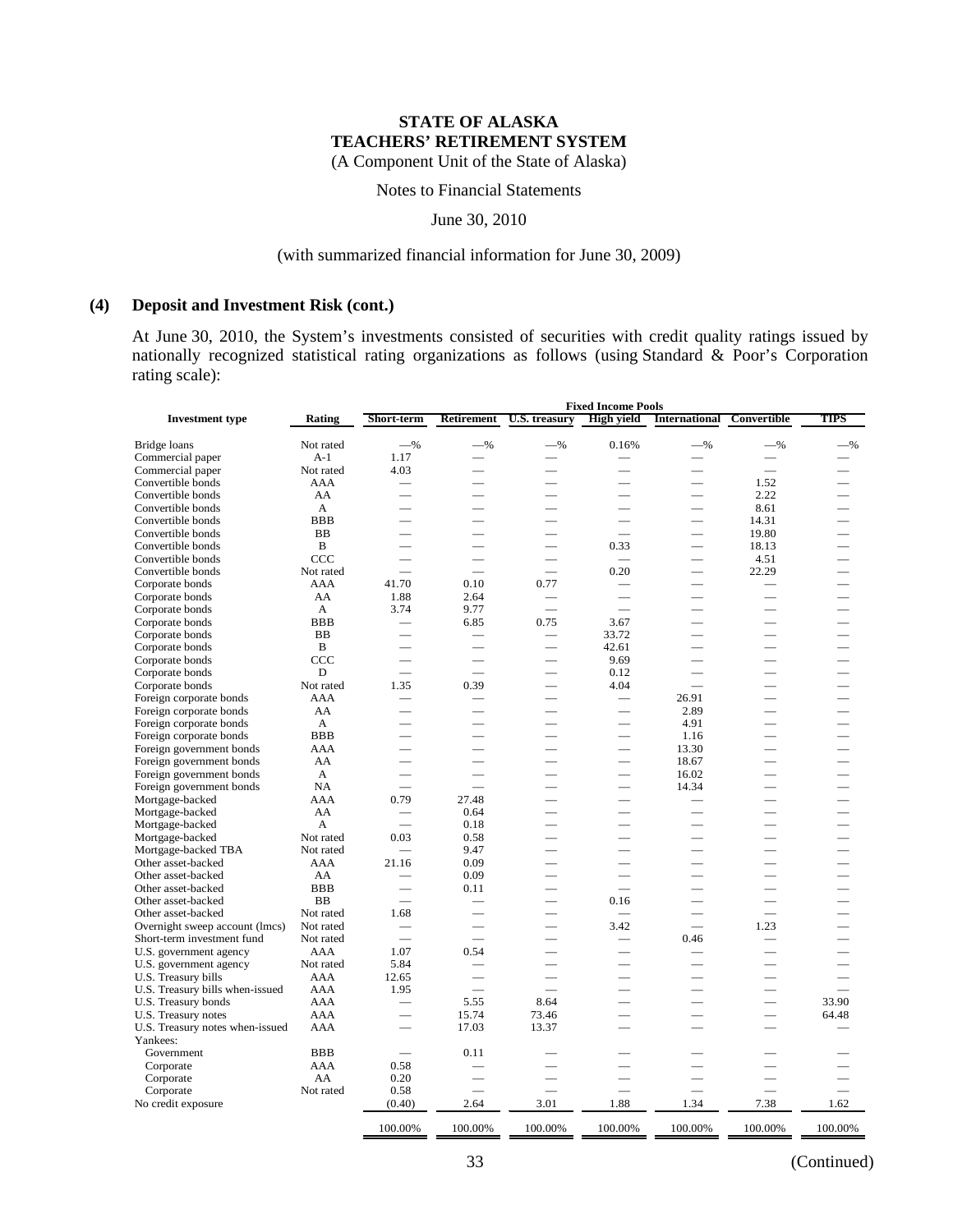Notes to Financial Statements

June 30, 2010

#### (with summarized financial information for June 30, 2009)

#### **(4) Deposit and Investment Risk (cont.)**

#### *Custodial Credit Risk – Deposits*

Custodial credit risk is the risk that deposits may not be returned in the event of a bank failure. The Board does not have a policy in relation to custodial credit risk for deposits. At June 30, 2010, the Board's Invested Assets had the following uncollateralized and uninsured deposits:

|                                                              |   | Amount         |  |  |
|--------------------------------------------------------------|---|----------------|--|--|
|                                                              |   | (In thousands) |  |  |
| International equity pool<br>International fixed income pool | S | 9.958<br>63    |  |  |

#### *Foreign Currency Risk*

Foreign Currency Risk is the risk that changes in exchange rates will adversely impact the fair value of an investment. The Board's policy with regard to foreign currency risk in the International Fixed Income Pool is to restrict obligations to those issued in the currencies of countries represented in the Citigroup Non-USD World Government Bond Index and Mexico. The Board has no specific policy with regard to foreign currency risk relating to international or private equity. However, through its asset allocation policy, the Board limits total investments in international fixed income, global equity ex-U.S. and private equity to the following:

| <b>Fixed-income</b> | Global equity ex-U.S. | <b>Private equity pool</b> |  |  |
|---------------------|-----------------------|----------------------------|--|--|
| 23%                 | 26%                   | 12%                        |  |  |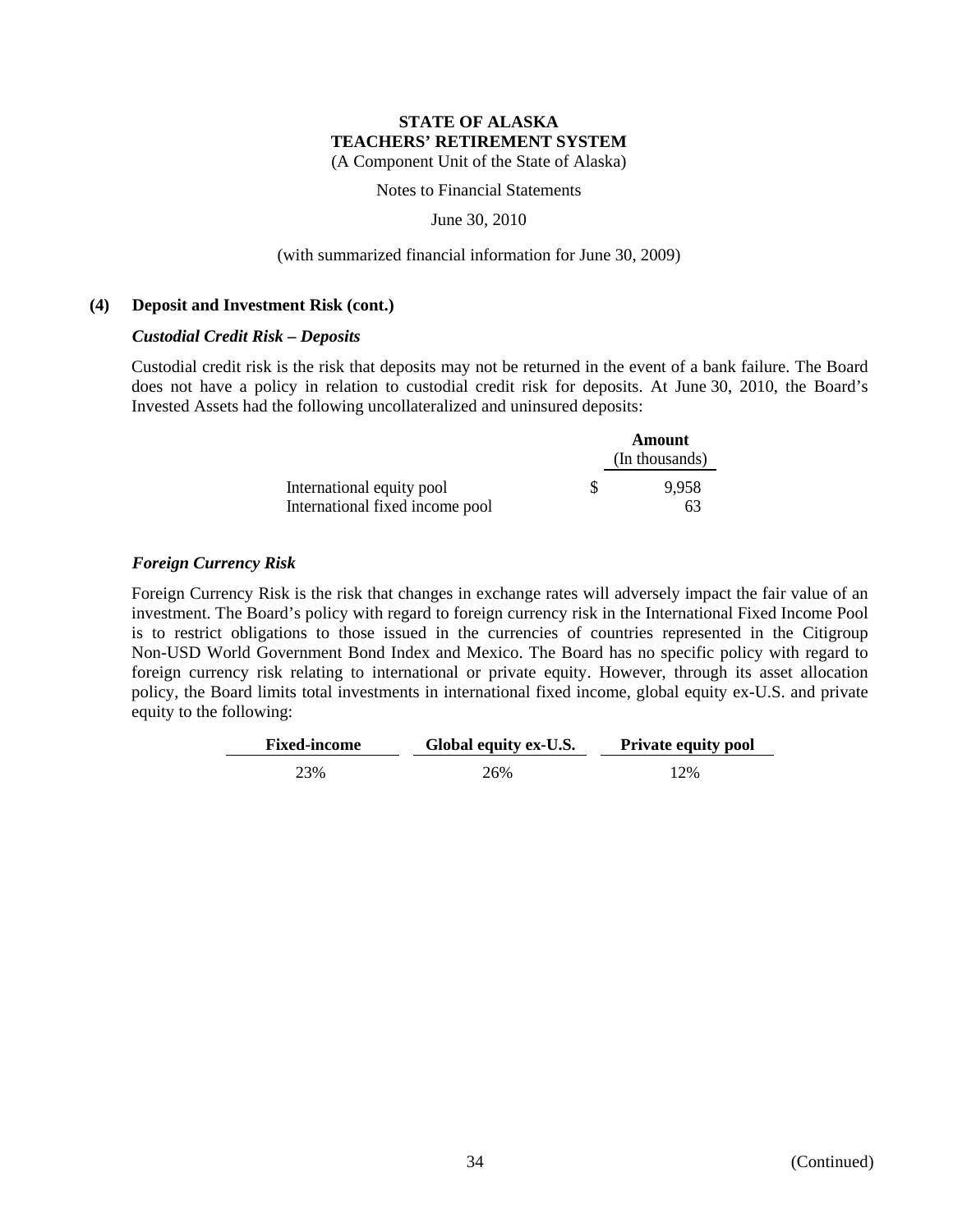Notes to Financial Statements

June 30, 2010

#### (with summarized financial information for June 30, 2009)

#### **(4) Deposit and Investment Risk (cont.)**

The Board has no policy regarding foreign currency risk in the Defined Contribution Pooled Investment Funds and Collective Investment Funds. At June 30, 2010, the System had exposure to foreign currency risk with the following deposits:

|                    | <b>Amount</b> (In thousands)                 |                                     |  |  |  |
|--------------------|----------------------------------------------|-------------------------------------|--|--|--|
| <b>Currency</b>    | <b>International</b><br>fixed income<br>pool | <b>International</b><br>equity pool |  |  |  |
| Australian Dollar  | \$                                           | 20                                  |  |  |  |
| Canadian Dollar    |                                              | 39                                  |  |  |  |
| Danish Krone       |                                              |                                     |  |  |  |
| Euro Currency      | 44                                           | 8,678                               |  |  |  |
| Hong Kong Dollar   |                                              | 56                                  |  |  |  |
| Israeli Shekel     |                                              | 9                                   |  |  |  |
| Japanese Yen       | 19                                           | 1,047                               |  |  |  |
| New Taiwan Dollar  |                                              |                                     |  |  |  |
| New Zealand Dollar |                                              |                                     |  |  |  |
| Norwegian Krone    |                                              | 6                                   |  |  |  |
| Pound Sterling     |                                              | 43                                  |  |  |  |
| Singapore Dollar   |                                              | 21                                  |  |  |  |
| Swedish Krona      |                                              | 12                                  |  |  |  |
| <b>Swiss Franc</b> |                                              | 21                                  |  |  |  |
|                    | \$<br>63                                     | 9,958                               |  |  |  |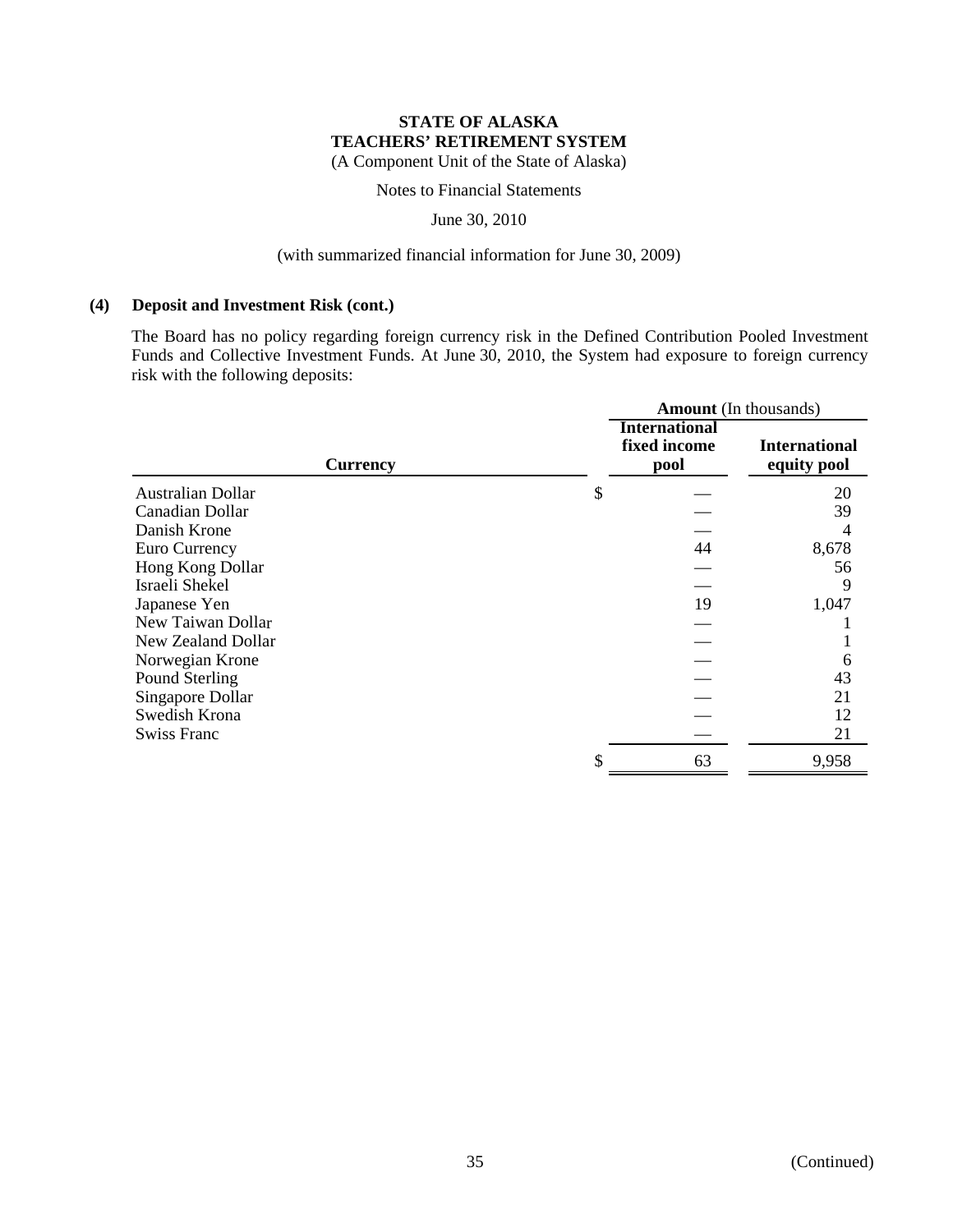Notes to Financial Statements

June 30, 2010

#### (with summarized financial information for June 30, 2009)

#### **(4) Deposit and Investment Risk (cont.)**

At June 30, 2010, the System had exposure to foreign currency risk with the following investments:

|                       | <b>Amount</b> (In thousands) |                            |                      |                |                |  |  |
|-----------------------|------------------------------|----------------------------|----------------------|----------------|----------------|--|--|
|                       |                              | <b>International fixed</b> | <b>International</b> | <b>Private</b> |                |  |  |
|                       |                              | income pool                |                      | equity pool    | equity pool    |  |  |
|                       |                              | Foreign                    |                      |                | <b>Limited</b> |  |  |
| <b>Currency</b>       |                              | government                 | Corporate            | <b>Equity</b>  | partnerships   |  |  |
| Australian Dollar     | \$                           | 8,606                      |                      | 12,439         |                |  |  |
| <b>Brazilian Real</b> |                              |                            |                      | 942            |                |  |  |
| Canadian Dollar       |                              |                            |                      | 17,405         |                |  |  |
| Danish Krone          |                              |                            |                      | 5,109          |                |  |  |
| Euro Currency         |                              | 11,786                     | 3,649                | 175,464        | 38,113         |  |  |
| Hong Kong Dollar      |                              |                            |                      | 13,317         |                |  |  |
| Indonesian Rupah      |                              |                            |                      | 835            |                |  |  |
| Israeli Shekel        |                              |                            |                      | 204            |                |  |  |
| Japanese Yen          |                              | 6,823                      | 17,889               | 134,084        |                |  |  |
| Malaysian Ringgit     |                              |                            |                      | 786            |                |  |  |
| New Taiwan Dollar     |                              |                            |                      | 2,220          |                |  |  |
| New Zealand Dollar    |                              |                            |                      | 522            |                |  |  |
| Norwegian Krone       |                              |                            |                      | 2,909          |                |  |  |
| Polish Zloty          |                              | 2,217                      |                      |                |                |  |  |
| <b>Pound Sterling</b> |                              | 7,981                      |                      | 100,755        | 5,763          |  |  |
| Singapore Dollar      |                              |                            |                      | 3,096          |                |  |  |
| South African Rand    |                              |                            |                      | 314            |                |  |  |
| South Korean Won      |                              |                            |                      | 9,597          |                |  |  |
| Swedish Krona         |                              |                            |                      | 10,107         |                |  |  |
| <b>Swiss Franc</b>    |                              |                            |                      | 39,400         |                |  |  |
| Turkish Lira          |                              |                            |                      | 1,762          |                |  |  |
|                       | \$                           | 37,413                     | 21,538               | 531,267        | 43,876         |  |  |

At June 30, 2010, the Board also had exposure to foreign currency risk in the Emerging Markets Equity Pool. This pool consists of investments in commingled funds; therefore no disclosure of specific currencies is made.

#### *Concentration of Credit Risk*

Treasury's policy with regard to concentration of credit risk for the Short-term Fixed Income Pool is to prohibit the purchase of more than five percent of the portfolio's assets in corporate bonds of any one company or affiliated group. This provision does not apply to securities backed by the full faith and credit of the United States Government.

The Board's policy with regard to concentration of credit risk for the Retirement Fixed Income, Intermediate U.S. Treasury Fixed Income, High Yield, International Fixed Income and Convertible Bond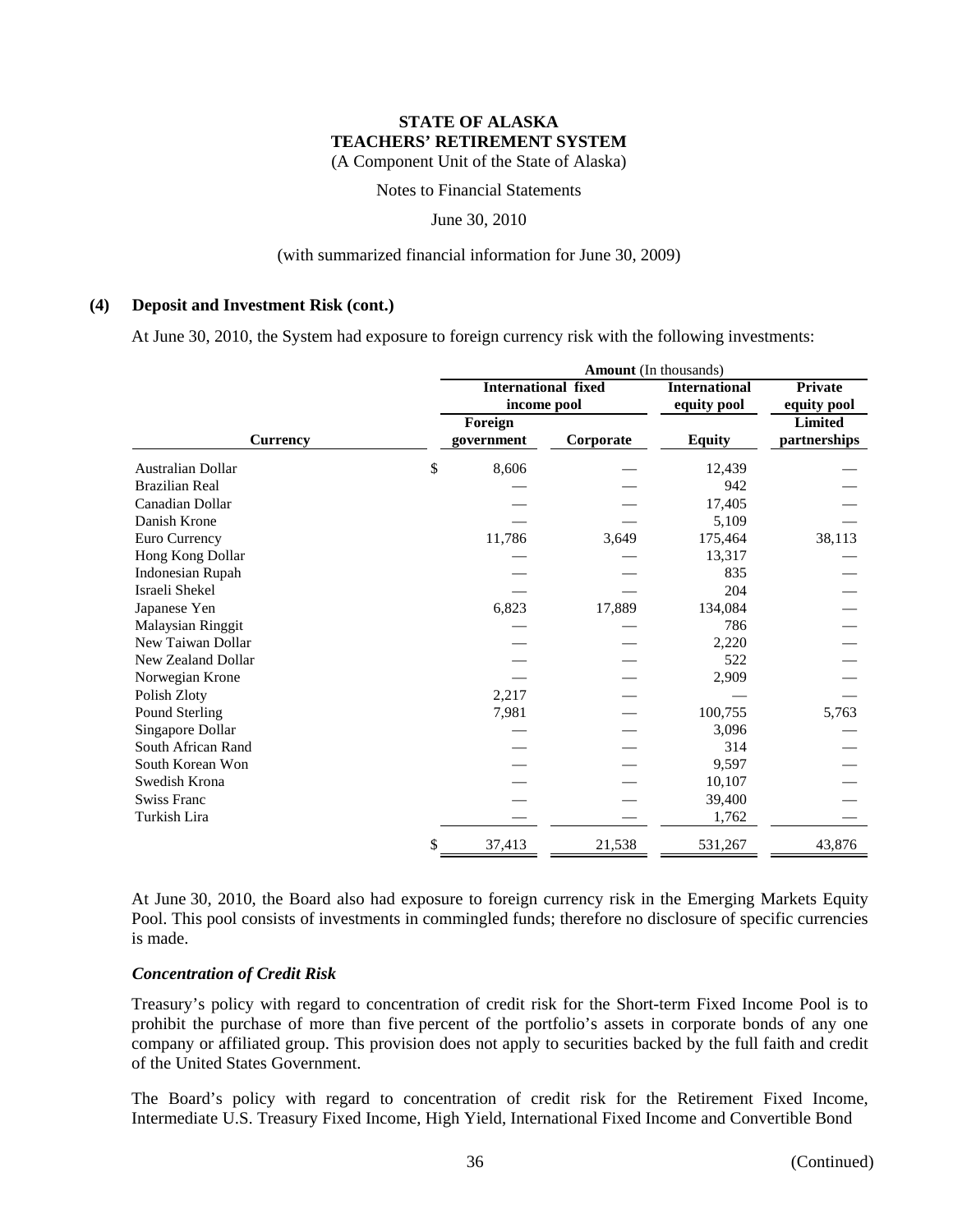Notes to Financial Statements

June 30, 2010

#### (with summarized financial information for June 30, 2009)

#### **(4) Deposit and Investment Risk (cont.)**

Pools is to prohibit the purchase of more than five percent of the portfolio's assets in corporate bonds of any one company or affiliated group. The Board does not have a policy with regard to concentration of credit for the TIPS Pools.

At June 30, 2010, the System did not have exposure to any one issuer greater than 5% of total invested assets.

#### **(5) Foreign Exchange, Derivative, and Counterparty Credit Risk**

The Board is exposed to credit risk on investment derivative instruments that are in asset positions. The Board has no policy of requiring collateral or other security to support derivative instruments subject to credit risk. Additionally, the Board has no policy regarding entering into netting arrangements when it enters into derivative instrument transactions with a counterparty, nor does the Board have a policy for contingencies.

On June 30, 2010 the Board had the following derivative instruments outstanding (in thousands):

|                       | <b>Changes in Fair Value</b> |  |        | Fair Value at June 30, 2010 |        |                 |  |
|-----------------------|------------------------------|--|--------|-----------------------------|--------|-----------------|--|
|                       | <b>Classification</b>        |  | Amount | <b>Classification</b>       | Amount | <b>Notional</b> |  |
| Rights                | <b>Investment Revenue</b>    |  | 182    | Common Stock                | 113    | 3,569           |  |
| Warrants              | <b>Investment Revenue</b>    |  | (34)   | Common Stock                |        |                 |  |
| Index futures long    | <b>Investment Revenue</b>    |  | 1.369  | <b>Futures</b>              | (429)  |                 |  |
| FX forwards           | <b>Investment Revenue</b>    |  | 948    | Long Term Instruments       | 182    |                 |  |
| TBA transactions long | Investment Revenue           |  | 3,824  | Long Term Instruments       | 431    | 34,230          |  |
| Grand totals          |                              |  | 6,289  |                             | 305    |                 |  |

The International Equity Pool includes foreign currency forward contracts to buy and sell specified amounts of foreign currencies at specified rates on specified future dates for the purpose of hedging existing security positions. The counterparties to the foreign currency forward contracts consist of a diversified group of financial institutions. Credit risk exposure exists to the extent of nonperformance by these counterparties; however, the risk of default is considered to be remote. The market risk is limited to the difference between contractual rates and forward rates at the balance sheet date.

At June 30, 2010 the Board had the following counterparty credit and counterparty concentration risk associated with its investment derivative positions (in thousands):

| <b>Counterparty name</b> | <b>Amount of</b><br>net exposure | <b>S&amp;P</b> rating | <b>Fitch rating</b> | Moody's<br>rating |
|--------------------------|----------------------------------|-----------------------|---------------------|-------------------|
| Credit Suisse London     |                                  |                       |                     |                   |
| Branch (GFX)             | 50                               | $A+$                  | $AA-$               | Aal               |
| Mellon Bank              | 328                              | AA-                   | $AA-$               | Aa2               |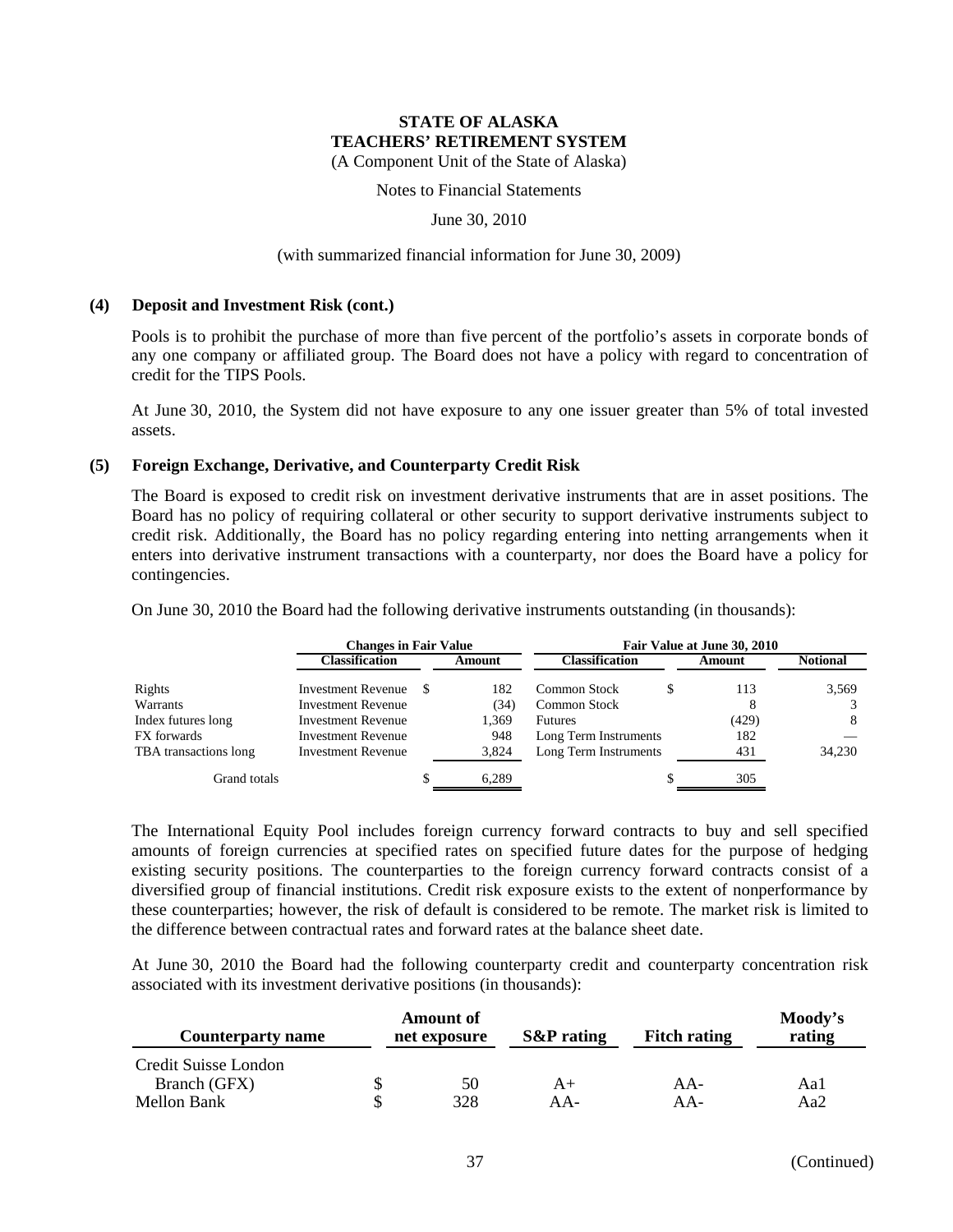Notes to Financial Statements

June 30, 2010

(with summarized financial information for June 30, 2009)

#### **(5) Foreign Exchange, Derivative, and Counterparty Credit Risk (cont.)**

| Maximum amount of loss Alaska ARMB (TRS) would face in case of default of<br>all counterparties <i>i.e.</i> aggregated (positive) fair value of OTC positions as |     |
|------------------------------------------------------------------------------------------------------------------------------------------------------------------|-----|
| of June 30, 2010                                                                                                                                                 | 378 |
| Effect of collateral reducing maximum exposure                                                                                                                   |     |
| Liabilities subject to netting arrangements reducing exposure                                                                                                    |     |
| Resulting net exposure                                                                                                                                           | 378 |

#### **(6) Claims Payable**

The liability for claims incurred but not reported represents the estimated amounts necessary to settle all outstanding claims, incurred but not reported, as of the balance sheet date. The Plan's reserve estimates are based primarily on historical development patterns adjusted for current trends that would modify past experience. Claims are reevaluated periodically to consider the effects of inflation, claims settlement trends and other economic factors. The process of establishing loss reserves is subject to uncertainties that are normal, recurring and inherent in the healthcare business.

Changes in the balances of claims liabilities follows:

|                                                                                                                             |   | (In thousands)       |
|-----------------------------------------------------------------------------------------------------------------------------|---|----------------------|
| <b>Benefit deductions</b><br>Benefits paid                                                                                  | S | 110,313<br>(96, 762) |
| Total, end of year                                                                                                          |   | 13,551               |
| End of year:<br>Due to State of Alaska General Fund for<br>outstanding warrants<br>Outstanding claims received but not paid | S |                      |
| Incurred but not reported                                                                                                   |   | 13,551               |
| Total, end of year                                                                                                          |   | 13,551               |

#### **(7) Transfers**

During fiscal year 2009, the System transferred the amount due as of June 30, 2008, from the \$1,086,620,000 balance of the Postemployment Healthcare fund to the Alaska Retiree Healthcare Trust as a result of the creation of the Alaska Retiree Healthcare Trust fund, which began on July 1, 2007.

Under SB 123, enacted in 2007, the State of Alaska sought to enhance compliance of the states' pension systems with the Internal Revenue Code by creating a new defined benefit retiree healthcare trust into which other postemployment benefits (OPEB) contributions would be deposited, and from which OPEB benefits would be paid. Historically, all such contributions had been deposited and benefits paid from the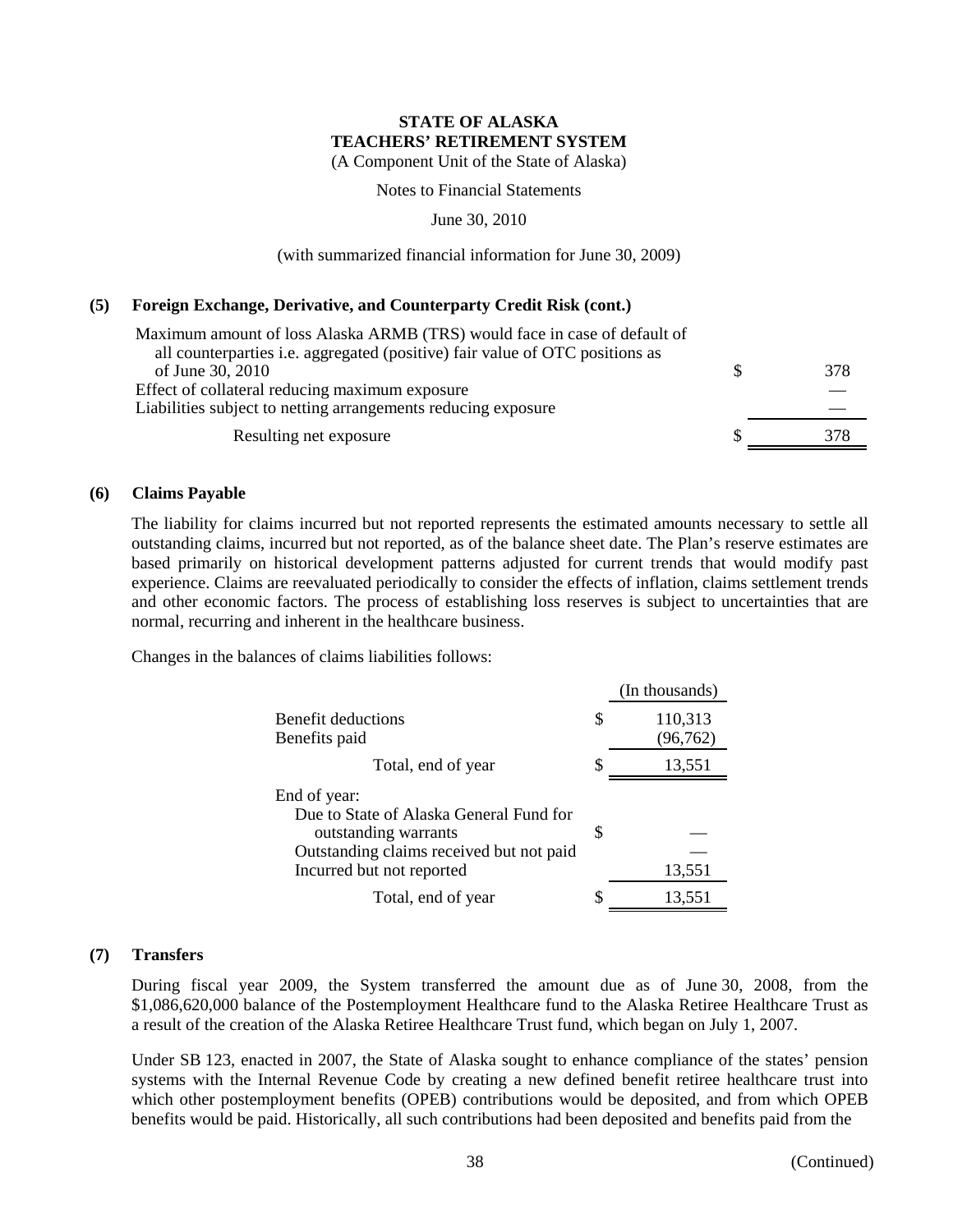Notes to Financial Statements

June 30, 2010

#### (with summarized financial information for June 30, 2009)

#### **(7) Transfers (cont.)**

pension trust fund account. With the creation of the new healthcare trust fund account, the systems then sought approval from the Internal Revenue Service through the Voluntary Compliance Program (VCP) to post the amount allocated to healthcare in the 2007 CAFR to the new healthcare trust fund. On October 10, 2008, the Internal Revenue Service (IRS) orally advised tax counsel for the states' pension systems that the request to transfer the 2007 CAFR amount in the new healthcare trust had been approved. The systems received formal VCP decision from the IRS in May 2009.

#### **(8) Funded Status and Funding Progress**

The funded status of the defined benefit pension and postemployment healthcare benefit plan is as follows (dollars in thousands):

|                               | <b>Actuarial</b><br>valuation<br>date | Actuarial<br>valuation<br>assets | <b>Actuarial</b><br>aggregate<br>accrued<br>liability<br>$(AAL) -$<br>entry age | <b>Unfunded</b><br>actuarial<br>accrued<br>liability<br>(UAAL) | Assets as a<br>percent of<br>accrued<br>liability<br>(funded<br>ratio) | Covered<br>payroll | <b>UAAL</b><br>as a<br>percentage<br>of covered<br>payroll |
|-------------------------------|---------------------------------------|----------------------------------|---------------------------------------------------------------------------------|----------------------------------------------------------------|------------------------------------------------------------------------|--------------------|------------------------------------------------------------|
| Pension                       | June 30, 2009 \$                      | 3.115.719                        | 5.463.987                                                                       | 2.348.268                                                      | 57.0% \$                                                               | 557,026            | 421.6%                                                     |
| Post employment<br>healthcare | June 30, 2009                         | 1,357,239                        | 4.604.820                                                                       | 3.247.581                                                      | 29.5                                                                   | 557,026            | 583.0                                                      |

The funded status of the defined contribution retirement plan occupational death and disability and retiree medical benefits is as follows (dollars in thousands):

|                           | <b>Actuarial</b><br>valuation<br>date | <b>Actuarial</b><br>valuation<br>assets | <b>Actuarial</b><br>accrued<br>liability<br>$(AAL)$ -<br>entry age | Unfunded<br>actuarial<br>accrued<br>liability<br>(UAAL) | <b>Funded</b><br>ration | Covered<br>payroll | <b>UAAL</b><br>as a<br>percentage<br>of covered<br>payroll |
|---------------------------|---------------------------------------|-----------------------------------------|--------------------------------------------------------------------|---------------------------------------------------------|-------------------------|--------------------|------------------------------------------------------------|
| Death and disability plan | June 30, 2009 $$$                     | 1.071                                   | 14                                                                 | (1.057)                                                 | 7,650.0% \$             | 89.708             | (1.2)%                                                     |
| Retiree medical           | June 30, 2009                         | 2,353                                   | 1.690                                                              | (663)                                                   | 139.2                   | 89.708             | (0.7)                                                      |

Actuarial valuations of an ongoing plan involve estimates of the value of reported amounts and assumptions about the probability of occurrence of events far into the future. Examples include assumptions about future employment, mortality, and healthcare cost trend. Actuarially determined amounts are subject to continual revisions as actual results are compared with past expectations and new estimates are made about the future. The schedules of funding progress, presented as required supplementary information following the notes to the financial statements, present multi-year trend information about whether the actuarial values of plan assets are increasing or decreasing over time relative to the actuarial accrued liabilities for benefits.

The accompanying schedules of contributions from employers presents trend information about the amounts contributed to the plan by employers in comparison to the actuarially required contribution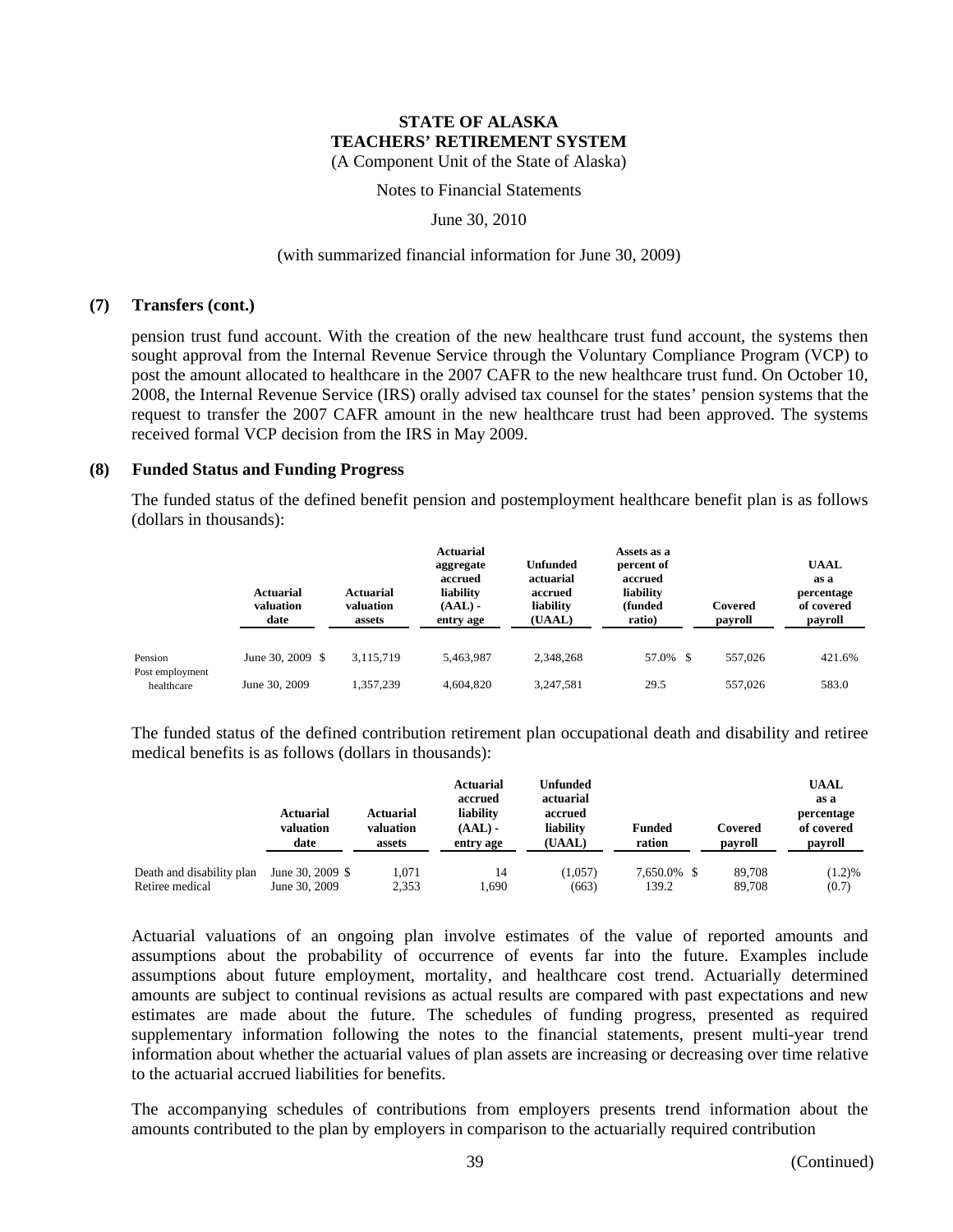Notes to Financial Statements

June 30, 2010

#### (with summarized financial information for June 30, 2009)

#### **(8) Funded Status and Funding Progress (cont.)**

 (ARC), an amount that is actuarially determined in accordance with the parameters of GASB 43. The ARC represents a level of funding that, if paid on an on-going basis, is projected to cover normal cost for each year and amortize any unfunded actuarial liabilities (or funding excess) over a period not to exceed thirty years.

Projections of benefits for financial report purposes are based on the substantive plan (the plan as understood by the employer and plan members) and include the types of benefits provided at the time of each valuation and the historical pattern of sharing benefit costs between the employer and plan members to that point. The actuarial method and assumptions used include techniques that are designed to reduce the effects of short-term volatility in actuarial accrued liabilities and the actuarial value of assets, consistent with the long-term perspective of the calculations. Additional information as of the latest actuarial valuation follows:

| <b>Valuation date</b>                               | <b>Defined Benefit</b><br>June 30, 2009                                               | <b>Defined Contribution ODD and Retiree Medical</b><br>June 30, 2009                                                    |
|-----------------------------------------------------|---------------------------------------------------------------------------------------|-------------------------------------------------------------------------------------------------------------------------|
| Actuarial cost method                               | Entry age normal; level percentage of pay for<br>pension; level dollar for healthcare | Entry age normal; level percentage of pay for<br>occupational death and disability;<br>level dollar for retiree medical |
| Amortization method                                 | Level dollar, closed with bases established annually                                  | Level dollar, closed with bases established annually                                                                    |
| Equivalent single amortization period               | 19 years                                                                              | 25 years                                                                                                                |
| Asset valuation method                              | 5 year smoothed market                                                                | 5 year smoothed market                                                                                                  |
| Actuarial assumptions:<br>Investment rate of return | 8.25% for pension, 4.50% for healthcare (includes<br>inflation at 3.5%)               | 8.25% (includes inflation at 3.5%)                                                                                      |
| Projected salary increases                          | 6.0% for first 5 years of service grading down to 4.0%<br>after 15 years              | 6.0% grading down to 4.0% based on service                                                                              |
| Cost-of-living adjustment                           | Postretirement pension adjustment                                                     | Not applicable                                                                                                          |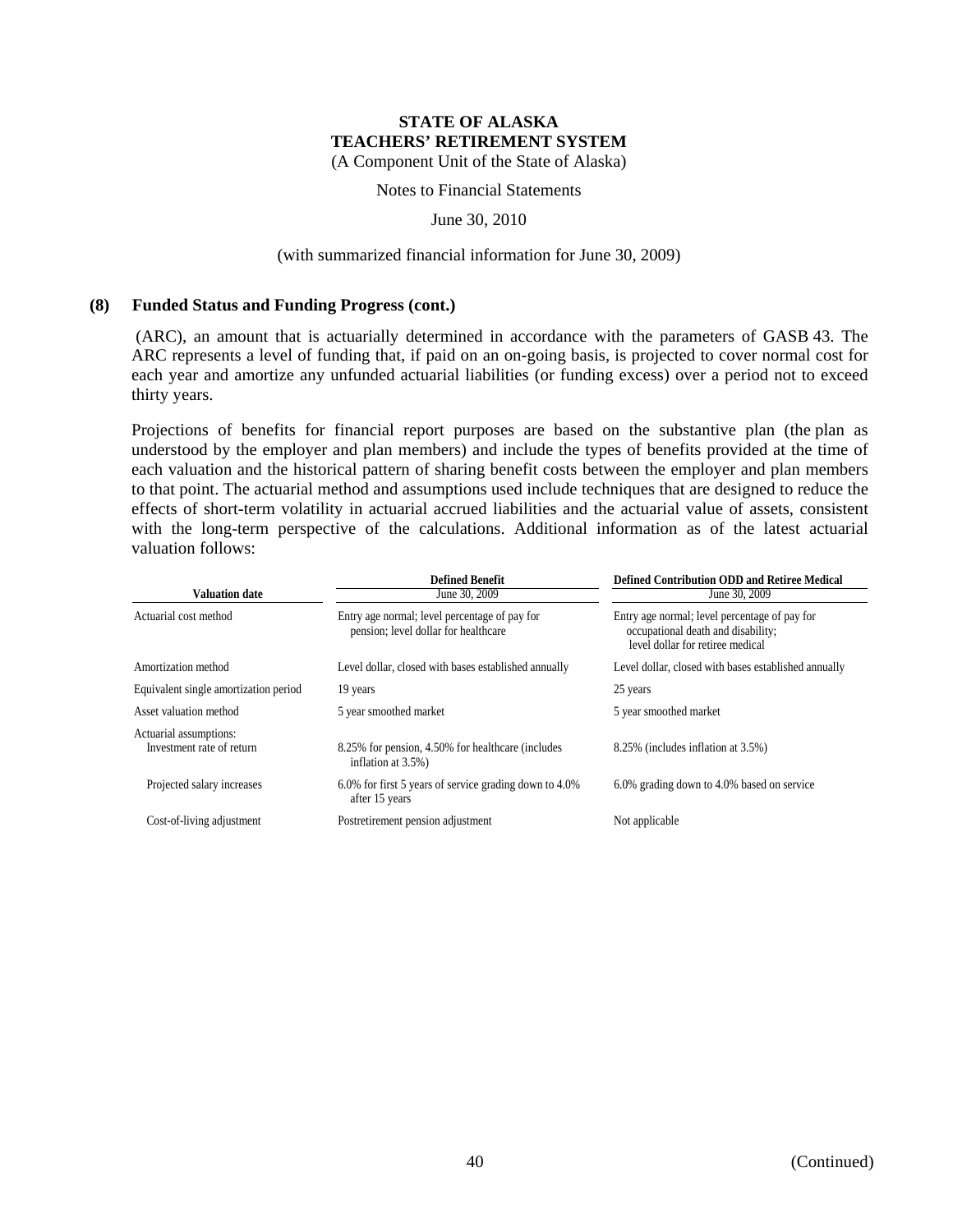Notes to Financial Statements

June 30, 2010

#### (with summarized financial information for June 30, 2009)

#### **(8) Funded Status and Funding Progress (cont.)**

Health cost trend for defined benefit, defined contribution occupation death and disability and retiree medical plans:

| Fiscal year: | <b>Medical</b> | <b>Prescription</b><br>drugs |  |
|--------------|----------------|------------------------------|--|
|              |                |                              |  |
| 2010         | 7.5%           | 9.6%                         |  |
| 2011         | 6.9            | 8.3                          |  |
| 2012         | 6.4            | 7.1                          |  |
| 2013         | 5.9            | 5.9                          |  |
| 2014         | 5.9            | 5.9                          |  |
| 2015         | 5.9            | 5.9                          |  |
| 2016         | 5.9            | 5.9                          |  |
| 2025         | 5.8            | 5.8                          |  |
| 2050         | 5.7            | 5.7                          |  |
| 2100         | 5.1            | 5.1                          |  |

GASB 43 requires that the discount rate used in the valuation be the estimated long-term yield on investments that are expected to finance postemployment benefits. Depending on the method by which a plan is financed, the relevant investments could be plan assets, employer assets, or a combination of plan and employer assets. The investment return should reflect the nature and the mix of both current and expected investments and the basis used to determine the actuarial value of assets.

#### **(9) Commitments and Contingencies**

#### *Commitments*

The Board entered into an agreement through an external investment manager to provide capital funding for a domestic equity limited partnership. At June 30, 2010, the System's share of the unfunded commitment totaled \$10,906,200. This commitment can be withdrawn annually in December with ninety days notice.

The Board entered into agreements through external investment managers to provide capital funding for limited partnerships as it continues to build the private equity portfolio. At June 30, 2010, the System's share of these unfunded commitments totaled \$243,449,733. These commitments are estimated to be paid through 2020.

The Board entered into agreements through external investment managers to provide capital funding for a limited partnerships as it continues to build the energy investment portfolio. At June 30, 2010, the System's share of these unfunded commitments totaled \$12,699,703. These commitments are estimated to be paid through 2017.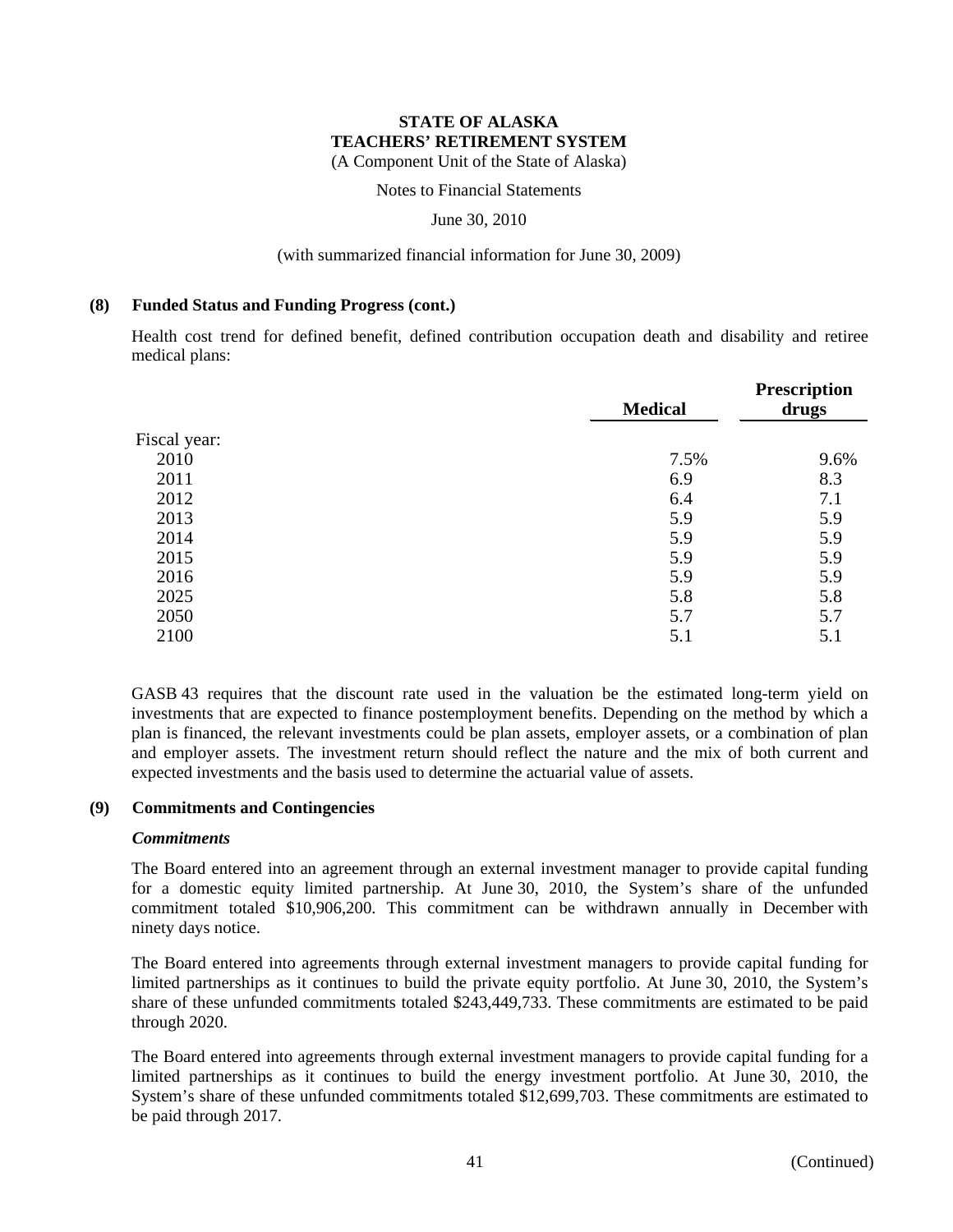Notes to Financial Statements

June 30, 2010

#### (with summarized financial information for June 30, 2009)

#### **(9) Commitments and Contingencies (cont.)**

The Board entered into agreements through external investment managers to provide capital funding for real estate investments as it continues to build the real estate portfolio. At June 30, 2010, the System's share of these unfunded commitments totaled \$52,786,956. These commitments are estimated to be paid through 2019.

#### *Contingencies*

The Division of Retirement and Benefits (the Division) is a defendant in various lawsuits. Although the outcome of these lawsuits is not presently determinable, in the opinion of the Division's counsel the resolution of these matters will not have a material adverse effect on the financial condition of the Division.

#### **(10) Medicare Part D Retiree Drug Subsidy**

One of the provisions of Medicare Part D provides sponsors of pension healthcare plans the opportunity to receive a retiree drug subsidy (RDS) payment if the sponsor's plan provides a prescription drug benefit that is actuarially equivalent to the Medicare Part D benefit. The RDS is equal to twenty–eight percent of the amount of eligible prescription drug benefit costs of retirees who are eligible for, but not enrolled in, Medicare Part D, by virtue of continuing to be covered by the sponsor's plan. The Plan was approved for participation in the Medicare Part D program beginning calendar year 2006. The RDS for the six month period ended June 30, 2010, cannot be reasonably estimated, and therefore is not recorded in the financial statements for the period ended June 30, 2010.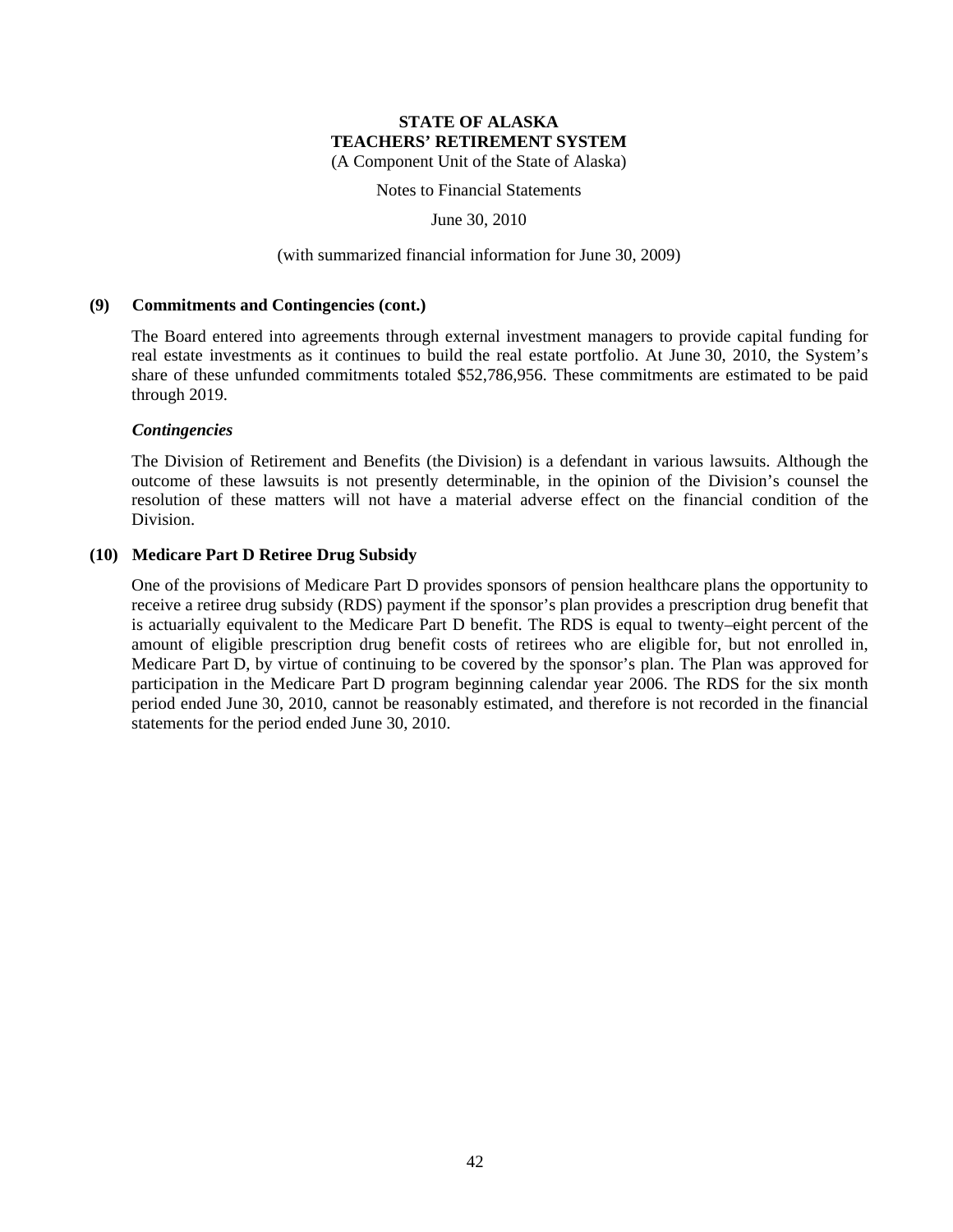(A Component Unit of the State of Alaska)

Required Supplementary Information (Unaudited)

Schedule of Funding Progress

Defined Benefit Retirement Pension Benefits

June 30, 2010

(In thousands)

| Actuarial<br>valuation<br>date as of<br><b>June 30</b> | <b>Actuarial</b><br>value of<br>plan assets | Actuarial<br>accrued<br><b>liabilities</b><br>(AAL) | Unfunded<br>actuarial<br>accrued<br><b>liabilities</b><br>(UAAL) | <b>Funded</b><br>ratio | Covered<br>payroll | <b>UAAL</b><br>as a<br>percentage<br>of covered<br>payroll |
|--------------------------------------------------------|---------------------------------------------|-----------------------------------------------------|------------------------------------------------------------------|------------------------|--------------------|------------------------------------------------------------|
| 2004                                                   | \$<br>2.647.777                             | 4.216.480                                           | 1.568.703                                                        | 62.8%<br>- \$          | 522.421            | 300.3%                                                     |
| 2005                                                   | 2.640.642                                   | 4.334.585                                           | 1.693.943                                                        | 60.9                   | 561,038            | 301.9                                                      |
| 2006                                                   | 3.296.934                                   | 4,859,336                                           | 1,562,402                                                        | 67.8                   | 574,409            | 272.0                                                      |
| 2007                                                   | 3.441.867                                   | 5.043.448                                           | 1,601,581                                                        | 68.2                   | 554,245            | 289.0                                                      |
| 2008                                                   | 3.670.086                                   | 5.231.654                                           | 1,561,568                                                        | 70.2                   | 549.148            | 284.4                                                      |
| 2009                                                   | 3,115,719                                   | 5.463.987                                           | 2.348.268                                                        | 57.0                   | 557,026            | 421.6                                                      |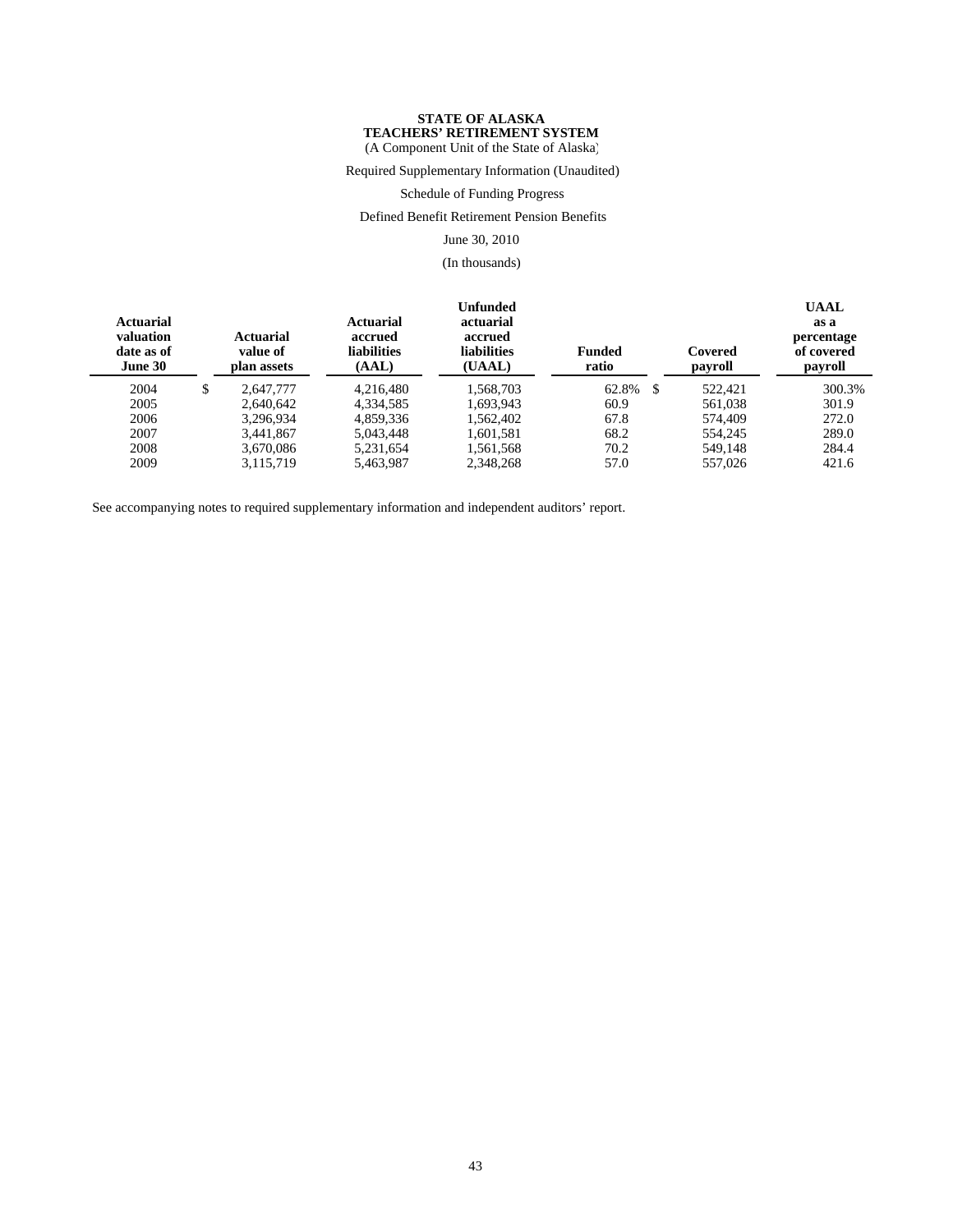(A Component Unit of the State of Alaska)

Required Supplementary Information (Unaudited)

#### Schedule of Funding Progress

#### Defined Benefit Retirement Postemployment Healthcare Benefits

June 30, 2010

(In thousands)

| Actuarial<br>valuation<br>date as of<br><b>June 30</b> | <b>Actuarial</b><br>value of<br>plan assets | Actuarial<br>accrued<br><b>liabilities</b><br>(AAL) | Unfunded<br>actuarial<br>accrued<br><b>liabilities</b><br>(UAAL) | <b>Funded</b><br>ratio | Covered<br>payroll | <b>UAAL</b><br>as a<br>percentage<br>of covered<br>payroll |
|--------------------------------------------------------|---------------------------------------------|-----------------------------------------------------|------------------------------------------------------------------|------------------------|--------------------|------------------------------------------------------------|
| 2004                                                   | \$<br>1.197.593                             | 1.907.120                                           | 709.527                                                          | 62.8%<br>\$.           | 522,421            | 135.8%                                                     |
| 2005                                                   | 1.318.297                                   | 2,163,971                                           | 845,674                                                          | 60.9                   | 561.038            | 150.7                                                      |
| 2006                                                   | 844,766                                     | 4.288.707                                           | 3.443.941                                                        | 19.7                   | 574,409            | 599.6                                                      |
| 2007                                                   | 982,532                                     | 4.059.573                                           | 3,077,041                                                        | 24.2                   | 554,245            | 555.2                                                      |
| 2008                                                   | 1.266.890                                   | 4.648.055                                           | 3,381,165                                                        | 27.3                   | 549.148            | 615.7                                                      |
| 2009                                                   | 1.357.239                                   | 4,604,820                                           | 3.247.581                                                        | 29.5                   | 557,026            | 583.0                                                      |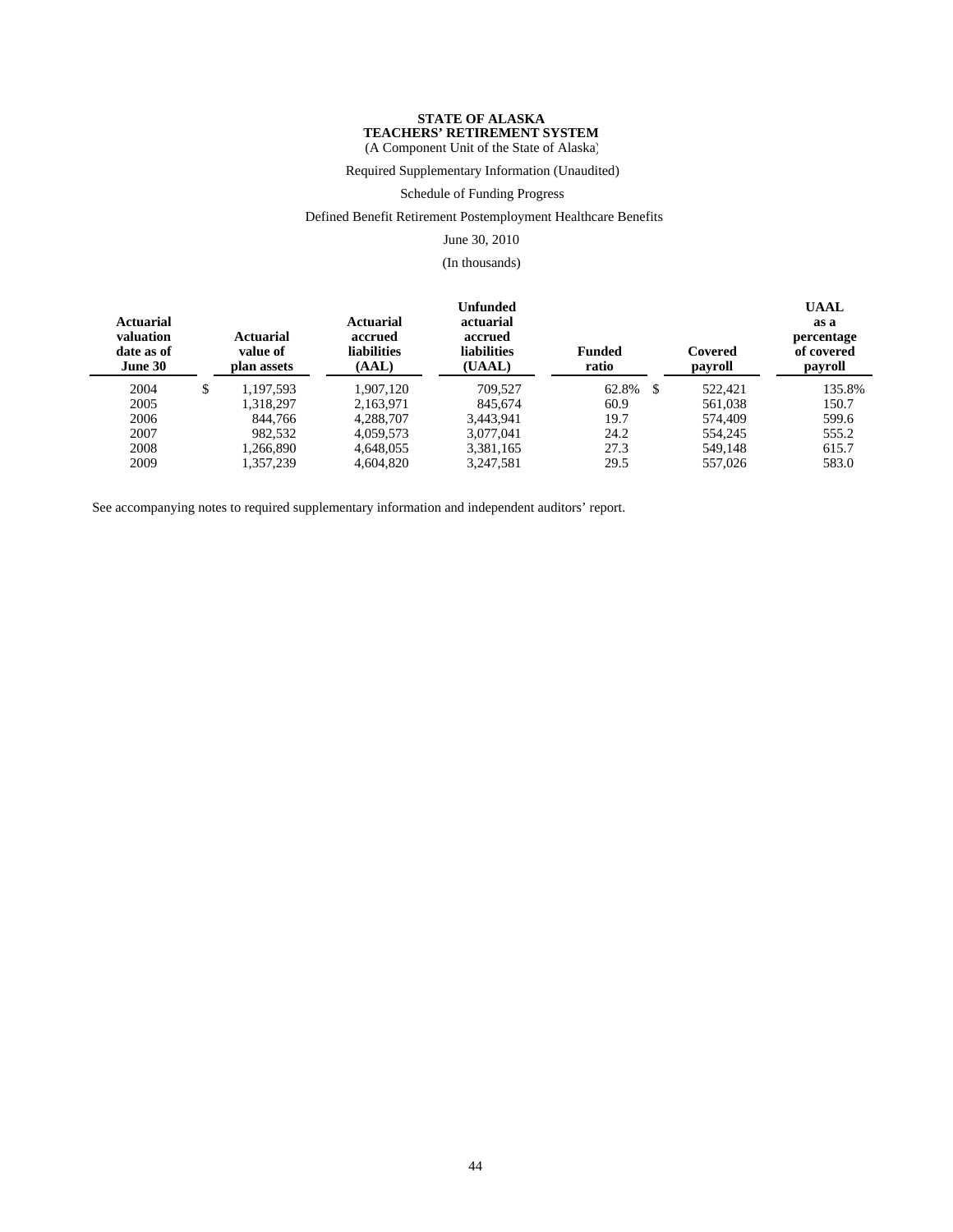(A Component Unit of the State of Alaska)

Required Supplementary Information (Unaudited)

#### Schedule of Funding Progress

#### Defined Contribution Retirement Occupational Death and Disability Benefits

June 30, 2010

(In thousands)

| <b>Actuarial</b><br>valuation<br>date as of<br>June 30 | <b>Actuarial</b><br>value of<br>plan assets | <b>Actuarial</b><br>accrued<br><b>liabilities</b><br>(AAL) | <b>Unfunded</b><br>actuarial<br>accrued<br><b>liabilities</b><br>(UAAL) | <b>Funded</b><br>ratio | Covered<br>payroll | <b>UAAL</b><br>as a<br>percentage<br>of covered<br>payroll |
|--------------------------------------------------------|---------------------------------------------|------------------------------------------------------------|-------------------------------------------------------------------------|------------------------|--------------------|------------------------------------------------------------|
| 2007                                                   |                                             | 16                                                         | 16                                                                      | $-$ %                  | 28,410             | 0.1%                                                       |
| 2008<br>2009                                           | 420<br>1.071                                | 44<br>14                                                   | (376)<br>(1,057)                                                        | 954.5<br>7,650.0       | 56,369<br>89,708   | (0.7)<br>(1.2)                                             |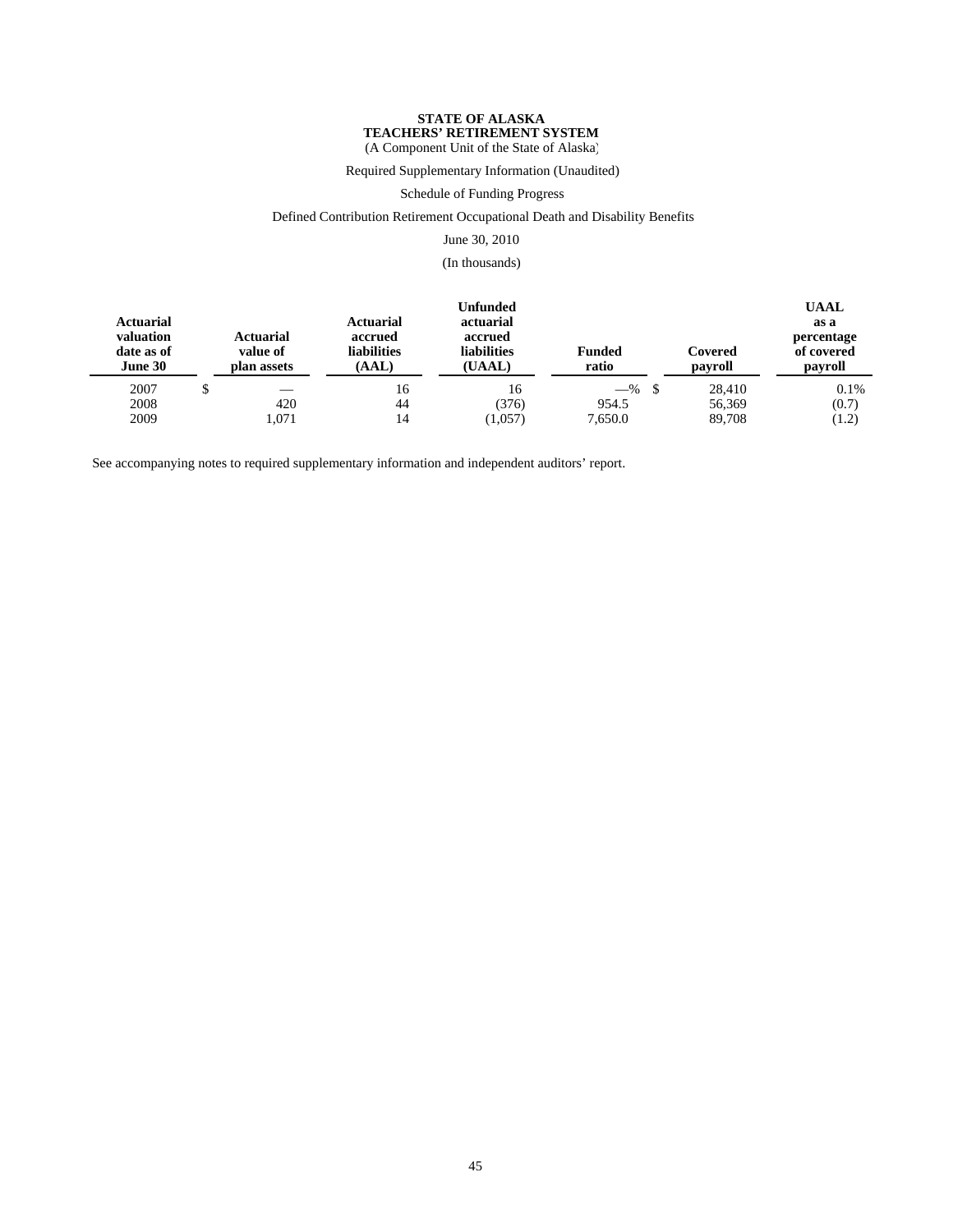(A Component Unit of the State of Alaska)

Required Supplementary Information (Unaudited)

Schedule of Funding Progress

Defined Contribution Retirement Retiree Medical Benefits

June 30, 2010

(In thousands)

| <b>Actuarial</b><br>valuation<br>date as of<br>June 30 | <b>Actuarial</b><br>value of<br>plan assets | <b>Actuarial</b><br>accrued<br><b>liabilities</b><br>(AAL) | Unfunded<br>actuarial<br>accrued<br><b>liabilities</b><br>(UAAL)<br>403<br>(194)<br>899<br>(409) | <b>Funded</b><br>ratio | Covered<br>payroll | <b>UAAL</b><br>as a<br>percentage<br>of covered<br>payroll |
|--------------------------------------------------------|---------------------------------------------|------------------------------------------------------------|--------------------------------------------------------------------------------------------------|------------------------|--------------------|------------------------------------------------------------|
| 2007                                                   | 597                                         |                                                            |                                                                                                  | 148.1%                 | 28,410             | (0.7)%                                                     |
| 2008                                                   | 1.308                                       |                                                            |                                                                                                  | 145.5                  | 56.369             | (0.7)                                                      |
| 2009                                                   | 2,353                                       | 1,690                                                      | (663)                                                                                            | 139.2                  | 89.708             | (0.7)                                                      |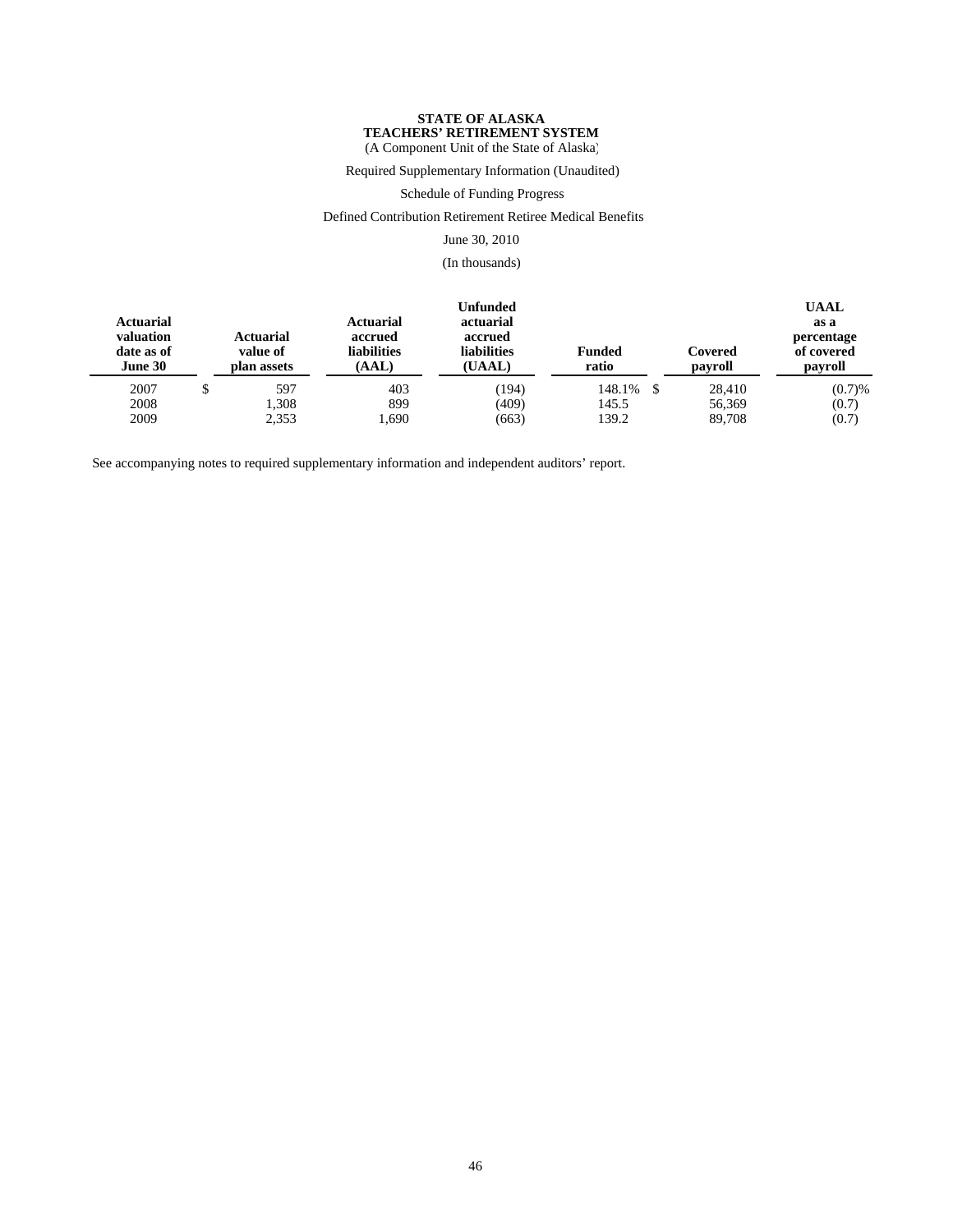Required Supplementary Information (Unaudited)

#### Schedule of Contributions from Employers and the State of Alaska

Defined Benefit Retirement Pension and Postemployment Healthcare Benefits

June 30, 2010

(In thousands)

| <b>Actuarial</b>         |                                                |  |                | <b>Annual required contribution</b> |         | <b>Pension percentage</b><br>contributed |                                          | <b>Postemployment healthcare</b><br>percentage contributed |                                          | Total                                 |
|--------------------------|------------------------------------------------|--|----------------|-------------------------------------|---------|------------------------------------------|------------------------------------------|------------------------------------------------------------|------------------------------------------|---------------------------------------|
| Year<br>ended<br>June 30 | valuation<br>date as of<br>June $30^{\rm (1)}$ |  | <b>Pension</b> | Postemplovment<br>healthcare        | Total   | Bv<br>employer                           | <b>By State</b><br>of Alaska<br>(note 3) | Bv<br>employer                                             | <b>By State</b><br>of Alaska<br>(note 3) | percentage<br>contributed<br>(note 3) |
| 2005                     | 2002                                           |  | 152.168        | 55.783                              | 207.951 | 45.0%                                    | $-$ %                                    | 45.0%                                                      | $-$ %                                    | 45.0%                                 |
| 2006                     | 2003                                           |  | 170.019        | 66,719                              | 236,738 | 54.1                                     |                                          | 54.1                                                       |                                          | 54.1                                  |
| 2007                     | 2004                                           |  | 169,974        | 76.879                              | 246,853 | 62.2                                     |                                          | 62.2                                                       |                                          | 62.2                                  |
| 2008                     | 2005                                           |  | 134.544        | 185.271                             | 319,815 | 23.3                                     | 82.7                                     | 23.6                                                       | 85.7                                     | 107.9                                 |
| 2009                     | 2006                                           |  | 94.388         | 164.171                             | 258,559 | 28.7                                     | 110.6                                    | 28.7                                                       | 62.1                                     | 108.5                                 |
| 2010                     | 2007                                           |  | 134.275        | 115.681                             | 249.956 | 25.2                                     | 74.8                                     | 37.9                                                       | 63.1                                     | 100.0                                 |

 $^{\left(1\right)}$  Actuarial valuation related to annual required contribution for fiscal year.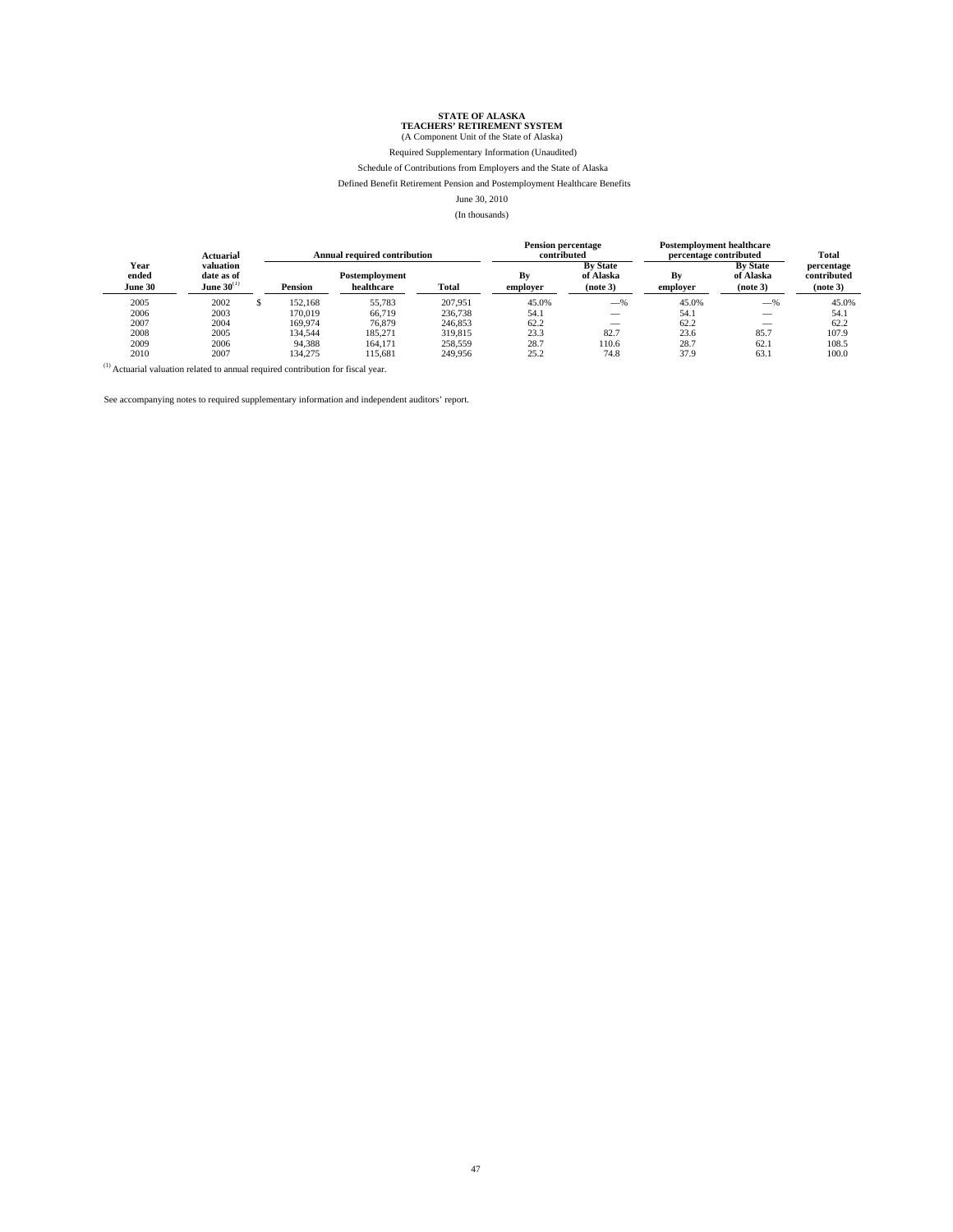(A Component Unit of the State of Alaska)

Required Supplementary Information (Unaudited)

Schedule of Contributions Defined Contribution Retirement Occupational Death and Disability Benefits

June 30, 2010

(In thousands)

|      | <b>Year ended June 30</b> | Annual<br>required<br>contribution | Percentage<br>of ARC<br>contributed |
|------|---------------------------|------------------------------------|-------------------------------------|
| 2007 |                           | 72                                 | $-$ %                               |
| 2008 |                           | 408                                | 100.0                               |
| 2009 |                           | 623                                | 100.0                               |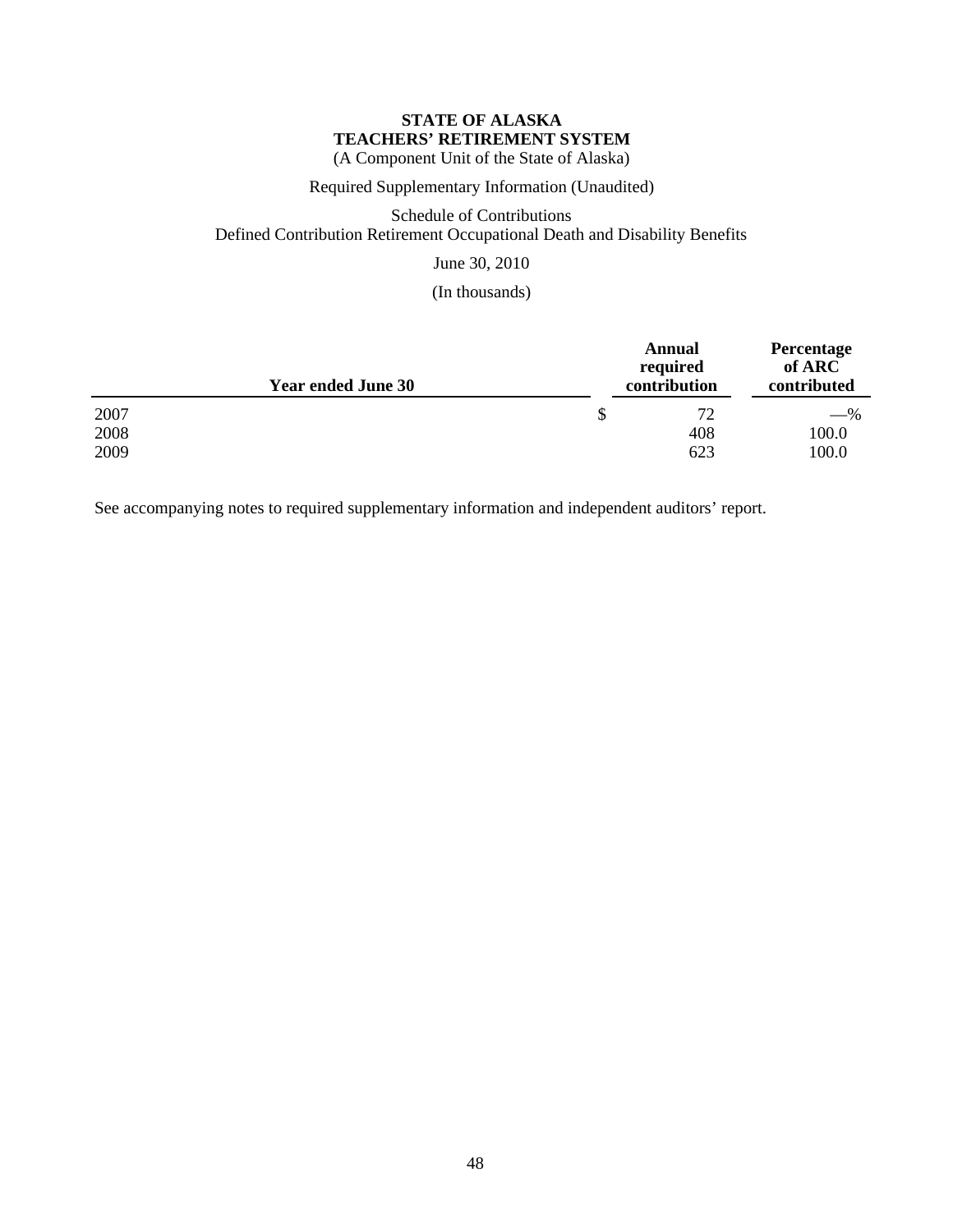(A Component Unit of the State of Alaska)

Required Supplementary Information (Unaudited)

Schedule of Contributions Defined Contribution Retirement Retiree Medical Benefits

June 30, 2010

(In thousands)

|      | <b>Year ended June 30</b> | Annual<br>required<br>contribution | Percentage<br>of ARC<br>contributed |
|------|---------------------------|------------------------------------|-------------------------------------|
| 2007 |                           | 575                                | 100.0%                              |
| 2008 |                           | 763                                | 85.0                                |
| 2009 |                           | 1,162                              | 85.0                                |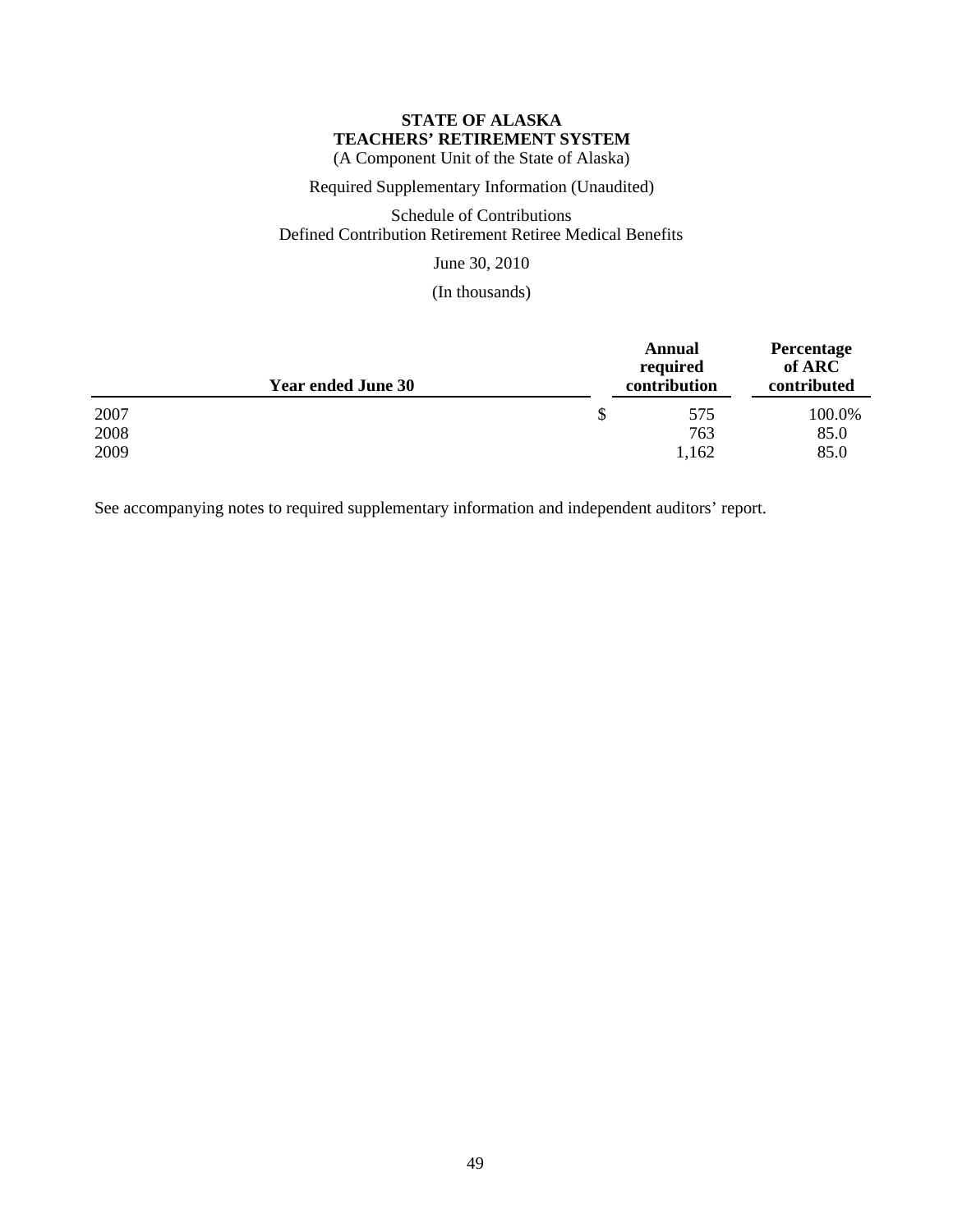(A Component Unit of the State of Alaska)

#### Notes to Required Supplementary Information (Unaudited)

June 30, 2010 and 2009

#### **(1) Description of Schedule of Funding Progress**

Each time a new benefit is added which applies to service already rendered, an "unfunded actuarial accrued liability" is created. Laws governing the System require that these additional liabilities be financed systematically over a period of future years. Also, if actual financial experiences are less favorable than assumed financial experiences, the difference is added to the unfunded actuarial accrued liability.

In an inflationary economy, the value of the dollar is decreasing. This environment results in employee pay increasing in dollar amounts resulting in unfunded actuarial accrued liabilities increasing in dollar amounts, all at a time when the actual value of these items, in real terms, may be decreasing.

#### **(2) Actuarial Assumptions and Methods**

The actuarial valuation was prepared by Buck Consultants. The significant actuarial assumptions used in the defined benefit pension and postemployment healthcare benefit plan valuation as of June 30, 2009 are as follows:

- (a) Actuarial cost method entry age actuarial cost, funding surplus or unfunded actuarial accrued liability is amortized over 25 years as a level percentage of pay amount.
- (b) Valuation of assets recognizes 20% of the difference between actual and expected investment return in each of the current and preceding four years and phased in over the next five years. All assets are valued at fair value. Valuation assets are constrained to a range of 80% to 120% of the market value of assets.
- (c) Valuation of medical and prescription drug benefits base claims cost rates are incurred healthcare cost expressed as a rate per member per year. Separate analysis is limited by the availability and credibility of cost and enrollment data for each component of cost. This valuation reflects nonprescription claims separated by Medicare status, including eligibility of free Part A coverage. Prescription costs are analyzed separately as in prior valuations. Administrative costs are assumed in the final per capita claims cost rates used for valuation purposes. Analysis to date on Medicare Part A coverage is limited since Part A coverage is not available by individual, nor is this status incorporated into historical claim data. Valuation assumes that 3.5% of the active and inactive workforce will not qualify for free Part A coverage when they retire. Similarly, the valuation assumes that 3.5% of the current Medicare retiree population does not receive Part A coverage.
- (d) Investment return/discount rate 8.25% per year (geometric), compounded annually, net of expenses.
- (e) Salary scale inflation 3.5% per year, merit 2.0% per year for the first 5 years of employment grading down to 0% after 15 years, and productivity 0.5% per year.
- (f) Payroll growth  $-4.0\%$  per year (inflation + productivity).
- (g) Total inflation total inflation as measured by the Consumer Price Index for urban and clerical workers for Anchorage is assumed to increase 3.5% annually.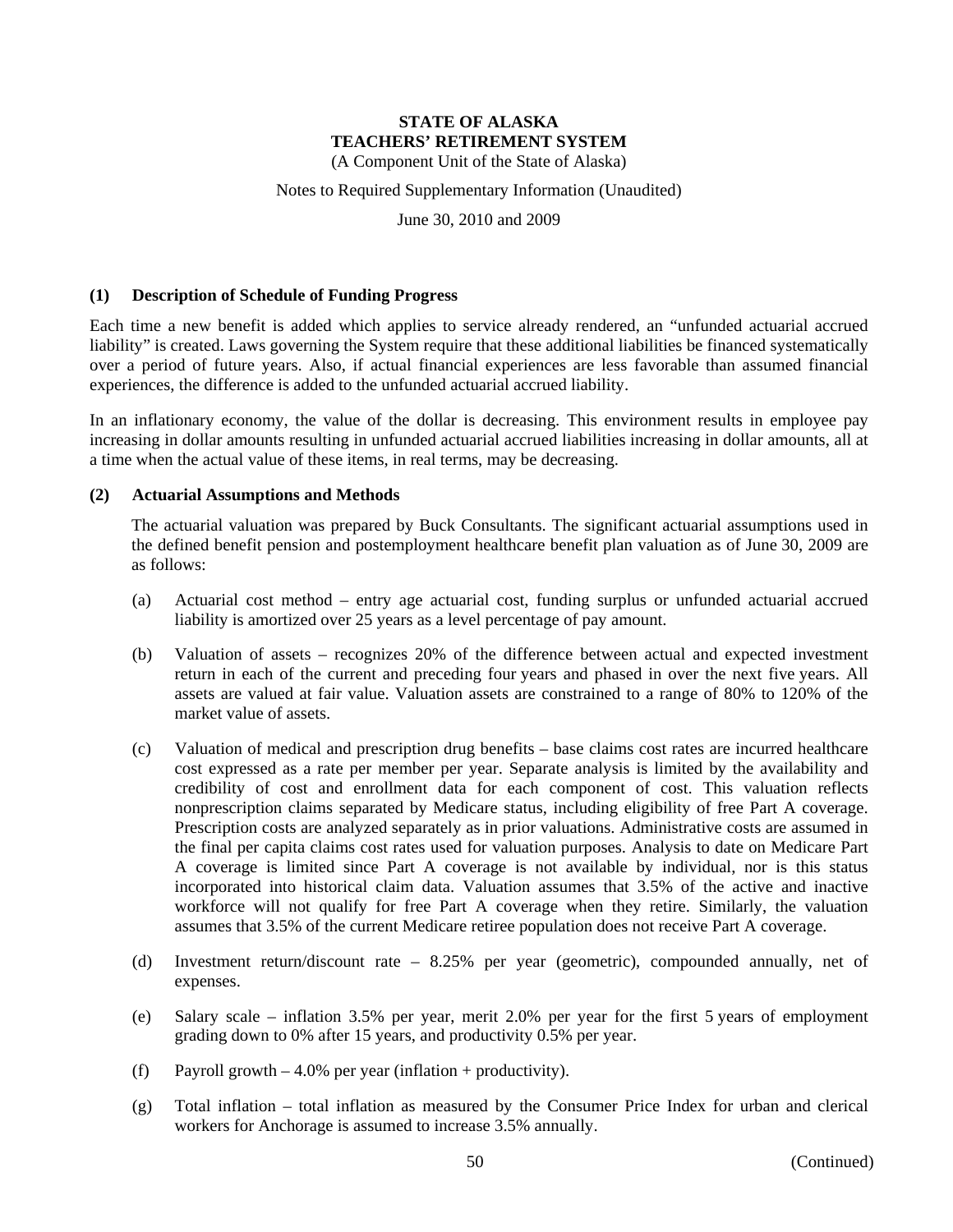(A Component Unit of the State of Alaska)

Notes to Required Supplementary Information (Unaudited)

June 30, 2010 and 2009

#### **(2) Actuarial Assumptions and Methods (cont.)**

- (h) Mortality (Preretirement) based upon the 2001-2005 actual experience. 60% of 1994 Group Annuity Table 1994 Base Year without margin for females and 55% for males. All deaths are assumed to result from nonoccupational causes.
- (i) Mortality (Postretirement) based upon the 2001-2005 actual experience. 1-year setback of the 1994 Group Annuity Table 1994 Base Year without margin for females and 3-year setback for males.
- (j) Turnover select and ultimate rates based upon the 2001-2005 actual withdrawal experience.
- (k) Disability incidence rates based upon the 2001-2005 actual experience. Post-disability mortality in accordance with the 1979 Pension Benefit Guaranty Corporation Disability Mortality Table to reflect mortality of those receiving disability benefits under Social Security.
- (1) Retirement retirement rates based on the 2001-2005 actual experience. Deferred vested members are assumed to retire at their earliest retirement date.
- (m) Marriage and age difference wives are assumed to be three years younger than husbands. 85% of male members and 75% of female members are assumed to be married.
- (n) Dependent children benefits to dependent children have been valued assuming members who are married and between the ages of 25 and 45 have two dependent children.
- (o) Contribution refunds 10% of terminating members with vested benefits are assumed to have their contributions refunded. 100% of those with nonvested benefits are assumed to have their contributions refunded.
- (p) Cost of Living Allowance (COLA) of those benefit recipients who are eligible for the COLA, 60% are assumed to remain in Alaska and receive the COLA.
- (q) Sick leave 4.7 days of unused sick leave for each year of service are assumed to be available to be credited once the member is retired, terminates or dies.
- (r) Postretirement pension adjustment (PRPA) 50% and 75% of assumed inflation, or 1.75% and 2.625% respectively, is valued for the annual automatic PRPA as specified in the statute.
- (s) Expenses all expenses are net of investment return assumption.
- (t) Part-time status part-time members are assumed to earn 0.55 years of credited service per year.
- (u) Re-employment option the actuary assumes all re-employed retirees return to work under the Standard Option.
- (v) Service total credited service is provided by the State. The actuary assumes that this service is the only service that should be used to calculate benefits. Additionally, the State provides claimed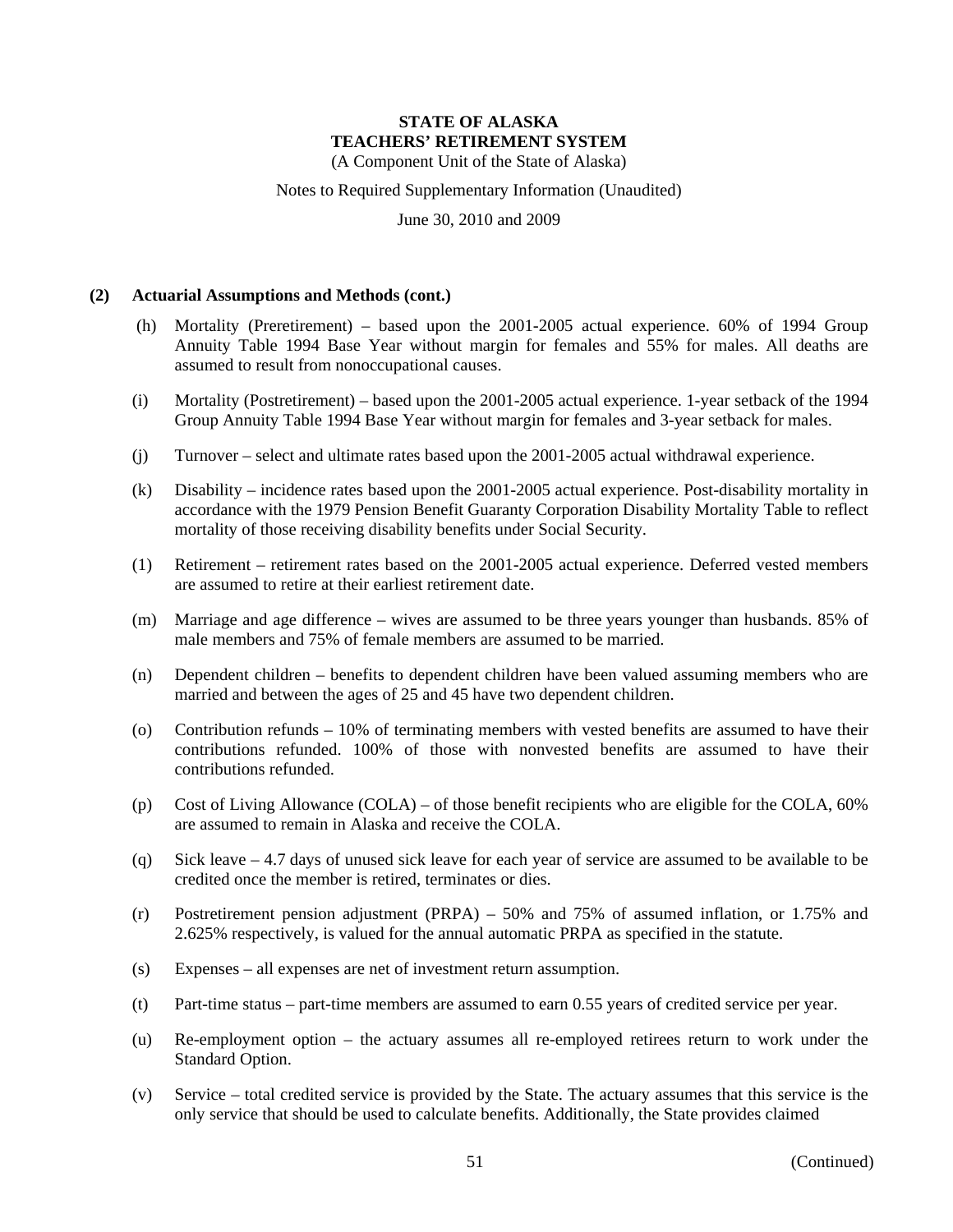(A Component Unit of the State of Alaska)

#### Notes to Required Supplementary Information (Unaudited)

June 30, 2010 and 2009

#### **(2) Actuarial Assumptions and Methods (cont.)**

service (including Bureau of Indian Affairs Service). Claimed service is used for vesting and eligibility purposes.

- (w) Final average earnings final average earnings is provided on the data for active members. This amount is used as a minimum in the calculation of the average earnings in the future.
- (x) Per capita claims cost sample claims cost rates for FY10 medical benefits are shown below:

|                        |               | <b>Medical</b> | <b>Prescription</b><br>drugs |
|------------------------|---------------|----------------|------------------------------|
| Pre-Medicare           | <sup>\$</sup> | 7.503          | 2,419                        |
| Medicare Parts A and B |               | 1,336          | 2,419                        |
| Medicare Part B Only   |               | 4,754          | 2,419                        |
| Medicare Part D        |               | N/A            | 477                          |

- (y) Third party administrator fees \$153.33 per person per year; assumed trend rate of 5% per year.
- (z) Health cost trend the table below shows the rate used to project the cost from the shown fiscal year to the next fiscal year. For example, 7.5% is applied to the FY10 rate claims costs to get the FY11 claims cost.

|              | <b>Medical</b> | <b>Prescription</b><br>drugs |  |
|--------------|----------------|------------------------------|--|
| Fiscal year: |                |                              |  |
| 2010         | 7.5%           | 9.6%                         |  |
| 2011         | 6.9            | 8.3                          |  |
| 2012         | 6.4            | 7.1                          |  |
| 2013         | 5.9            | 5.9                          |  |
| 2014         | 5.9            | 5.9                          |  |
| 2015         | 5.9            | 5.9                          |  |
| 2016         | 5.9            | 5.9                          |  |
| 2025         | 5.8            | 5.8                          |  |
| 2050         | 5.7            | 5.7                          |  |
| 2100         | 5.1            | 5.1                          |  |
|              |                |                              |  |

For the June 30, 2009 valuation and later, the Society of Actuaries' Healthcare Cost Trend Model is used to project medical and prescription drug costs. This model effectively begins estimating trend amount beginning in 2012 and projects out to 2100. The model has been populated with assumptions that are specific to the State of Alaska.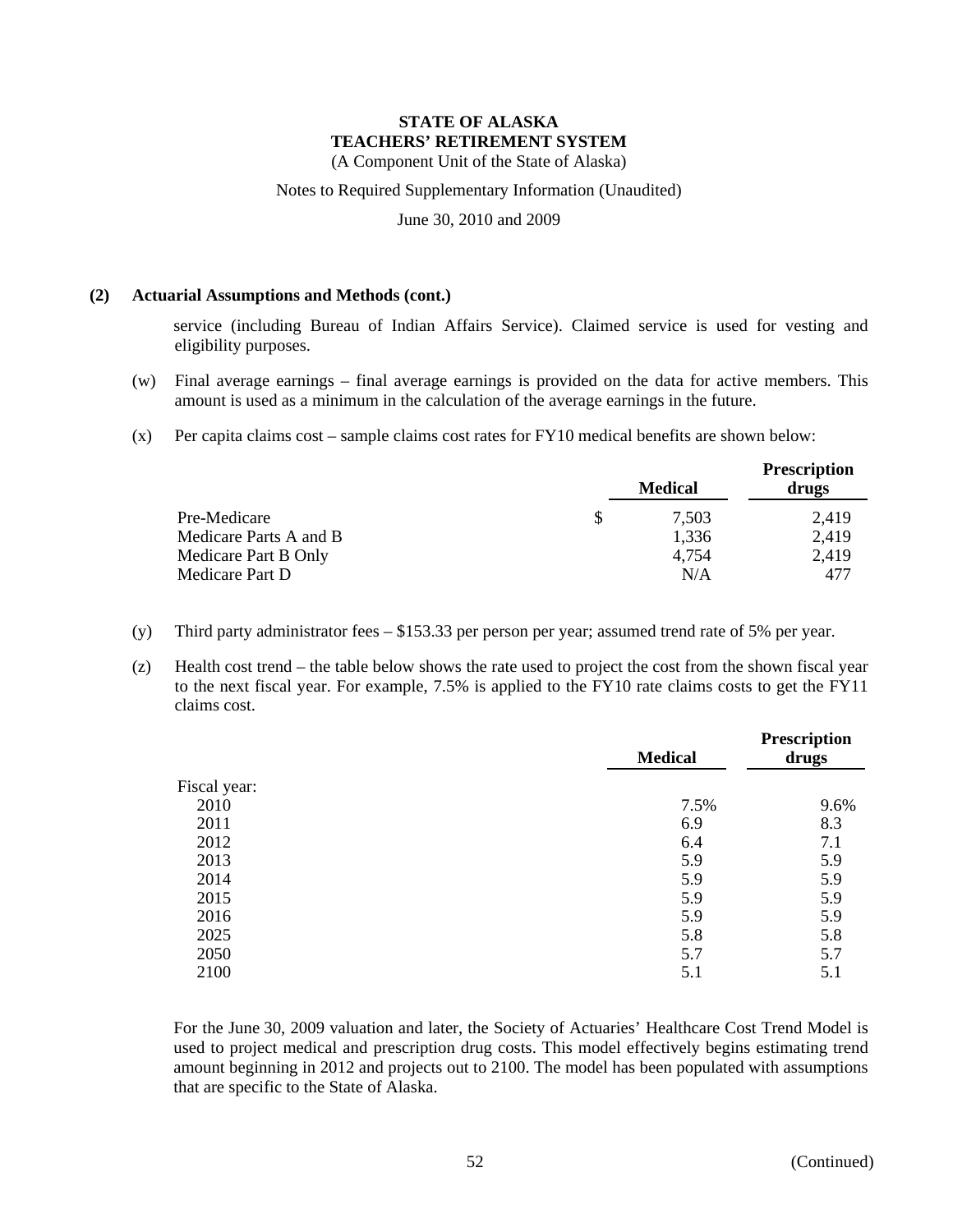(A Component Unit of the State of Alaska)

#### Notes to Required Supplementary Information (Unaudited)

June 30, 2010 and 2009

#### **(2) Actuarial Assumptions and Methods (cont.)**

(aa) Aging Factors:

|           | <b>Medical</b> | <b>Prescription</b><br>drugs |
|-----------|----------------|------------------------------|
| Age:      |                |                              |
| $0 - 44$  | 2.0%           | 4.5%                         |
| $45 - 54$ | 2.5            | 3.5                          |
| $55 - 64$ | 3.5            | 3.0                          |
| $65 - 74$ | 4.0            | 1.5                          |
| $75 - 84$ | 1.5            | 0.5                          |
| $85 - 94$ | 0.5            |                              |
| $95 +$    |                |                              |

(bb) Retired member contributions for medical benefits – currently, contributions are required for TRS members who are under age 60 and have less than 25 years of service. Eligible Tier 1 members are exempt from contribution requirements. Annual FY10 contributions based on monthly rates shown below for calendar 2009 and 2010 are assumed based on the coverage category for current retirees. The composite rate shown is used for current active and inactive members in Tier 2 who are assumed to retire prior to age 60 with less than 25 years of service and who are not disabled:

|                        | <b>Calendar 2010</b>   | <b>Calendar 2009</b>           |                                |
|------------------------|------------------------|--------------------------------|--------------------------------|
| Coverage category      | Annual<br>contribution | <b>Monthly</b><br>contribution | <b>Monthly</b><br>contribution |
| Retiree only           | \$<br>8,628            | 719                            | 631                            |
| Retiree and spouse     | 17,268                 | 1,439                          | 1,262                          |
| Retiree and child(ren) | 12,192                 | 1,016                          | 891                            |
| Retiree and family     | 20,832                 | 1,736                          | 1,523                          |
| Composite              | 12,816                 | 1,068                          | 937                            |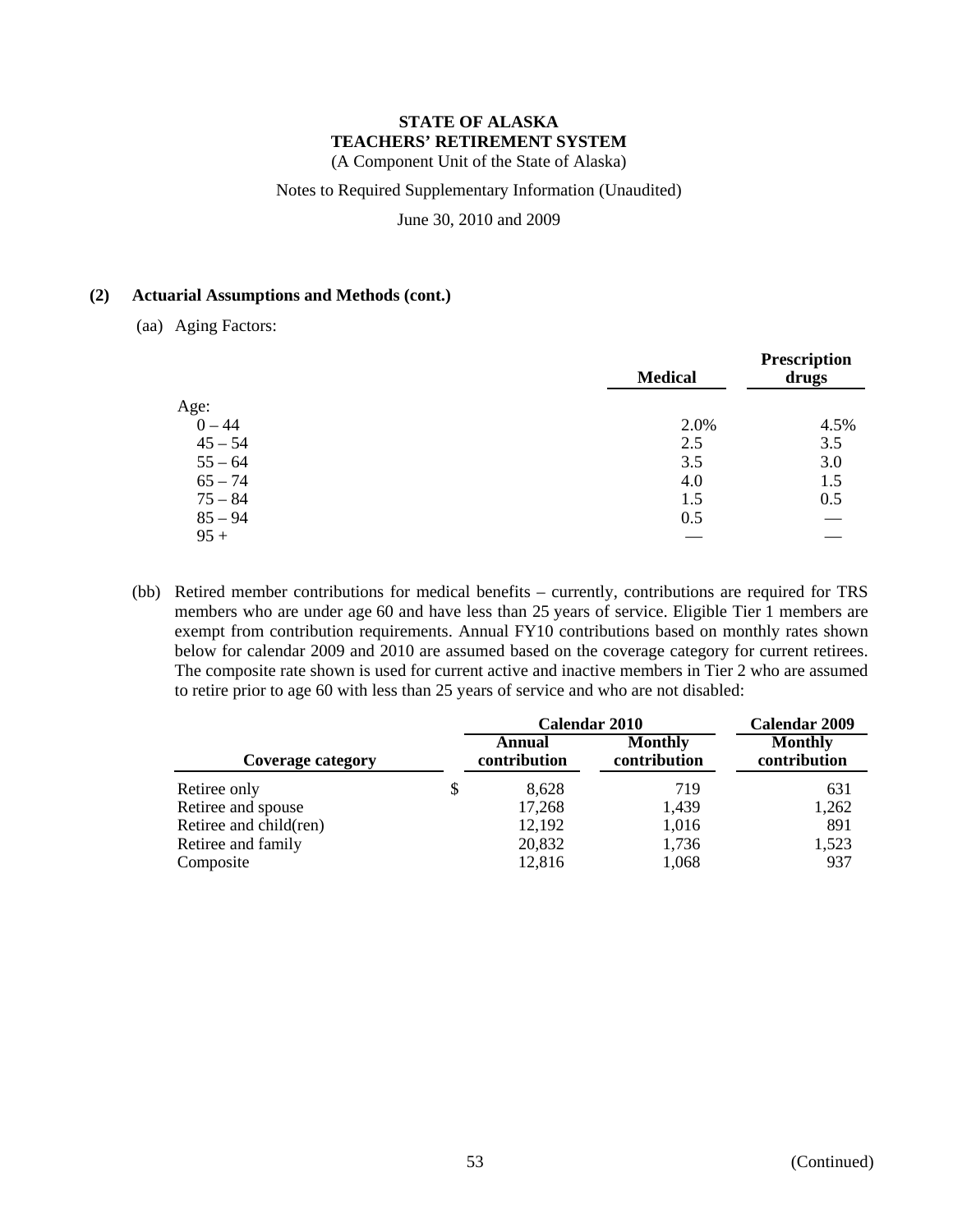(A Component Unit of the State of Alaska)

#### Notes to Required Supplementary Information (Unaudited)

June 30, 2010 and 2009

#### **(2) Actuarial Assumptions and Methods (cont.)**

 (cc) Trend rate for retired member contributions –the table below shows the rate used to project the retired member medical contributions from the shown fiscal year to the next fiscal year. For example, 7.0% is applied to the FY10 retired member medical contributions to get the FY11 retired member medical contributions.

| Fiscal year:   |      |
|----------------|------|
| 2010           | 7.0% |
| 2011           | 6.7  |
| 2012           | 6.3  |
| 2013           | 6.0  |
| 2014           | 5.7  |
| 2015           | 5.3  |
| 2016           | 5.0  |
| 2017           | 5.0  |
| 2018           | 5.0  |
| 2019 and later | 5.0  |

Graded trend rates for retired member medical contributions were reinitialized for the June 30, 2005 valuation. Note that actual FY09 retired member medical contributions are reflected in the valuation so trend on such contribution during FY09 is not applicable.

(dd) Healthcare participation – 100% of members and their spouses are assumed to elect healthcare benefits as soon as they are eligible.

The significant actuarial assumptions used in the defined contribution retirement plan occupational death and disability and retiree medical benefit plan valuation as of June 30, 2009 are as follows:

- (a) Actuarial cost method entry age actuarial cost, funding surplus or unfunded accrued liability is amortized over 25 years as a level percentage of expected payroll.
- (b) Valuation of assets recognizes 20% of the investment gain or loss in each of the current and preceding four years. This method will be phased in over five years. Market Value of Assets were \$0 as of June 30, 2006. All assets are valued at market value. Valuation assets are constrained to a range of 80% to 120% of market value of assets.
- (c) Valuation of retiree medical benefits due to lack of experience for the DCR Plan only, base claims cost are based on those described in the actuarial valuation as of June 30, 2009 for defined benefit pension and postemployment healthcare benefit plan (TRS DB Plan) with some adjustments. The claim costs were adjusted to reflect the differences between the DCR medical plan and the DB medical plan. These differences include different coverage levels and an indexing of the retiree out-of-pocket dollar amounts. To account for higher initial copays, deductibles and out-of-pocket limits, fiscal year 2009 claims cost were reduced to 5.9% for medical and 0.7% for prescription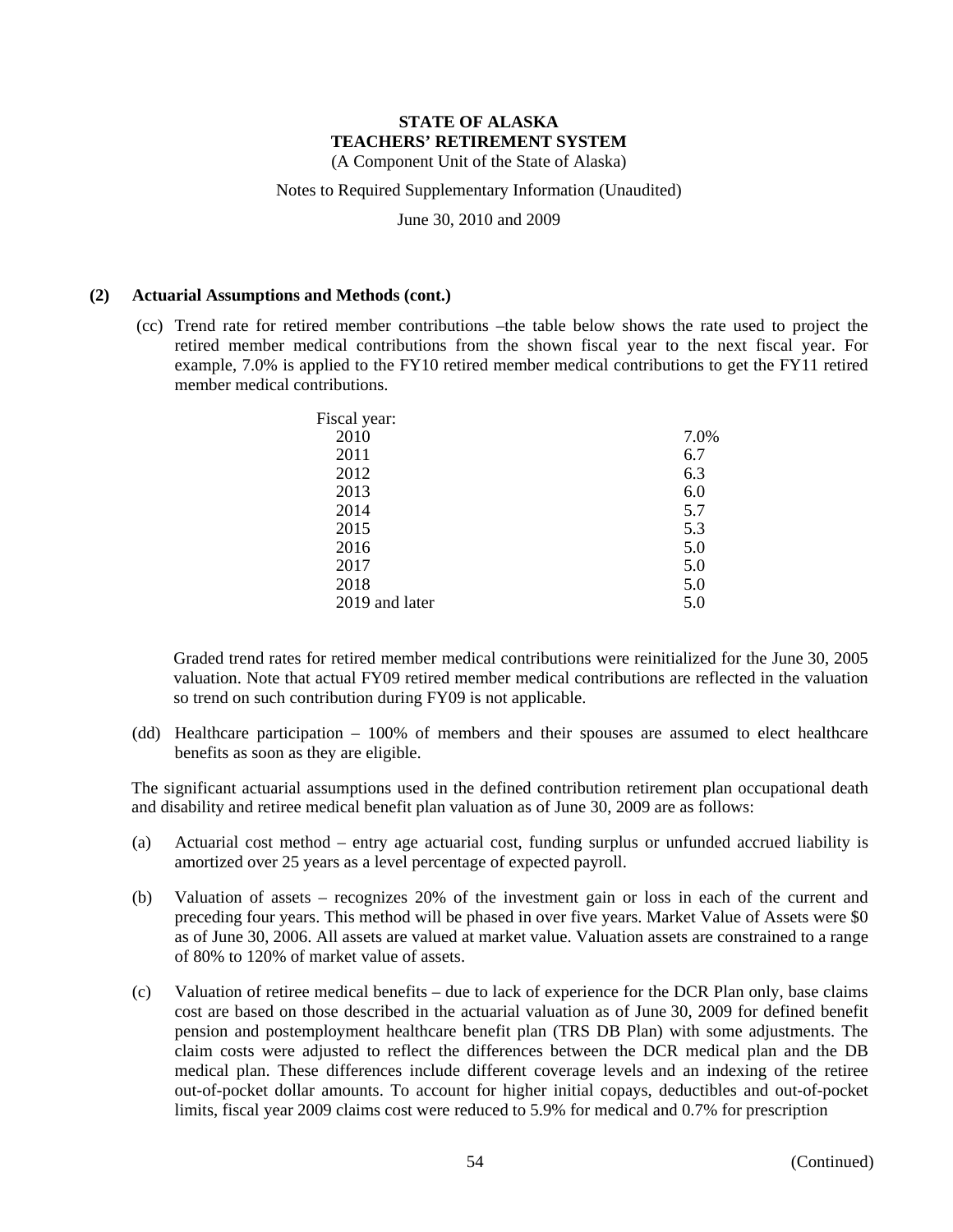(A Component Unit of the State of Alaska)

#### Notes to Required Supplementary Information (Unaudited)

June 30, 2010 and 2009

#### **(2) Actuarial Assumptions and Methods (cont.)**

drugs. Retiree out-of-pocket amounts were indexed 4.8% each year to reflect the effect of the deductible leveraging on trend, putting the annual projected trend cost to the ultimate trend rate.

- (d) Investment return/discount rate 8.25% per year, compounded annually, net of expenses.
- (e) Salary scale inflation 3.5% per year. Merit 2.0% per year for the first 5 years of employment grading down to 0% after 15 years. Productivity 0.5% per year.
- (f) Payroll growth 4.0% per year.
- (g) Total inflation total inflation as measured by the Consumer Price Index for urban and clerical workers for Anchorage is assumed to increase 3.5% annually.
- (h) Mortality (Preretirement) based upon the 2001-2005 actual experience of the TRS DB Plan. 60% of the 1994 Group Annuity Table 1994 Base Year without margin for females and 55% for males. 15% of deaths are assumed to result from occupational causes.
- (i) Mortality (Postretirement) based upon the 2001-2005 actual experience of the TRS DB Plan. 1-year setback of the 1994 Group Annuity Table 1994 Base Year without margin for females and 3-year setback for males.
- (j) Turnover select rates were estimated and ultimate rates were set to the TRS DB Plan's rate loaded by 10%.
- (k) Disability incidence rates based upon the 2001-2005 actual experience of the TRS DB Plan. Post-disability mortality in accordance with the 1979 Pension Benefit Guaranty Corporation Disability Mortality Table to reflect mortality of those receiving disability benefits under Social Security. 15% of disabilities are assumed to result from occupational causes.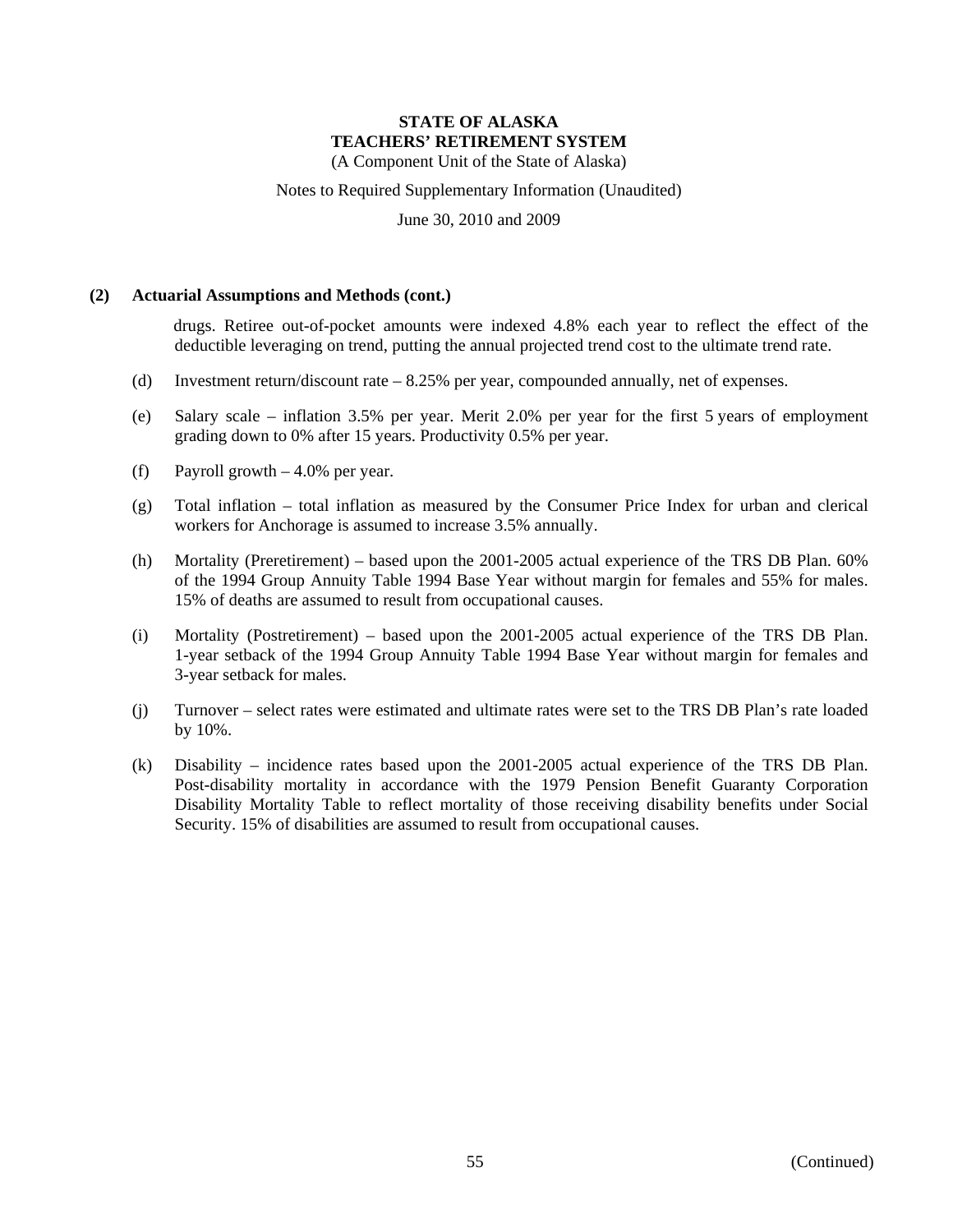(A Component Unit of the State of Alaska)

Notes to Required Supplementary Information (Unaudited)

June 30, 2010 and 2009

#### **(2) Actuarial Assumptions and Methods (cont.)**

(l) Retirement – retirement rates were estimated in accordance with the following table:

|       | Rate                                       |
|-------|--------------------------------------------|
| Age:  |                                            |
| < 55  | 2%                                         |
| 55-59 |                                            |
| 60    | $\begin{array}{c} 3 \\ 5 \\ 5 \end{array}$ |
| 61    |                                            |
| 62    | 10                                         |
| 63    | 5                                          |
| 64    | 5                                          |
| 65    | 25                                         |
| 66    | 25                                         |
| 67    | 25                                         |
| 68    | 20                                         |
| 69    | 20                                         |
| 70    | 100                                        |

- (m) Marriage and age difference wives are assumed to be three years younger than husbands. 85% of male members and 75% of female members are assumed to be married.
- (n) Expenses all expenses are net of the investment return assumption.
- (o) Per capita claims cost sample claims cost rates for FY10 medical benefits are shown below:

|                        |   | <b>Medical</b> | <b>Prescription</b><br>drugs |
|------------------------|---|----------------|------------------------------|
| Pre-Medicare           | S | 7.503          | 2.419                        |
| Medicare Parts A and B |   | 1,336          | 2,419                        |
| Medicare Part B Only   |   | 4,754          | 2,419                        |
| Medicare Part D        |   | N/A            | 477                          |

- (p) Third party administrator fees \$153.33 per person per year; assumed trend rate of 5% per year.
- (q) Base claims cost adjustments due to higher initial copays, deductibles, out-of-pocket limits and member cost sharing compared to the DB medical plan, the following adjustments were made: 0.941 for medical plan, 0.993 for the prescription drug plan, and 0.952 for the annual indexing for member cost sharing.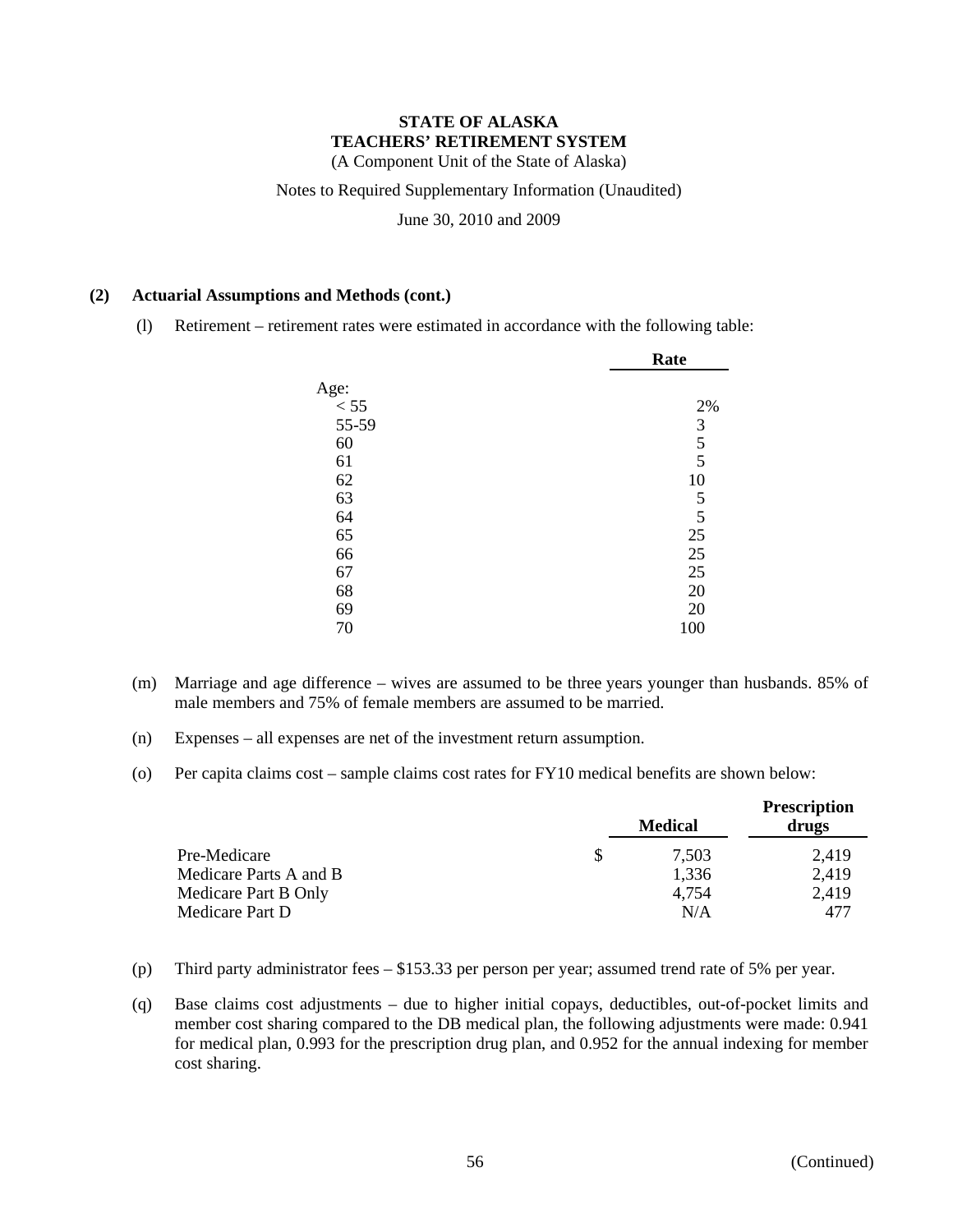(A Component Unit of the State of Alaska)

#### Notes to Required Supplementary Information (Unaudited)

June 30, 2010 and 2009

#### **(2) Actuarial Assumptions and Methods (cont.)**

 (r) Health cost trend – the table below shows the rate used to project the cost from the shown fiscal year to the next fiscal year. For example, 7.5% is applied to the FY10 rate claims cost to get the FY11 claims costs:

|              | <b>Medical</b> | Prescription<br>drugs |
|--------------|----------------|-----------------------|
| Fiscal year: |                |                       |
| 2010         | 7.5%           | 9.6%                  |
| 2011         | 6.9            | 8.3                   |
| 2012         | 6.4            | 7.1                   |
| 2013         | 5.9            | 5.9                   |
| 2014         | 5.9            | 5.9                   |
| 2015         | 5.9            | 5.9                   |
| 2016         | 5.9            | 5.9                   |
| 2025         | 5.8            | 5.8                   |
| 2050         | 5.7            | 5.7                   |
| 2100         | 5.1            | 5.1                   |

For the June 30, 2008 valuation and later, the Society of Actuaries' Healthcare Cost Trend Model is used to project medical and prescription drug cost. This model effectively begins estimating trend amount beginning in 2012, and projects out to 2100. This model has been populated with assumptions that are specific to the State of Alaska.

#### (s) Aging Factors:

|           | <b>Medical</b> | <b>Prescription</b><br>drugs |
|-----------|----------------|------------------------------|
| Age:      |                |                              |
| $0 - 44$  | 2.0%           | 4.5%                         |
| $45 - 54$ | 2.5            | 3.5                          |
| $55 - 64$ | 3.5            | 3.0                          |
| $65 - 74$ | 4.0            | 1.5                          |
| $75 - 84$ | 1.5            | 0.5                          |
| $85 - 94$ | 0.5            |                              |
| $95 +$    |                |                              |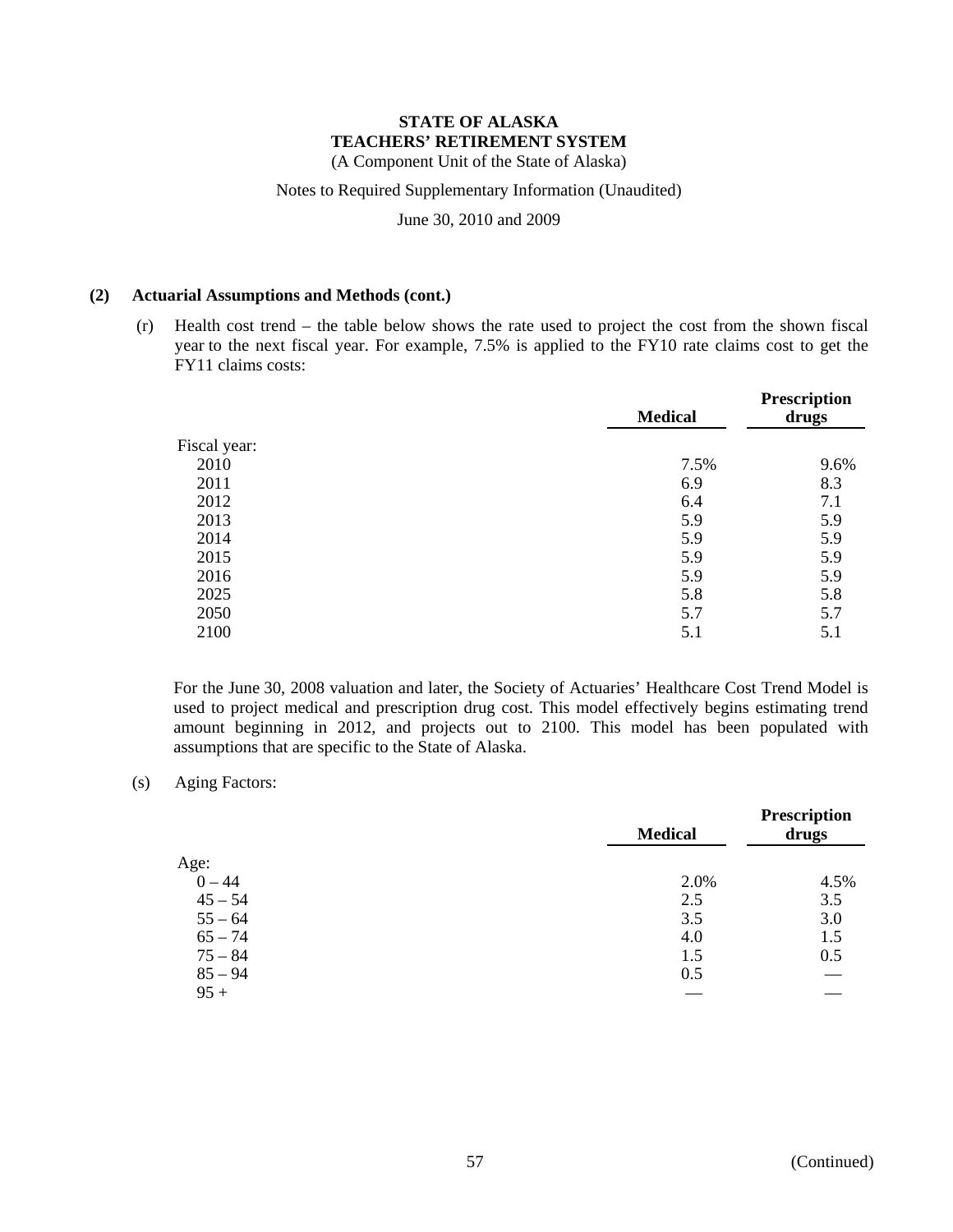(A Component Unit of the State of Alaska)

#### Notes to Required Supplementary Information (Unaudited)

June 30, 2010 and 2009

#### **(2) Actuarial Assumptions and Methods (cont.)**

 (t) Retiree medical participation – 100% of members and their spouses are assumed to elect retiree medical benefits as soon as they are eligible.

The assumptions and methods, when applied in combination, fairly represent past and anticipated future experience of the System. The foregoing actuarial assumptions are based on the presumption that the System will continue. Were the System to terminate, different actuarial assumptions and other factors might be applicable in determining the actuarial present value of accumulated benefits.

#### *Changes in Assumptions Since the Last Valuation*

There were no changes in assumptions from the prior valuation for the defined benefit pension and postemployment healthcare benefit plan.

There was one change in assumptions for the defined contribution retirement plan occupational death and disability and retiree medical benefits from the prior valuation. The occupational factor was changed from 100% for all deaths and disabilities to 15% for all deaths and disabilities.

#### **(3) Contributions – State of Alaska**

Alaska Statute 14.25.085 states that the State of Alaska shall contribute to the System each July 1 or, if funds are not available on July 1, as soon after July 1 as funds become available, an amount for the ensuing fiscal year that, when combined with the total employer contributions of 12.56%, is sufficient to pay the DB Plan's past service liability at the consolidated actuarially required contribution (ARC) adopted by the Board for the fiscal year. During fiscal year 2010, the actuarially determined contribution adopted by the Board for fiscal year 2010 was 42.61%.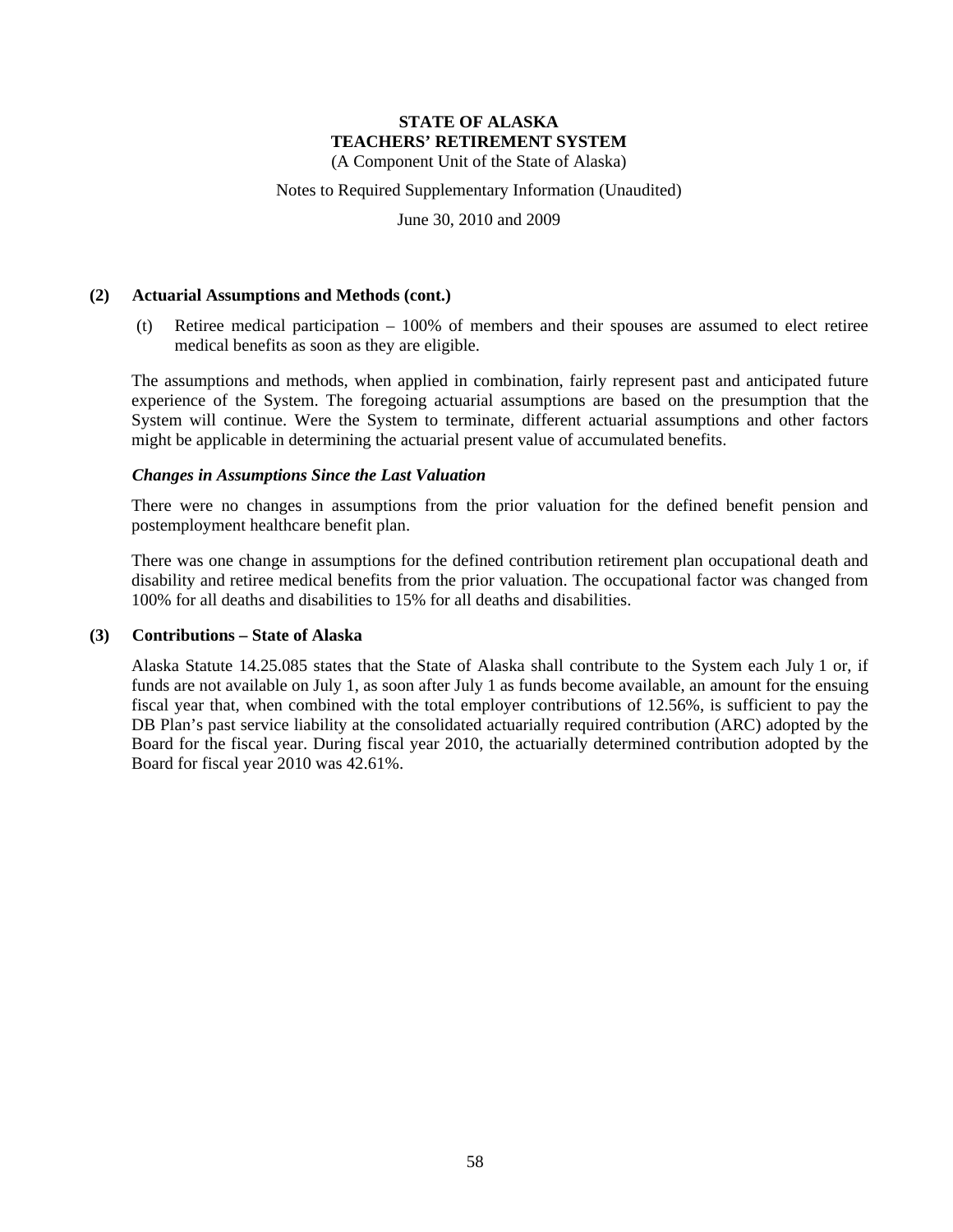**Schedule 1**

#### **STATE OF ALASKA TEACHERS' RETIREMENT SYSTEM** (A Component Unit of the State of Alaska)

#### Schedule of Administrative and Investment Deductions

#### Defined Benefit Plan

#### Year ended June 30, 2010 and 2009

#### (In thousands)

|                             | Administrative | <b>Investment</b> | 2010   | 2009   |
|-----------------------------|----------------|-------------------|--------|--------|
| Personal services:          |                |                   |        |        |
| \$<br>Wages                 | 1,314          | 489               | 1,803  | 1,788  |
| <b>Benefits</b>             | 733            | 209               | 942    | 948    |
| Total personal services     | 2,047          | 698               | 2,745  | 2,736  |
| Travel:                     |                |                   |        |        |
| Transportation              | 17             | 49                | 66     | 67     |
| Per diem                    | 4              | 8                 | 12     | 12     |
| Moving                      | 1              |                   | 1      |        |
| Total travel                | 22             | 57                | 79     | 79     |
| Contractual services:       |                |                   |        |        |
| Management and consulting   | 3,016          | 6,373             | 9,389  | 11,938 |
| Accounting and auditing     | 26             | 291               | 317    | 467    |
| Advertising and printing    | 48             | 2                 | 50     | 39     |
| Data processing             | 329            | 210               | 539    | 493    |
| Communications              | 50             | 16                | 66     | 65     |
| Rental/leases               | 99             | 37                | 136    | 114    |
| Legal                       | 10,627         | 36                | 10,663 | 90     |
| Medical specialists         | 3              | 6                 | 9      | 11     |
| Repairs and maintenance     | 16             | 10                | 26     | 32     |
| Other professional services | 108            | 23                | 131    | 112    |
| Transportation              | 23             |                   | 24     | 25     |
| Total contractual services  | 14,345         | 7,005             | 21,350 | 13,386 |
| Other:                      |                |                   |        |        |
| Equipment                   | 83             | 5                 | 88     | 104    |
| Supplies                    | 21             | 16                | 37     | 89     |
| Total other                 | 104            | 21                | 125    | 193    |
| Total administrative and    |                |                   |        |        |
| \$<br>investment deductions | 16,518         | 7,781             | 24,299 | 16,394 |

See accompanying independent auditors' report.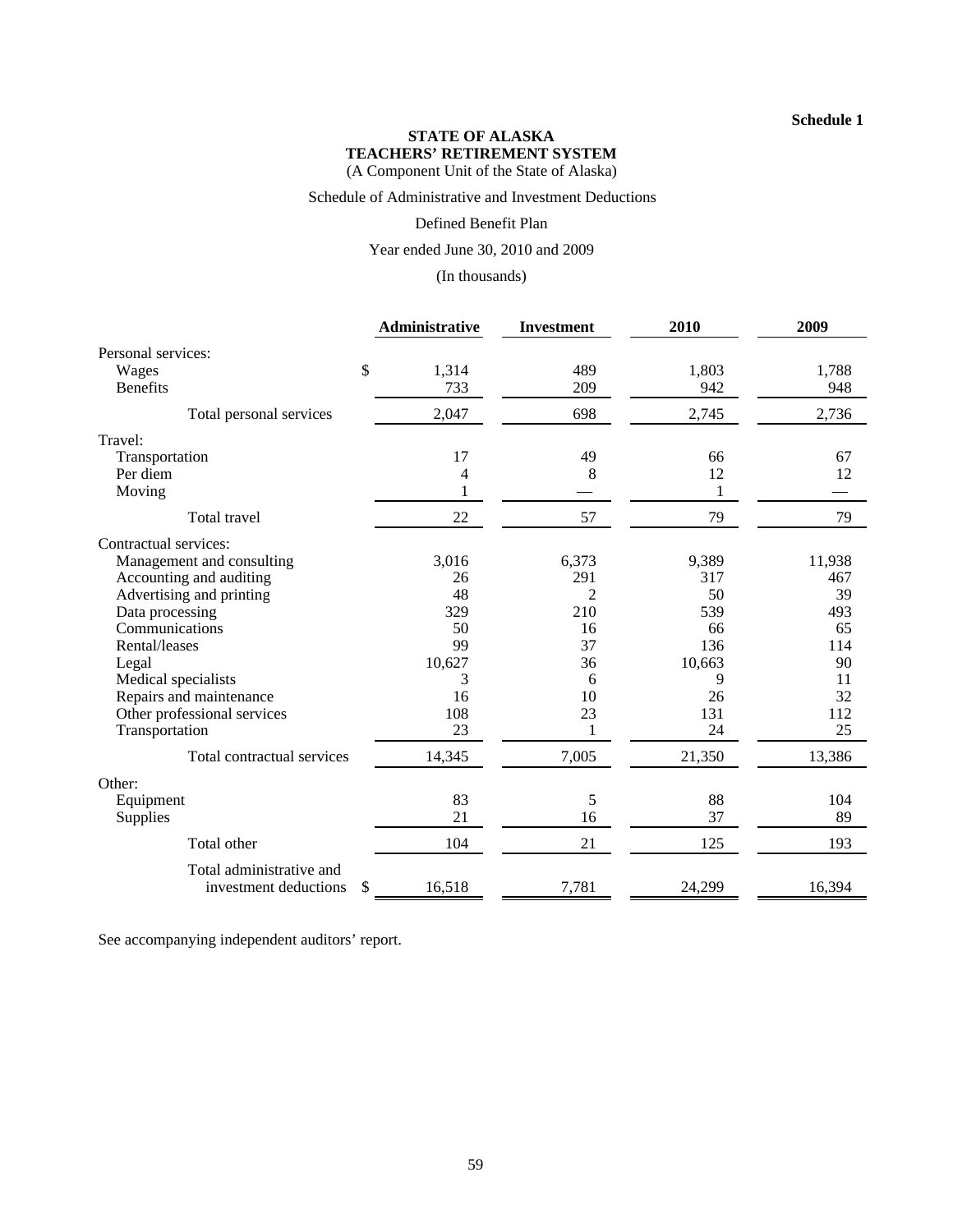#### **Schedule 2**

# **STATE OF ALASKA TEACHERS' RETIREMENT SYSTEM**

(A Component Unit of the State of Alaska)

Schedule of Administrative Deductions

### Defined Contribution Retirement Trust Plan

Year ended June 30, 2010 and 2009

(In thousands)

|                                                                                                                                                                                                                                       | 2010          |                                      | 2009                              |
|---------------------------------------------------------------------------------------------------------------------------------------------------------------------------------------------------------------------------------------|---------------|--------------------------------------|-----------------------------------|
| Personal services:<br>Wages<br><b>Benefits</b>                                                                                                                                                                                        | $\mathcal{S}$ | 16<br>14                             | 26                                |
| Total personal services                                                                                                                                                                                                               |               | 30                                   | 26                                |
| Travel:<br>Transportation                                                                                                                                                                                                             |               | 1                                    |                                   |
| Total travel                                                                                                                                                                                                                          |               | 1                                    |                                   |
| Contractual services:<br>Management and consulting<br>Accounting and auditing<br>Data processing<br>Communications<br>Rentals/leases<br>Legal<br>Repairs and maintenance<br>Other professional services<br>Total contractual services |               | 80<br>3<br>$\overline{c}$<br>3<br>91 | 10<br>9<br>$\boldsymbol{8}$<br>27 |
| Other:                                                                                                                                                                                                                                |               |                                      |                                   |
| Equipment                                                                                                                                                                                                                             |               | 1                                    |                                   |
| Total other                                                                                                                                                                                                                           |               |                                      |                                   |
| Total administrative and investment deductions                                                                                                                                                                                        |               | 123                                  | 53                                |

See accompanying independent auditors' report.